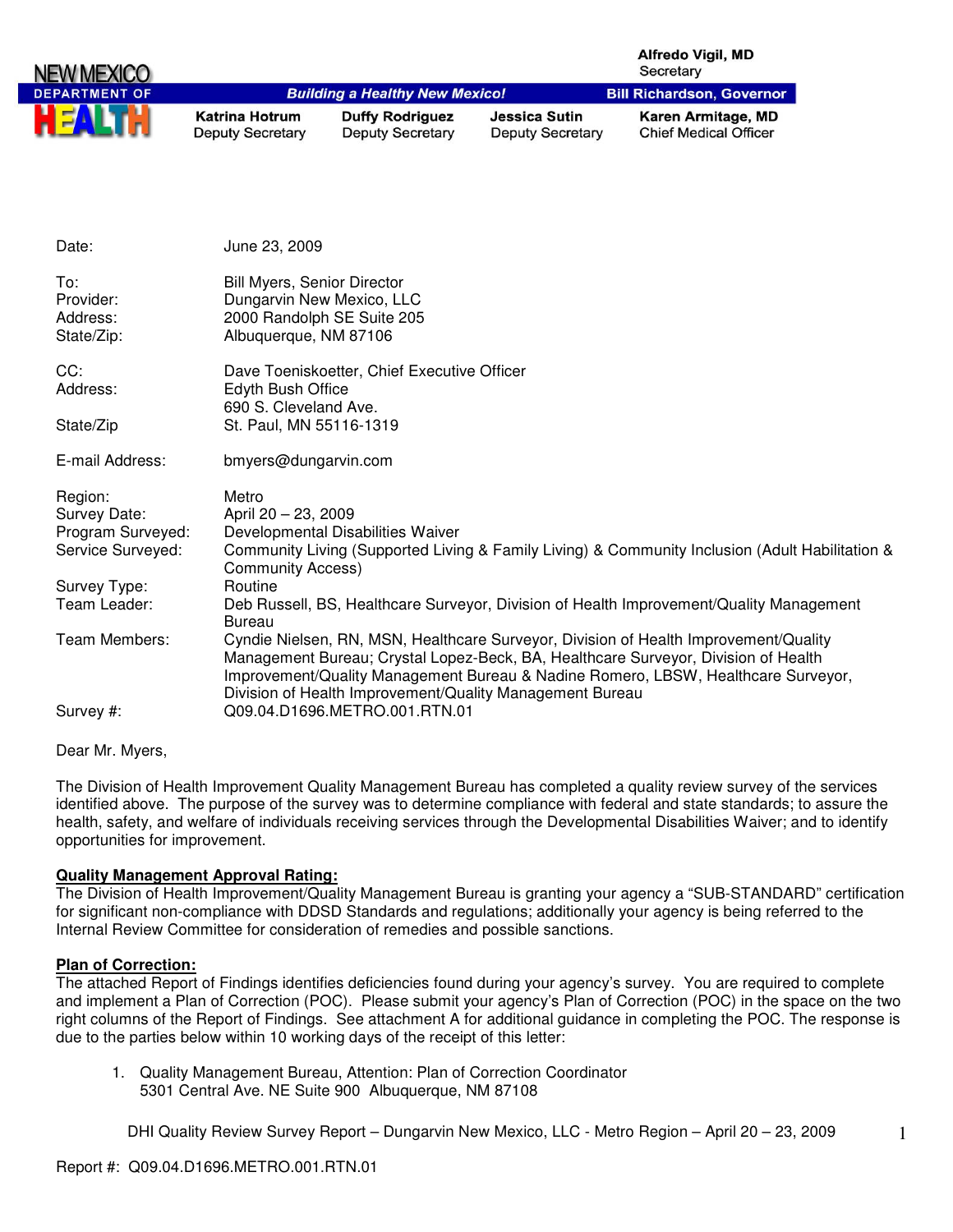2. Developmental Disabilities Supports Division Regional Office for region of service surveyed.

Upon notification from QMB that your Plan of Correction has been approved, you must implement all remedies and corrective actions within 45 working days. If your plan of correction is denied, you must resubmit a revised plan ASAP for approval. All remedies must still be completed within 45 working days of the original submission.

Failure to submit, complete or implement your POC within the required time frames will result in the imposition of a \$200 per day Civil Monetary Penalty until it is received, completed and/or implemented.

# **Request for Informal Reconsideration of Findings (IRF):**

If you disagree with a determination of noncompliance (finding) you have 10 working days upon receipt of this notice to request an IRF. Submit your request for an IRF in writing to:

> QMB Deputy Bureau Chief 5301 Central Ave NE Suite #900 Albuquerque, NM 87108 Attention: IRF request

A request for an IRF will not delay the implementation of your Plan of Correction which must be completed within 45 working days. Providers may not appeal the nature or interpretation of the standard or regulation, the team composition, sampling methodology or the Scope and Severity of the finding.

If the IRF approves the change or removal of a finding, you will be advised of any changes.

This IRF process is separate and apart from the Informal Dispute Resolution (IDR) and Fair Hearing Process for Sanctions from DOH.

Please call the Team Leader at 505-690-4693, if you have questions about the survey or the report. Thank you for your cooperation and for the work you perform.

Sincerely,

Der And

Deb Russell Team Lead/Healthcare Surveyor Division of Health Improvement Quality Management Bureau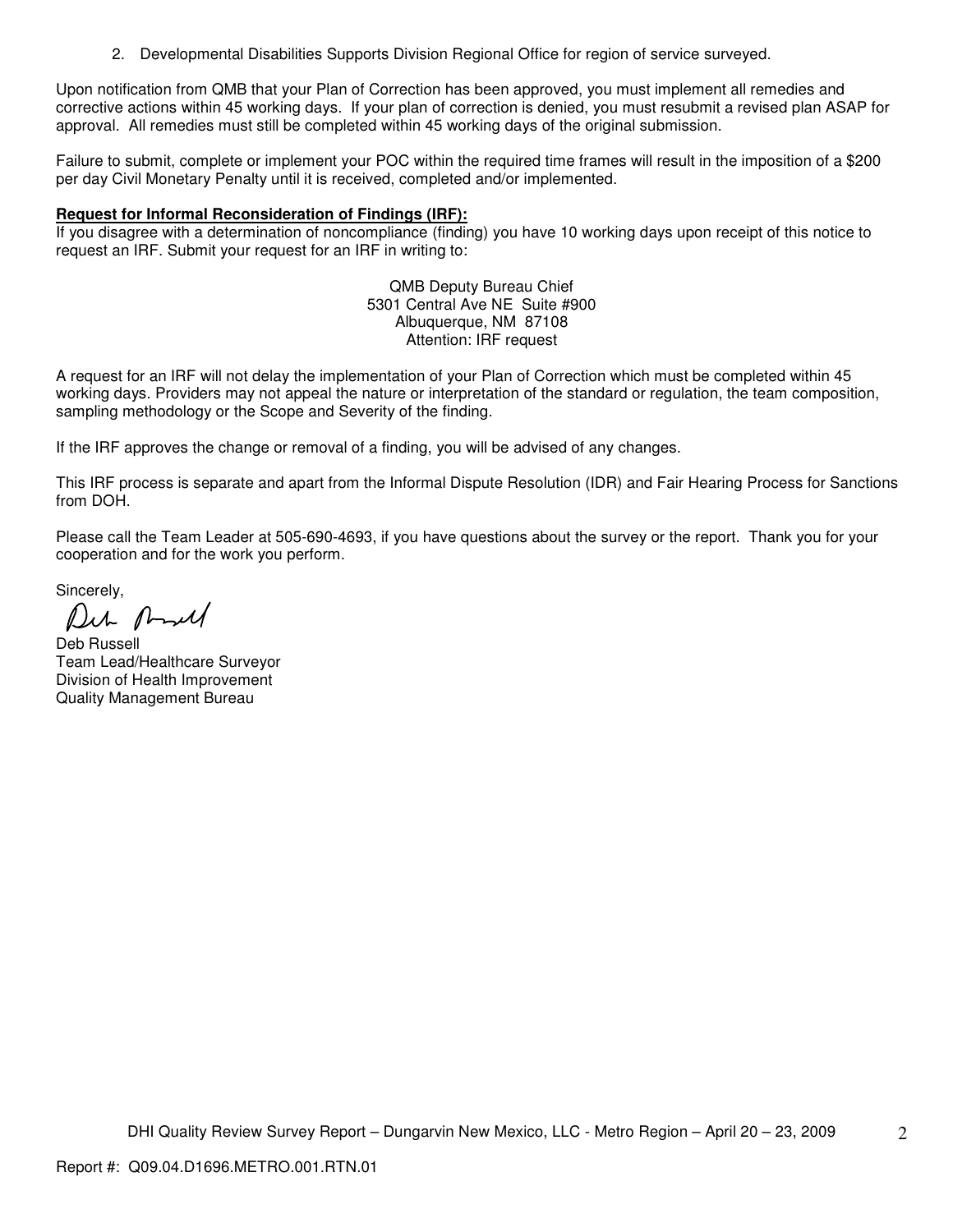# **Survey Process Employed:**

| Entrance Conference Date:               | April 20, 2009                                                                                                                                                                                                                                                                                                                                                                                                                                                              |                                                                                                                                                                                      |
|-----------------------------------------|-----------------------------------------------------------------------------------------------------------------------------------------------------------------------------------------------------------------------------------------------------------------------------------------------------------------------------------------------------------------------------------------------------------------------------------------------------------------------------|--------------------------------------------------------------------------------------------------------------------------------------------------------------------------------------|
| Present:                                | <b>Dungarvin New Mexico, LLC</b><br>Julie Matthews, Director                                                                                                                                                                                                                                                                                                                                                                                                                |                                                                                                                                                                                      |
|                                         | DOH/DHI/QMB                                                                                                                                                                                                                                                                                                                                                                                                                                                                 | Deb Russell, BS, Team Lead/Healthcare Surveyor<br>Crystal Lopez-Beck, BA, Healthcare Surveyor<br>Nadine Romero, LBSW, Healthcare Surveyor<br>Cyndie Nielsen, RN, Healthcare Surveyor |
| Exit Conference Date:                   | April 23, 2009                                                                                                                                                                                                                                                                                                                                                                                                                                                              |                                                                                                                                                                                      |
| Present:                                | <b>Dungarvin New Mexico, LLC</b><br>Jackie Martinez, Program Director<br>Judy Bencomo, Program Director<br>Cindi Ricker, Program Director<br>Elisa Gallegos, RN<br>Kevin Smith, Employment Coordinator<br>Lisa Littlepage, Program Director<br>Tiffany Baca, Human Resource Specialist<br>BickYee LaMontanaro, Accounting Specialist<br>Julie Matthews, Director<br>Sandy Gallagher, Program Director<br>Christine Sigman, Director<br>Clair HoSang, Human Resource Manager |                                                                                                                                                                                      |
|                                         | <b>DOH/DHI/QMB</b>                                                                                                                                                                                                                                                                                                                                                                                                                                                          | Deb Russell, BS, Team Lead/Healthcare Surveyor<br>Crystal Lopez-Beck, BA, Healthcare Surveyor<br>Nadine Romero, LBSW, Healthcare Surveyor<br>Cyndie Nielsen, RN, Healthcare Surveyor |
| <b>Homes Visited</b>                    | Number:                                                                                                                                                                                                                                                                                                                                                                                                                                                                     | 11                                                                                                                                                                                   |
| <b>Administrative Locations Visited</b> | Number:                                                                                                                                                                                                                                                                                                                                                                                                                                                                     | 1                                                                                                                                                                                    |
| <b>Total Sample Size</b>                | Number:                                                                                                                                                                                                                                                                                                                                                                                                                                                                     | 13<br>3 - Jackson Class Members<br>9 - Non-Jackson Class Members<br>10 - Supported Living<br>2 - Family Living<br>7 - Adult Habilitation<br>1 - Community Access                     |
| Persons Served Interviewed              | Number:                                                                                                                                                                                                                                                                                                                                                                                                                                                                     | 7                                                                                                                                                                                    |
| Persons Served Observed                 | Number:                                                                                                                                                                                                                                                                                                                                                                                                                                                                     | 3 (Two people not available during on site visit<br>and 3 did not respond to Surveyors questions)                                                                                    |
| Guardians Interviewed                   | Number:                                                                                                                                                                                                                                                                                                                                                                                                                                                                     | 1                                                                                                                                                                                    |
| Records Reviewed (Persons Served)       | Number:                                                                                                                                                                                                                                                                                                                                                                                                                                                                     | 12                                                                                                                                                                                   |
| <b>Administrative Files Reviewed</b>    | <b>Billing Records</b>                                                                                                                                                                                                                                                                                                                                                                                                                                                      |                                                                                                                                                                                      |
|                                         |                                                                                                                                                                                                                                                                                                                                                                                                                                                                             | DHI Quality Review Survey Report - Dungarvin New Mexico, LLC - Metro Region - April 20 - 23, 2009                                                                                    |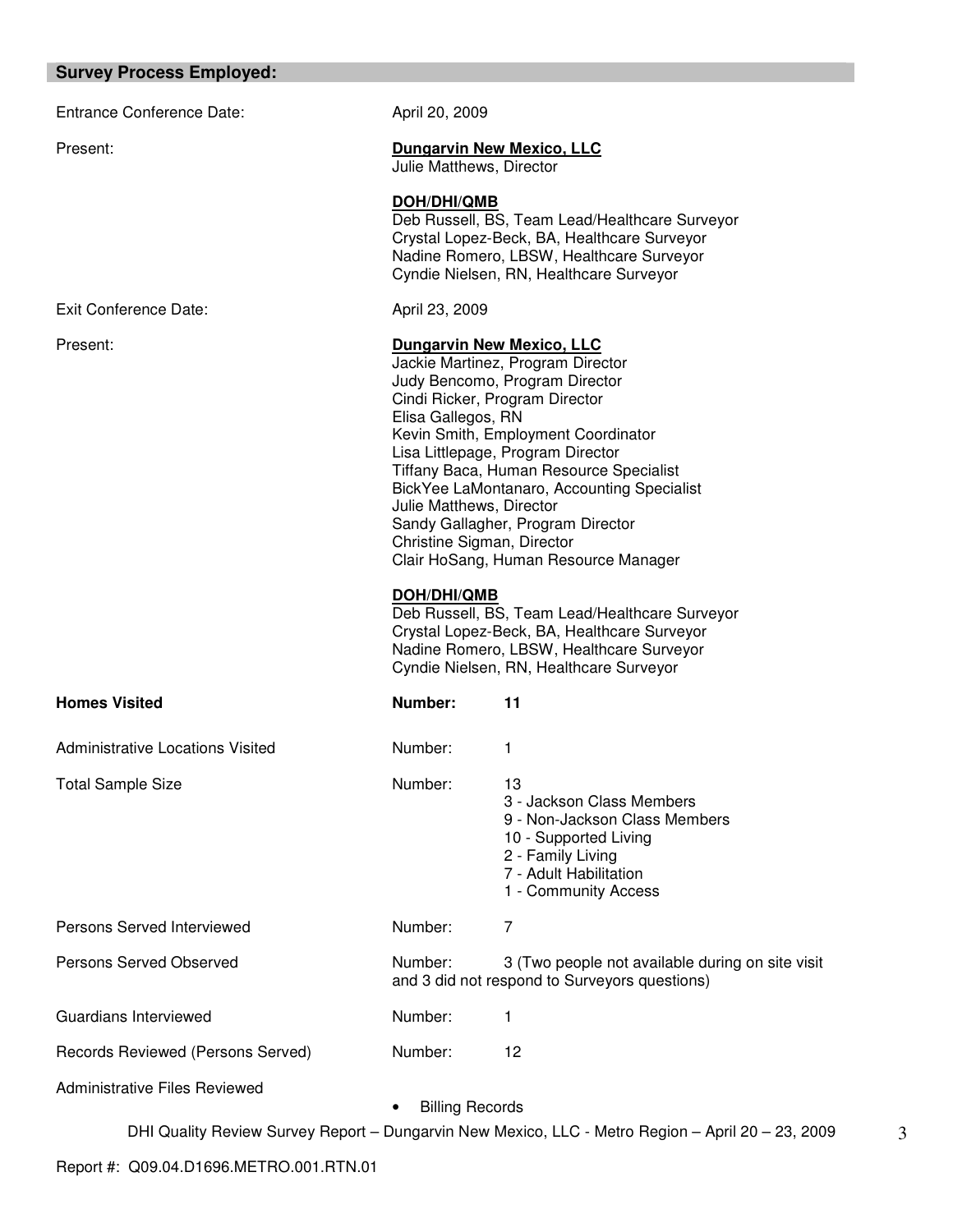- Medical Records
- Incident Management Records
- Personnel Files
- Training Records
- Agency Policy and Procedure
- Caregiver Criminal History Screening Records
- Employee Abuse Registry
- Human Rights Notes and/or Meeting Minutes
- Nursing personnel files
- Evacuation Drills
- Quality Improvement/Quality Assurance Plan

CC: Distribution List: DOH - Division of Health Improvement

- DOH Developmental Disabilities Supports Division
- DOH Office of Internal Audit
- HSD Medical Assistance Division

#### **Attachment A**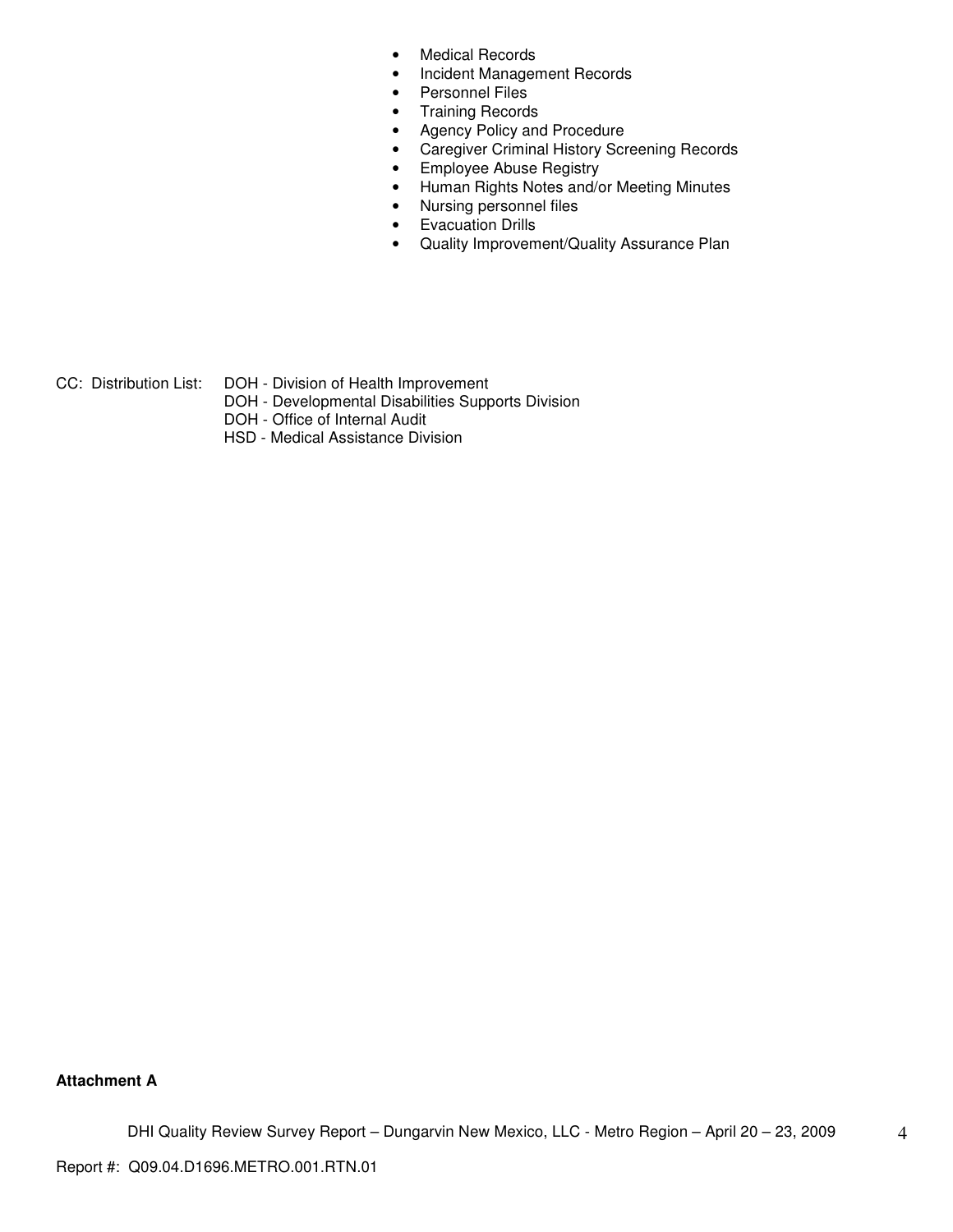# **Provider Instructions for Completing the QMB Plan of Correction (POC) Process**

- After a QMB Quality Review, your Survey Report will be sent to you via certified mail. You may request that it also be sent to you electronically by calling George Perrault, Plan of Correction Coordinator at 505-222-8624.
- Within 10 business days of the date you received your survey report, you must develop and send your Plan of Correction response to the QMB office. (Providers who do not pick up their mail will be referred to the Internal Review Committee [IRC]).
- For each Deficiency in your Survey Report, include specific information about HOW you will correct each Deficiency, WHO will fix each Deficiency ("Responsible Party"), and by WHEN ("Date Due").
- Your POC must not only address HOW, WHO and WHEN each Deficiency will be corrected, but must also address overall systemic issues to prevent the Deficiency from reoccurring, i.e., Quality Assurance (QA). Your description of your QA must include specifics about your self-auditing processes, such as HOW OFTEN you will self-audit, WHO will do it, and WHAT FORMS will be used.
- Corrective actions should be incorporated into your agency's Quality Assurance/Quality Improvement policies and procedures.
- You may send your POC response electronically to George.Perrault@state.nm.us, by fax (505-841-5815), or by postal mail.
- Do not send supporting documentation to QMB until after your POC has been approved by QMB.
- QMB will notify you if your POC has been "Approved" or "Denied".
- Whether your POC is "Approved" or "Denied", you have a maximum of 45 business days to correct all survey Deficiencies from the date of receipt of your Survey Report. If your POC is "Denied" it must be revised and resubmitted ASAP, as the 45 working day limit is in effect. Providers whose revised POC is denied will be referred to the IRC.
- The POC must be completed on the official QMB Survey Report and Plan of Correction Form, unless approved in advance by the POC Coordinator.
- The following Deficiencies must be corrected within the deadlines below (after receipt of your Survey Report):

| $\circ$  | CCHS and EAR:              | 10 working days |
|----------|----------------------------|-----------------|
| $\Omega$ | Medication errors:         | 10 working days |
| $\circ$  | IMS system/training:       | 20 working days |
| $\circ$  | ISP related documentation: | 30 working days |
| $\circ$  | <b>DDSD Training</b>       | 45 working days |
|          |                            |                 |

- If you have questions about the POC process, call the QMB POC Coordinator, George Perrault at 505-222-8624 for assistance.
- For Technical Assistance (TA) in developing or implementing your POC, contact your local DDSD Regional Office.
- Once your POC has been approved by QMB, the POC may not be altered or the dates changed.
- Requests for an extension or modification of your POC (post approval) must be made in writing and submitted to the POC Coordinator at QMB, and are approved on a case-by-case basis.
- When submitting supporting documentation, organize your documents by Tag #s, and annotate or label each document using Individual #s.
- Do not submit original documents, hard copies or scanned and electronically submitted copies are fine. Originals must be maintained in the agency/client file(s) as per DDSD Standards.
- Failure to submit, complete or implement your POC within the required timeframes will result in a referral to the IRC and the possible imposition of a \$200 per day Civil Monetary Penalty until it is received, completed and/or implemented.

**Attachment B**

# **QMB Scope and Severity Matrix of survey results**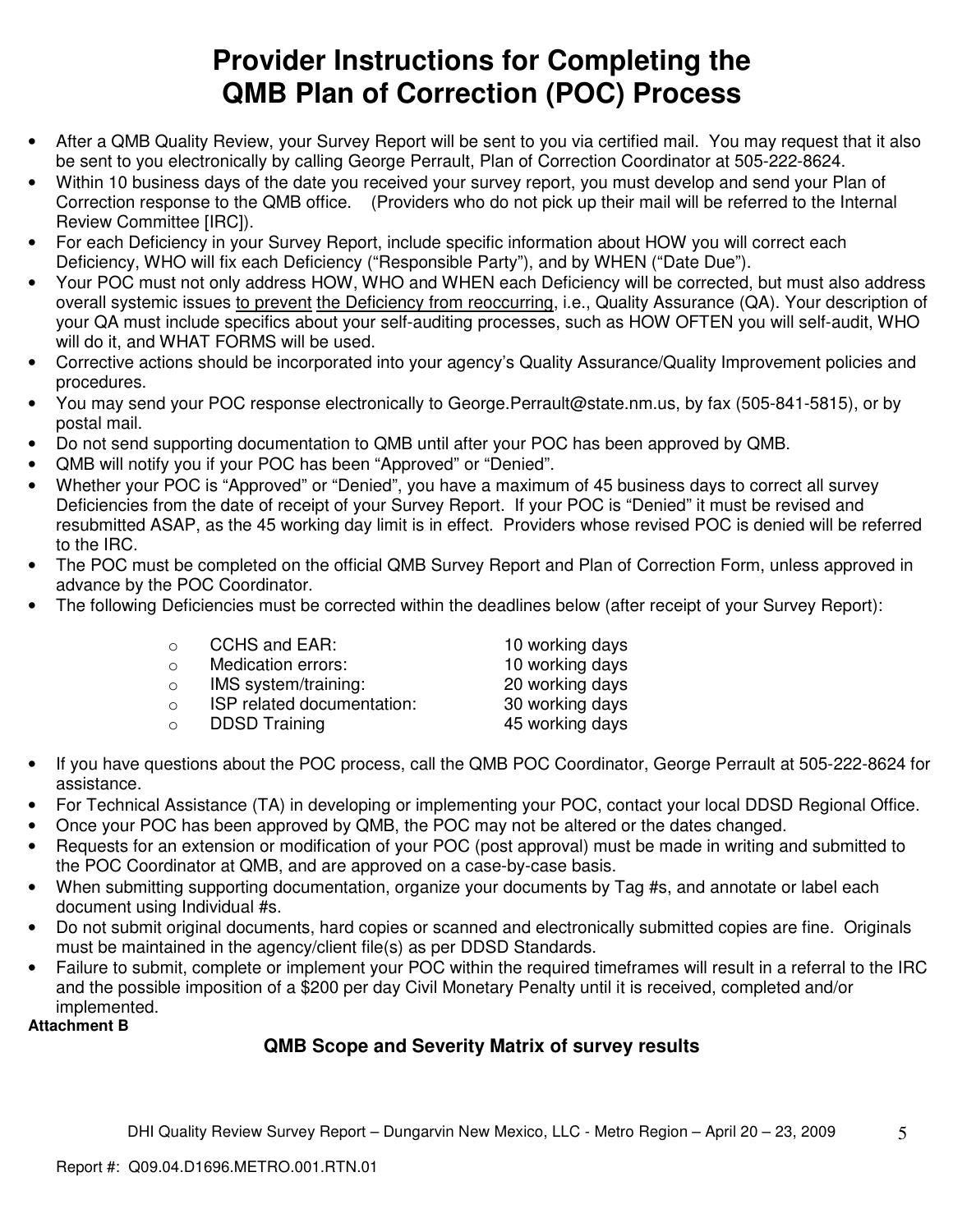Each deficiency in your Report of Findings is scored on a Scope and Severity Scale. The culmination of each deficiency's Scope and Severity is used to determine degree of compliance to standards and regulations and level of QMB Certification.

|                 |                  |                                                                |                                  | <b>SCOPE</b>                    |                                               |
|-----------------|------------------|----------------------------------------------------------------|----------------------------------|---------------------------------|-----------------------------------------------|
|                 |                  |                                                                | <b>Isolated</b><br>$01\% - 15\%$ | <b>Pattern</b><br>$16\% - 79\%$ | <b>Widespread</b><br>$80\% - 100\%$           |
|                 | High Impact      | Immediate<br>Jeopardy to<br>individual health<br>and or safety | J.                               | K.                              | L.                                            |
| <b>SEVERITY</b> |                  | <b>Actual harm</b>                                             | G.                               | Н.                              | Г.                                            |
|                 |                  | No Actual Harm<br><b>Potential for more</b>                    | D.                               | Ε.                              | $F.$ (3 or more)                              |
|                 | Medium<br>Impact | than minimal harm                                              | $D.$ (2 or less)                 |                                 | <b>F.</b> (no conditions<br>of participation) |
|                 | Low<br>Impact    | No Actual Harm<br>Minimal potential<br>for harm.               | A.                               | Β.                              | C.                                            |

# Scope and Severity Definitions:

#### Key to Scope scale:

Isolated:

A deficiency that is limited to 1% to 15% of the sample, usually impacting no more than one or two individuals in the sample.

#### Pattern:

A deficiency that impacts a number or group of individuals from 16% to 79% of the sample is defined as a pattern finding. Pattern findings suggest the need for system wide corrective actions.

#### Widespread:

A deficiency that impacts most or all (80% to 100%) of the individuals in the sample is defined as widespread or pervasive. Widespread findings suggest the need for system wide corrective actions as well as the need to implement a Continuous Quality Improvement process to improve or build infrastructure. Widespread findings must be referred to the Internal Review Committee for review and possible actions or sanctions.

#### Key to Severity scale:

Low Impact Severity: (Blue)

Low level findings have no or minimal potential for harm to an individual. Providers that have no findings above a "C" level may receive a "Quality" Certification approval rating from QMB.

# Medium Impact Severity: (Tan)

Medium level findings have a potential for harm to an individual. Providers that have no findings above a "F" level and/or no more than two F level findings and no F level Conditions of Participation may receive a "Merit" Certification approval rating from QMB.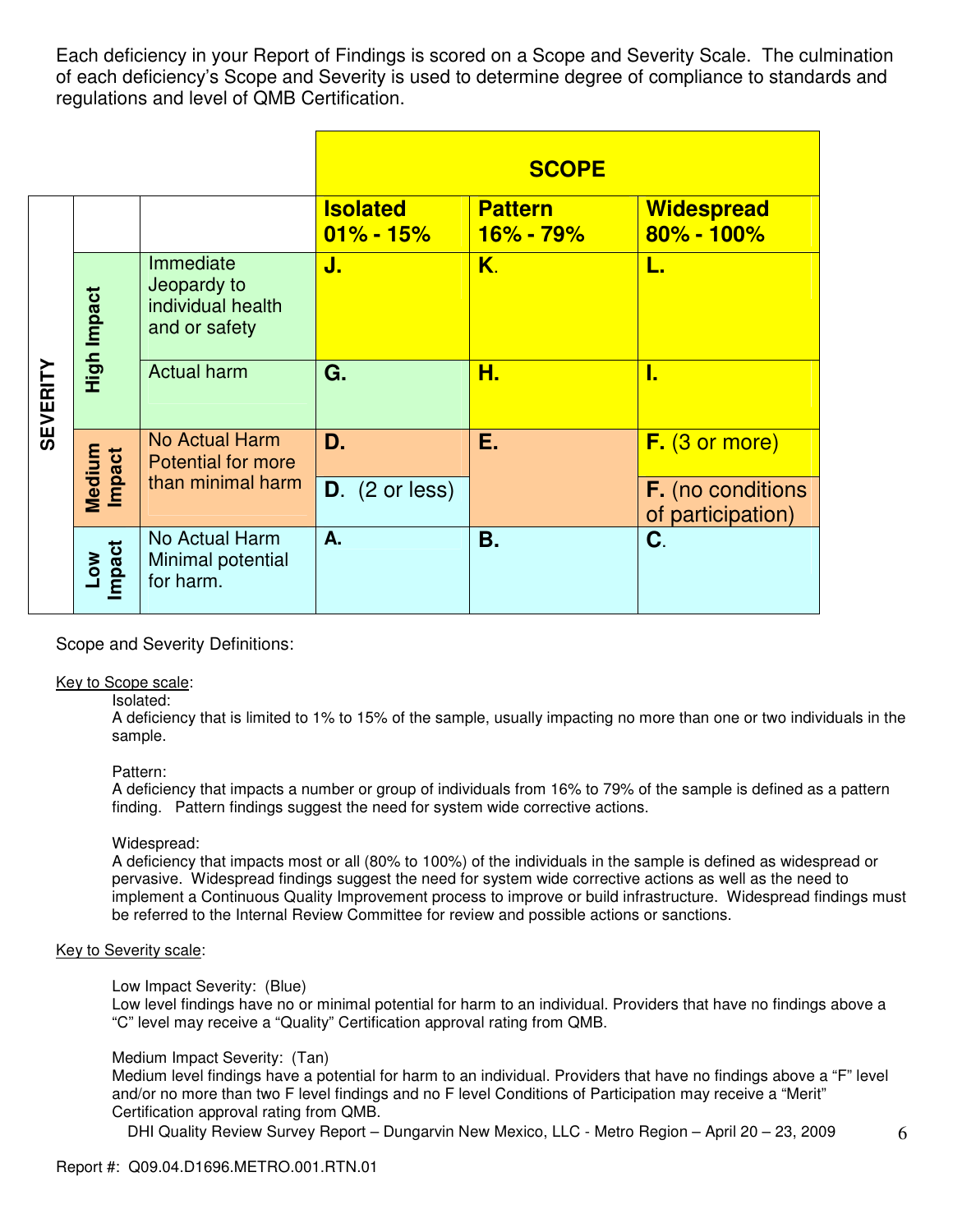High Impact Severity: (Green or Yellow)

High level findings are when harm to an individual has occurred. Providers that have no findings above "I" level may only receive a "Standard" Approval rating from QMB and will be referred to the IRC.

High Impact Severity: (Yellow)

"J, K, and L" Level findings:

This is a finding of Immediate Jeopardy. If a provider is found to have "I" level findings or higher, with an outcome of Immediate Jeopardy, including repeat findings or Conditions of Participation they will be referred to the Internal Review Committee.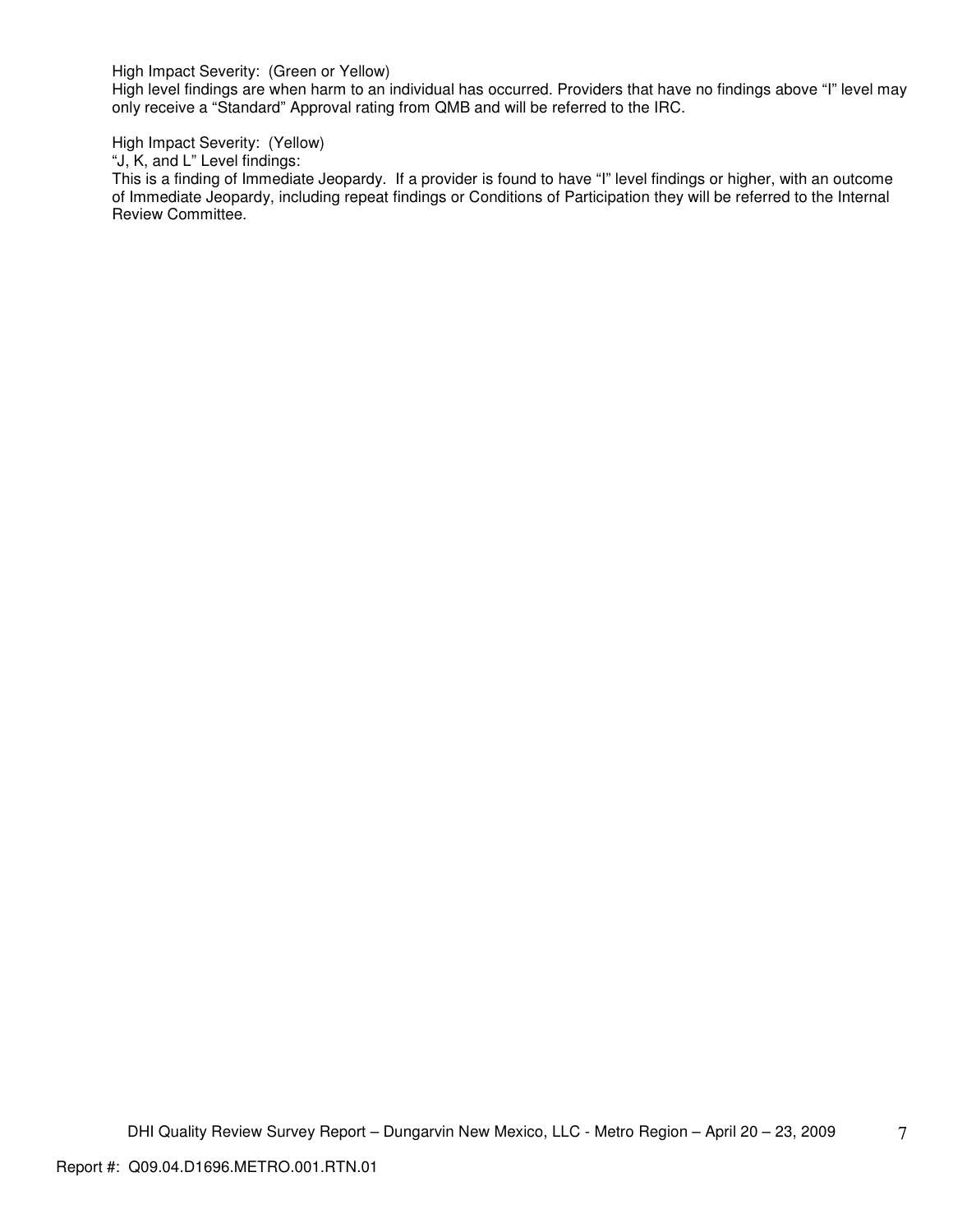# **Guidelines for the Provider Informal Reconsideration of Finding (IRF) Process**

# **Introduction:**

Throughout the process, surveyors are openly communicating with providers. Open communication means that surveyors have clarified issues and/or requested missing information before completing the review. Regardless, there may still be instances where the provider disagrees with a specific finding.

To informally dispute a finding the provider must request in writing an Informal Reconsideration of the Finding (IRF) to the QMB Deputy Bureau Chief **within 10 working days** of receipt of the final report.

The written request for an IRF must be completed on the **QMB Request for Informal Reconsideration of Finding Form** (available on the QMB website) and must specify in detail the request for reconsideration and why the finding is inaccurate. The **IRF request must include all supporting documentation or evidence that was not previously reviewed during the survey process.** 

# **The following limitations apply to the IRF process:**

- The request for an IRF and all supporting evidence must be received in 10 days.
- Findings based on evidence requested during the survey and not provided may not be subject to reconsideration.
- The supporting documentation must be new evidence not previously reviewed by the survey team.
- Providers must continue to complete their plan of correction during the IRF process
- Providers may not request an IRF to challenge the Scope and Severity of a finding.
- Providers may not request an IRF to challenge the sampling methodology.
- Providers may not request an IRF based on disagreement with the nature of the standard or regulation.
- Providers may not request an IRF to challenge the team composition
- Providers may not request an IRF to challenge the QMB Quality Approval Rating and the length of their DDSD provider contract.

#### **A Provider forfeits the right to an IRF if the request is not made within 10 working days of receiving the report and does not include all supporting documentation or evidence to show compliance with the standards and regulations.**

QMB has 30 working days to complete the review and notify the provider of the decision. The request will be reviewed by the IRF committee. The Provider will be notified in writing of the ruling, no face to face meeting will be conducted.

When a Provider requests that a finding be reconsidered, it does not stop or delay the Plan of Correction process. **Providers must continue to complete the Plan of Correction, including the finding in dispute regardless of the IRF status.** If a finding is successfully reconsidered, it will be noted and will be removed or modified from the report. It should be noted that in some cases a Plan of Correction may be completed prior to the IRF process being completed. The provider will be notified in writing on the decisions of the IRF committee.

# **Administrative Review Process:**

If a Provider desires to challenge the decision of the IRF committee they may request an Administrative Review by the DHI and DDSD Director. The Request must be made in writing to the QMB Bureau Chief and received within 5 days of notification from the IRF decision.

# **Regarding IRC Sanctions:**

The Informal Reconsideration of the Finding process is a separate process specific to QMB Survey Findings and should not be confused with any process associated with IRC Sanctions.

If a Provider desires to Dispute or Appeal an IRC Sanction that is a separate and different process. Providers may choose the Informal Dispute Resolution Process or the Formal Medicaid Fair Hearing Process to dispute or appeal IRC sanctions, please refer to the DOH Sanction policy and section 39 of the provider contract agreement.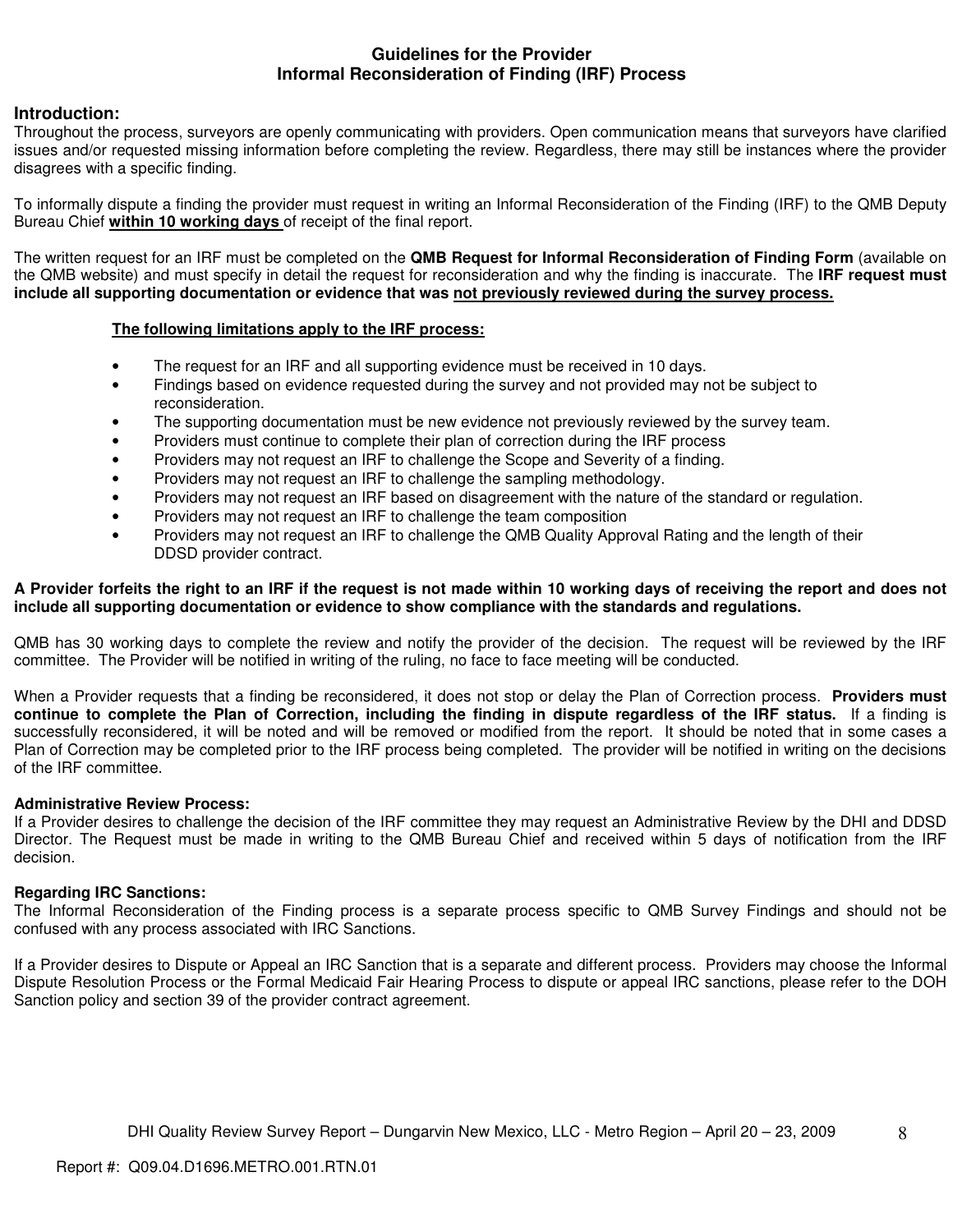# **Agency: Dungarvin New Mexico, LLC – Metro Region** Program: Developmental Disabilities Waiver Service: Community Living (Supported Living & Family Living) & Community Inclusion (Adult Habilitation & Community Access)

Monitoring Type:<br>Date of Survey: **Date of Survey: April 20 – 23, 2009** 

Routine

| <b>Statute</b>                                                                                                                                                                                                                                                                                                                                                                                                                                                                                                                                                                                                                                                                                    | <b>Deficiency</b>                                                                                                                                                                                                                                                                | <b>Agency Plan of Correction and</b><br><b>Responsible Party</b> | <b>Date</b><br><b>Due</b> |
|---------------------------------------------------------------------------------------------------------------------------------------------------------------------------------------------------------------------------------------------------------------------------------------------------------------------------------------------------------------------------------------------------------------------------------------------------------------------------------------------------------------------------------------------------------------------------------------------------------------------------------------------------------------------------------------------------|----------------------------------------------------------------------------------------------------------------------------------------------------------------------------------------------------------------------------------------------------------------------------------|------------------------------------------------------------------|---------------------------|
| Tag # 1A08 Agency Case File - Progress<br><b>Notes</b>                                                                                                                                                                                                                                                                                                                                                                                                                                                                                                                                                                                                                                            | <b>Scope &amp; Severity Rating: B</b>                                                                                                                                                                                                                                            |                                                                  |                           |
| Developmental Disabilities (DD) Waiver Service<br>Standards effective 4/1/2007<br><b>CHAPTER 1 II. PROVIDER AGENCY</b><br><b>REQUIREMENTS:</b> The objective of these<br>standards is to establish Provider Agency policy,<br>procedure and reporting requirements for DD<br>Medicaid Waiver program. These requirements<br>apply to all such Provider Agency staff, whether<br>directly employed or subcontracting with the<br>Provider Agency. Additional Provider Agency<br>requirements and personnel qualifications may be                                                                                                                                                                   | Based on record review, the Agency failed to<br>maintain progress notes and other service<br>delivery documentation for 1 of 12 Individuals.<br><b>Current Family Living Progress Notes/Daily</b><br><b>Contact Logs</b><br>• Individual $#1$ - None found for $5/2008 - 4/2009$ |                                                                  |                           |
| applicable for specific service standards.<br>D. Provider Agency Case File for the<br><b>Individual:</b> All Provider Agencies shall maintain at<br>the administrative office a confidential case file for<br>each individual. Case records belong to the<br>individual receiving services and copies shall be<br>provided to the receiving agency whenever an<br>individual changes providers. The record must<br>also be made available for review when requested<br>by DOH, HSD or federal government<br>representatives for oversight purposes. The<br>individual's case file shall include the following<br>requirements:<br>(3) Progress notes and other service delivery<br>documentation; |                                                                                                                                                                                                                                                                                  |                                                                  |                           |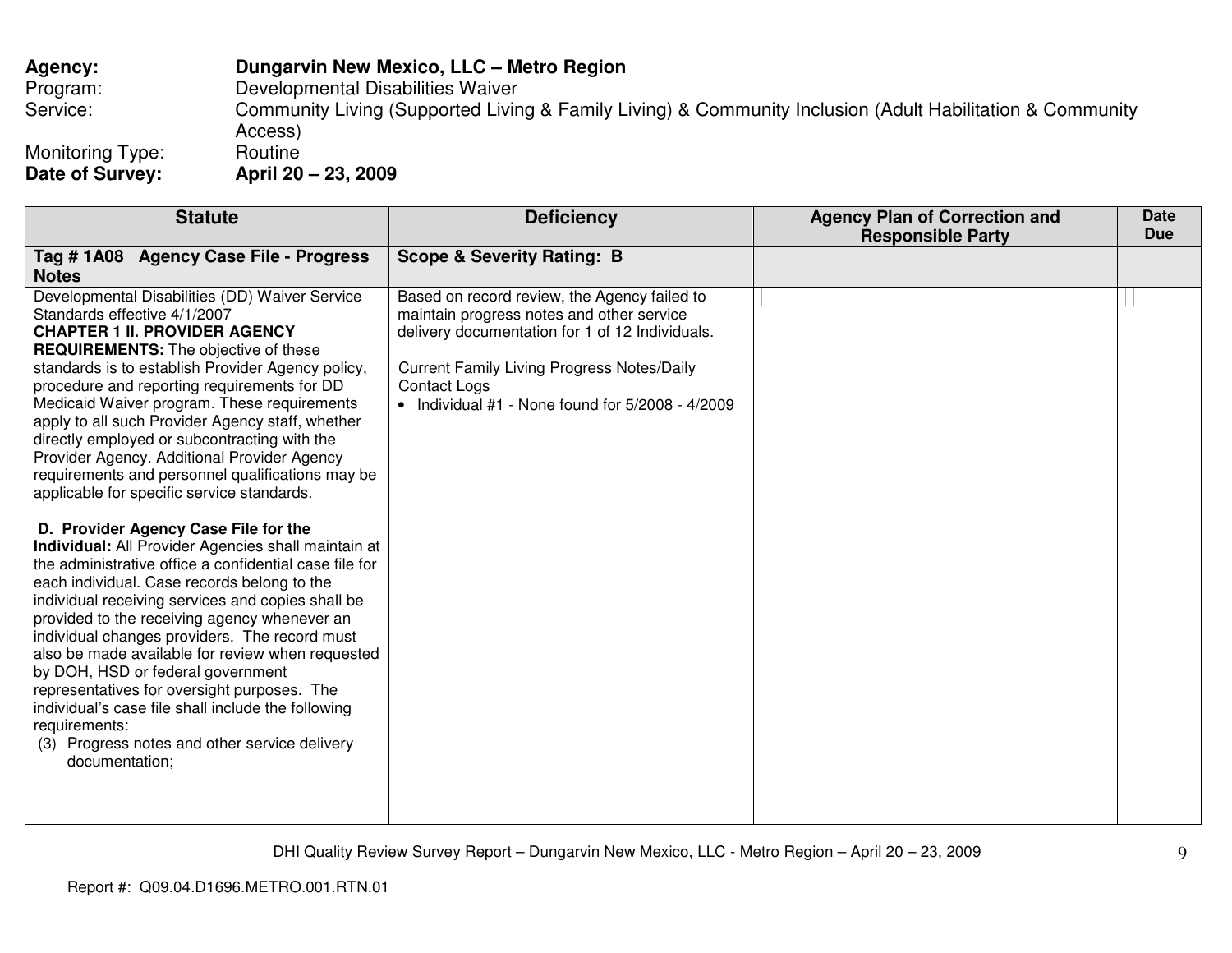| Tag # 1A09 Medication Delivery (MAR)                | <b>Scope and Severity Rating: E</b>             |  |
|-----------------------------------------------------|-------------------------------------------------|--|
| Developmental Disabilities (DD) Waiver Service      | Medication Administration Records were reviewed |  |
| Standards effective 4/1/2007                        | for the months of January, February & March     |  |
| <b>CHAPTER 1 II. PROVIDER AGENCY</b>                | 2009.                                           |  |
| <b>REQUIREMENTS:</b> The objective of these         |                                                 |  |
| standards is to establish Provider Agency policy,   | Based on record review, 9 of 12 individuals had |  |
| procedure and reporting requirements for DD         | Medication Administration Records, which        |  |
| Medicaid Waiver program. These requirements         | contained missing medications entries and/or    |  |
| apply to all such Provider Agency staff, whether    | other errors.                                   |  |
| directly employed or subcontracting with the        |                                                 |  |
| Provider Agency. Additional Provider Agency         | Individual #1                                   |  |
| requirements and personnel qualifications may be    | January 2009                                    |  |
| applicable for specific service standards.          | Medication Administration Records did not       |  |
| <b>Medication Delivery: Provider Agencies</b><br>Е. | contain the diagnosis for which the medication  |  |
| that provide Community Living, Community            | is prescribed:                                  |  |
| Inclusion or Private Duty Nursing services shall    | • Lamictal (2 times daily)                      |  |
| have written policies and procedures regarding      | • Tegretol (2 times daily)                      |  |
| medication(s) delivery and tracking and reporting   | • Advair (2 times daily)                        |  |
| of medication errors in accordance with DDSD        | • Calcium (1 time daily)                        |  |
| Medication Assessment and Delivery Policy and       |                                                 |  |
| Procedures, the Board of Nursing Rules and          | Medication Administration Records did not       |  |
| Board of Pharmacy standards and regulations.        | contain the route of administration for the     |  |
|                                                     | following medications:                          |  |
| (2) When required by the DDSD Medication            | • Lamictal (2 times daily)                      |  |
| Assessment and Delivery Policy, Medication          | • Tegretol (2 times daily)                      |  |
| Administration Records (MAR) shall be               | • Advair (2 times daily)                        |  |
| maintained and include:                             | • Calcium (1 times daily)                       |  |
| (a) The name of the individual, a transcription     | • Fiber Therapy (1 time daily)                  |  |
| of the physician's written or licensed health       |                                                 |  |
| care provider's prescription including the          | Medication Administration Records did not       |  |
| brand and generic name of the medication,           | contain the dosage of the medication is to be   |  |
| diagnosis for which the medication is               | given:                                          |  |
| prescribed;                                         | • Lamictal (2 times daily)                      |  |
| (b) Prescribed dosage, frequency and                | • Tegretol (2 times daily)                      |  |
| method/route of administration, times and           | • Calcium (1 time daily)                        |  |
| dates of administration;                            |                                                 |  |
| Initials of the individual administering or<br>(C)  | • Fiber Therapy (1 time daily)                  |  |
| assisting with the medication;                      | Medication Administration Records did not       |  |
| (d) Explanation of any medication irregularity;     |                                                 |  |
| (e) Documentation of any allergic reaction or       | contain the strength of medication is to be     |  |
| adverse medication effect; and                      | given:                                          |  |
| For PRN medication, an explanation for the          | • Advair (2 times daily)                        |  |
| use of the PRN medication shall include             |                                                 |  |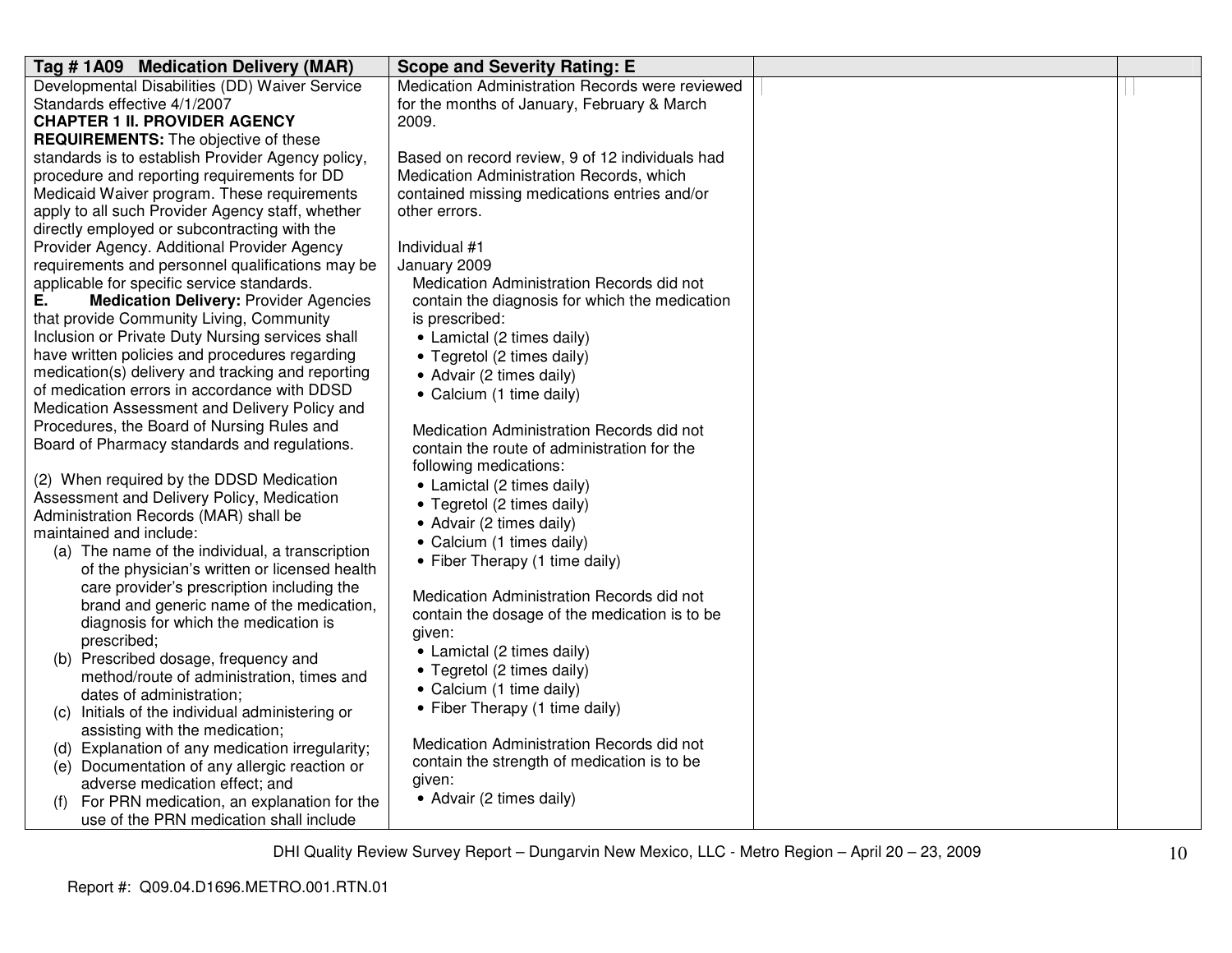| observable signs/symptoms or<br>circumstances in which the medication is to<br>be used, and documentation of<br>effectiveness of PRN medication<br>administered.                                                                    | February 2009<br>Medication Administration Records did not<br>contain the diagnosis for which the medication<br>is prescribed:<br>• Lamictal (2 times daily) |  |
|-------------------------------------------------------------------------------------------------------------------------------------------------------------------------------------------------------------------------------------|--------------------------------------------------------------------------------------------------------------------------------------------------------------|--|
| (3) The Provider Agency shall also maintain a<br>signature page that designates the full name that<br>corresponds to each initial used to document<br>administered or assisted delivery of each dose;                               | • Tegretol (2 times daily)<br>• Advair (2 times daily)<br>• Calcium (1 time daily)                                                                           |  |
| (4) MARs are not required for individuals<br>participating in Independent Living who self-<br>administer their own medications;<br>(5) Information from the prescribing pharmacy<br>regarding medications shall be kept in the home | Medication Administration Records did not<br>contain the route of administration for the<br>following medications:<br>• Lamictal (2 times daily)             |  |
| and community inclusion service locations and<br>shall include the expected desired outcomes of<br>administrating the medication, signs and<br>symptoms of adverse events and interactions with                                     | • Tegretol (2 times daily)<br>• Advair (2 times daily)<br>• Calcium (1 time daily)<br>• Fiber Therapy (1 time daily)                                         |  |
| other medications;<br>NMAC 16.19.11.8 MINIMUM STANDARDS:                                                                                                                                                                            | Medication Administration Records did not<br>contain the dosage of the medication is to be<br>given:<br>• Lamictal (2 times daily)                           |  |
| A. MINIMUM STANDARDS FOR THE<br>DISTRIBUTION, STORAGE, HANDLING AND<br><b>RECORD KEEPING OF DRUGS:</b>                                                                                                                              | • Tegretol (2 times daily)<br>• Calcium (1 time daily)<br>• Fiber Therapy (1 time daily)                                                                     |  |
| (d) The facility shall have a Medication<br>Administration Record (MAR) documenting<br>medication administered to residents, including<br>over-the-counter medications. This                                                        | Medication Administration Records did not<br>contain the strength of medication is to be<br>given:<br>• Advair (2 times daily)                               |  |
| documentation shall include:<br>Name of resident;<br>(i)<br>(ii)<br>Date given;<br>Drug product name;<br>(iii)<br>Dosage and form;<br>(iv)<br>Strength of drug;<br>(v)                                                              | March 2009<br>Medication Administration Records did not<br>contain the diagnosis for which the medication<br>is prescribed:<br>• Lamictal (2 times daily)    |  |
| Route of administration;<br>(vi)<br>(vii) How often medication is to be taken;<br>(viii) Time taken and staff initials;<br>Dates when the medication is<br>(ix)<br>discontinued or changed;                                         | • Tegretol (2 times daily)<br>• Advair (2 times daily)<br>• Calcium (1 time daily)                                                                           |  |
| The name and initials of all staff<br>(x)<br>administering medications.                                                                                                                                                             | Medication Administration Records did not<br>contain the route of administration for the                                                                     |  |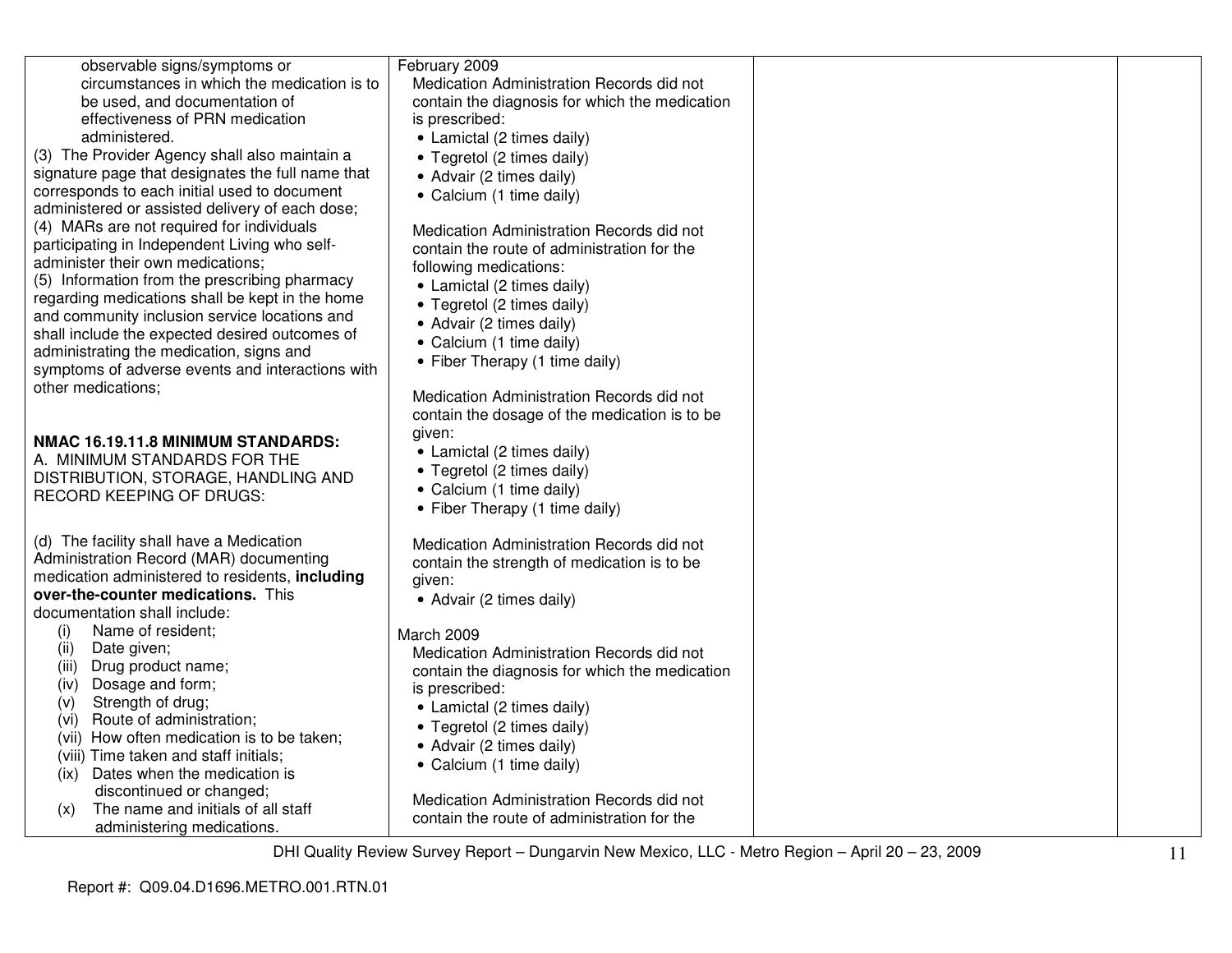|                                                                                       | following medications:                                                         |  |
|---------------------------------------------------------------------------------------|--------------------------------------------------------------------------------|--|
|                                                                                       | • Lamictal (2 times daily)                                                     |  |
| <b>Model Custodial Procedure Manual</b>                                               | • Tegretol (2 times daily)                                                     |  |
| <b>D. Administration of Drugs</b>                                                     | • Advair (2 times daily)                                                       |  |
| Unless otherwise stated by practitioner, patients                                     | • Calcium (1 time daily)                                                       |  |
| will not be allowed to administer their own                                           | • Fiber Therapy (1 time daily)                                                 |  |
| medications.                                                                          |                                                                                |  |
| Document the practitioner's order authorizing the                                     | Medication Administration Records did not                                      |  |
| self-administration of medications.                                                   | contain the dosage of the medication is to be                                  |  |
|                                                                                       | given:                                                                         |  |
| All PRN (As needed) medications shall have                                            | • Lamictal (2 times daily)                                                     |  |
| complete detail instructions regarding the                                            | • Tegretol (2 times daily)                                                     |  |
| administering of the medication. This shall                                           | • Calcium (1 time daily)                                                       |  |
| include:                                                                              | • Fiber Therapy (1 time daily)                                                 |  |
| symptoms that indicate the use of the<br>$\bullet$<br>medication,                     |                                                                                |  |
|                                                                                       | Medication Administration Records did not                                      |  |
| exact dosage to be used, and<br>$\bullet$<br>the exact amount to be used in a 24 hour | contain the strength of medication is to be                                    |  |
| period.                                                                               | given:                                                                         |  |
|                                                                                       | • Advair (2 times daily)                                                       |  |
|                                                                                       |                                                                                |  |
|                                                                                       | Individual #2                                                                  |  |
|                                                                                       | January 2009<br>Medication Administration Records did not                      |  |
|                                                                                       | contain the route of administration for the                                    |  |
|                                                                                       | following medications:                                                         |  |
|                                                                                       | • Paroxetine HCI 40 mg (1 time daily)                                          |  |
|                                                                                       | • Paroxetine HCL 30 mg (1 time daily)                                          |  |
|                                                                                       |                                                                                |  |
|                                                                                       | February 2009                                                                  |  |
|                                                                                       | Medication Administration Records did not                                      |  |
|                                                                                       | contain the route of administration for the                                    |  |
|                                                                                       | following medications:                                                         |  |
|                                                                                       | • Paroxetine HCI 40 mg (1 time daily)                                          |  |
|                                                                                       | • Paroxetine HCL 30 mg (1 time daily)                                          |  |
|                                                                                       |                                                                                |  |
|                                                                                       | March 2009                                                                     |  |
|                                                                                       | Medication Administration Records did not                                      |  |
|                                                                                       | contain the route of administration for the                                    |  |
|                                                                                       | following medications:                                                         |  |
|                                                                                       | • Paroxetine HCI 40 mg (1 time daily)<br>• Paroxetine HCL 30 mg (1 time daily) |  |
|                                                                                       |                                                                                |  |
|                                                                                       |                                                                                |  |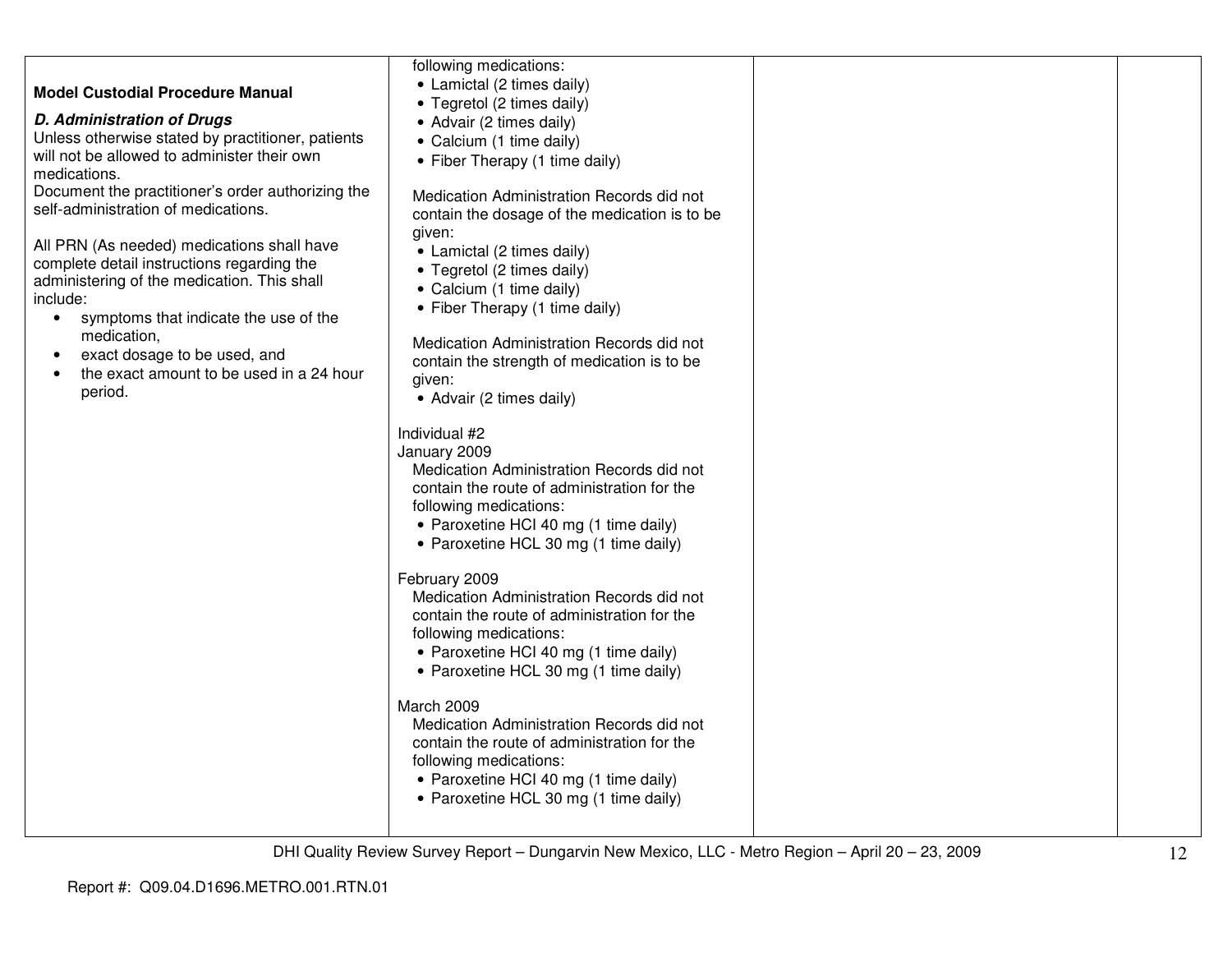| Individual #3<br>January 2009<br>Medication Administration Records did not<br>contain the diagnosis for which the medication<br>is prescribed:<br>• Phenytoin Sodium Ext 100mg (3 times daily)<br>• Aricept 5 mg (1 time daily)<br>• Cephalexin 500 mg (4 times daily) |  |
|------------------------------------------------------------------------------------------------------------------------------------------------------------------------------------------------------------------------------------------------------------------------|--|
| February 2009<br>Medication Administration Records did not<br>contain the diagnosis for which the medication<br>is prescribed:<br>• Phenytoin Sodium Ext 100mg (3 times daily)<br>• Aricept 5 mg (1 time daily)                                                        |  |
| March 2009<br>Medication Administration Records did not<br>contain the diagnosis for which the medication<br>is prescribed:<br>• Phenytoin Sodium Ext 100mg (3 times daily)<br>• Aricept 5 mg (1 time daily)                                                           |  |
| Individual #4<br>February 2009<br>Medication Administration Records did not<br>contain the diagnosis for which the medication<br>is prescribed:<br>• Depakote 500 mg (1 time daily)                                                                                    |  |
| March 2009<br>Medication Administration Records did not<br>contain the diagnosis for which the medication<br>is prescribed:<br>• Depakote 500 mg (1 time daily)<br>• Sertraline 50 mg (1 time daily)                                                                   |  |
| Individual #5<br>March 2009<br>Medication Administration Records did not<br>contain the diagnosis for which the medication<br>is prescribed:<br>• Lisinopril 10 mg (1 time daily)                                                                                      |  |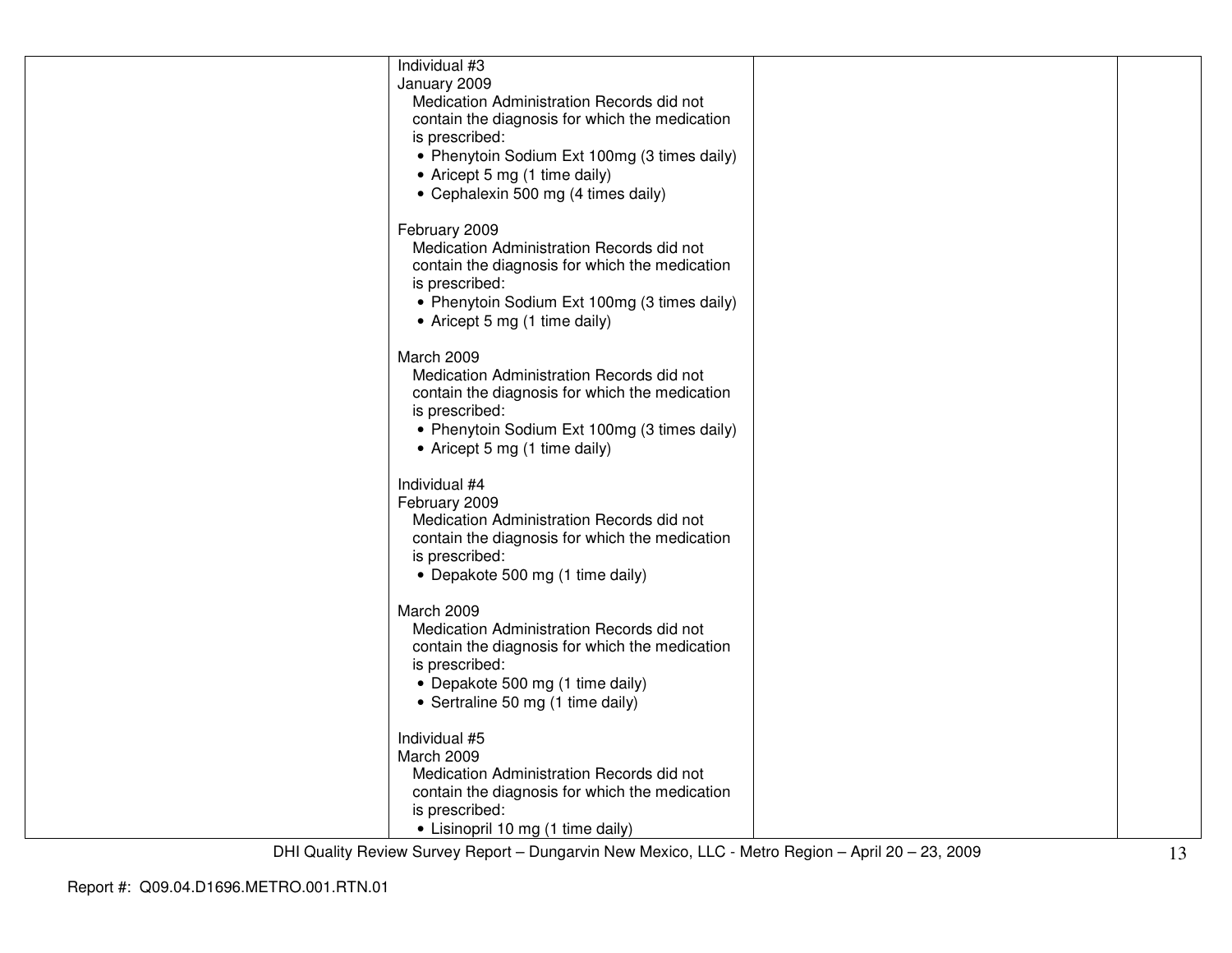| Individual #6<br>February 2009<br>Medication Administration Records contained<br>missing entries. No documentation found<br>indicating reason for missing entries:<br>• Metoclopramide (4 times daily) Blank $-2/10$<br>(8PM)                                                   |  |
|---------------------------------------------------------------------------------------------------------------------------------------------------------------------------------------------------------------------------------------------------------------------------------|--|
| Individual #7<br>March 2009<br>Medication Administration Records did not<br>contain the diagnosis for which the medication<br>is prescribed:<br>• Abilify 15 mg (1 time daily)<br>• Lexapro 20mg (1 time daily)                                                                 |  |
| Individual #10<br>January 2009<br>Medication Administration Records did not<br>contain the diagnosis for which the medication<br>is prescribed:<br>• Patanol 0.1% Eye Drops (2 times daily)                                                                                     |  |
| February 2009<br>Medication Administration Records did not<br>contain the diagnosis for which the medication<br>is prescribed:<br>• Patanol 0.1% Eye Drops (2 times daily)                                                                                                      |  |
| Individual #11<br>January 2009<br>Medication Administration Records contained<br>missing entries. No documentation found<br>indicating reason for missing entries:<br>• CBG (Capillary Blood Glucose) Monitoring (4<br>times daily) Blank - 1/28, 29 & 30 (11:30AM<br>& 2:00PM) |  |
|                                                                                                                                                                                                                                                                                 |  |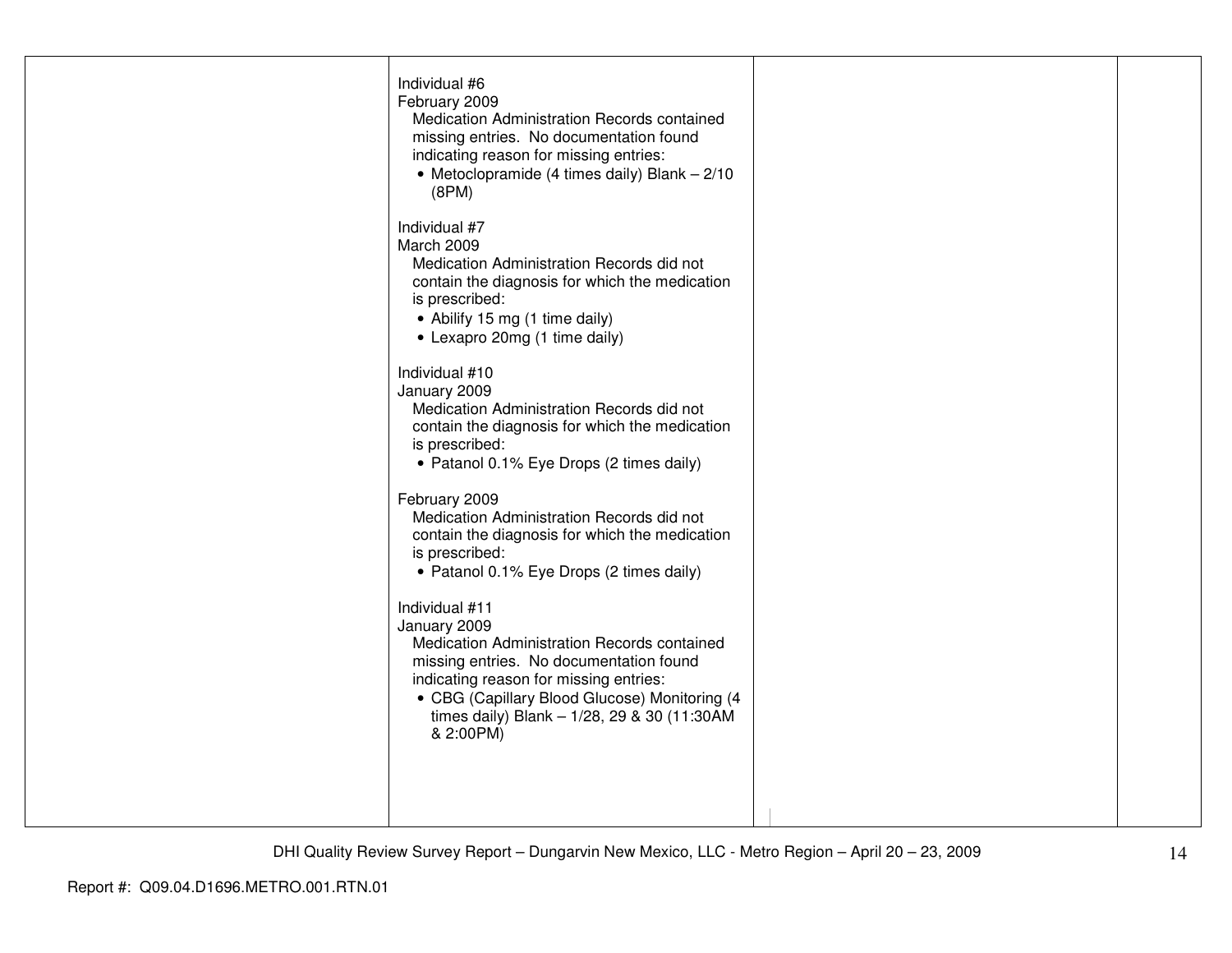| Tag #1A09 Medication Delivery - PRN                 | <b>Scope and Severity Rating: E</b>               |  |
|-----------------------------------------------------|---------------------------------------------------|--|
| Developmental Disabilities (DD) Waiver Service      | Based on record review, the Agency failed to      |  |
| Standards effective 4/1/2007                        | maintain PRN Medication Administration Records,   |  |
| <b>CHAPTER 1 II. PROVIDER AGENCY</b>                | which contained all elements required by standard |  |
| <b>REQUIREMENTS:</b> The objective of these         | for 6 of 12 individuals.                          |  |
| standards is to establish Provider Agency policy,   |                                                   |  |
| procedure and reporting requirements for DD         | Individual #1                                     |  |
| Medicaid Waiver program. These requirements         | January 2009                                      |  |
| apply to all such Provider Agency staff, whether    | Medication Administration Records did not         |  |
| directly employed or subcontracting with the        | contain the circumstance in which the             |  |
| Provider Agency. Additional Provider Agency         | medication is to be given:                        |  |
| requirements and personnel qualifications may be    | • Albuterol Inhaler (PRN)                         |  |
| applicable for specific service standards.          | • Advil or Ibuprofen 200 mg (PRN)                 |  |
| E. Medication Delivery: Provider Agencies that      | • Tylenol 500 mg (PRN)                            |  |
| provide Community Living, Community Inclusion       |                                                   |  |
| or Private Duty Nursing services shall have written | Medication Administration Records did not         |  |
| policies and procedures regarding medication(s)     | contain the route of administration for the       |  |
| delivery and tracking and reporting of medication   | following medications:                            |  |
| errors in accordance with DDSD Medication           | • Albuterol Inhaler (PRN)                         |  |
| Assessment and Delivery Policy and Procedures,      | • Advil or Ibuprofen 200 mg (PRN)                 |  |
| the Board of Nursing Rules and Board of             | • Tylenol 500 mg (PRN)                            |  |
| Pharmacy standards and regulations.                 |                                                   |  |
|                                                     | Medication Administration Records did not         |  |
| (2) When required by the DDSD Medication            | contain the exact amount to be used in a 24       |  |
| Assessment and Delivery Policy, Medication          | hour period:                                      |  |
| Administration Records (MAR) shall be               | • Albuterol Inhaler (PRN)                         |  |
| maintained and include:                             | • Advil or Ibuprofen 200 mg (PRN)                 |  |
| (a) The name of the individual, a transcription     | • Tylenol 500 mg (PRN)                            |  |
| of the physician's written or licensed health       |                                                   |  |
| care provider's prescription including the          | February 2009                                     |  |
| brand and generic name of the medication,           | Medication Administration Records did not         |  |
| diagnosis for which the medication is               | contain the circumstance in which the             |  |
| prescribed;                                         | medication is to be given:                        |  |
| (b) Prescribed dosage, frequency and                | • Albuterol Inhaler (PRN)                         |  |
| method/route of administration, times and           | • Advil or Ibuprofen 200 mg (PRN)                 |  |
| dates of administration;                            | • Tylenol 500 mg (PRN)                            |  |
| Initials of the individual administering or<br>(C)  |                                                   |  |
| assisting with the medication;                      | Medication Administration Records did not         |  |
| Explanation of any medication irregularity;<br>(d)  | contain the route of administration for the       |  |
| (e) Documentation of any allergic reaction or       | following medications:                            |  |
| adverse medication effect; and                      | • Albuterol Inhaler (PRN)                         |  |
| For PRN medication, an explanation for the<br>(f)   |                                                   |  |
| use of the PRN medication shall include             | • Advil or Ibuprofen 200 mg (PRN)                 |  |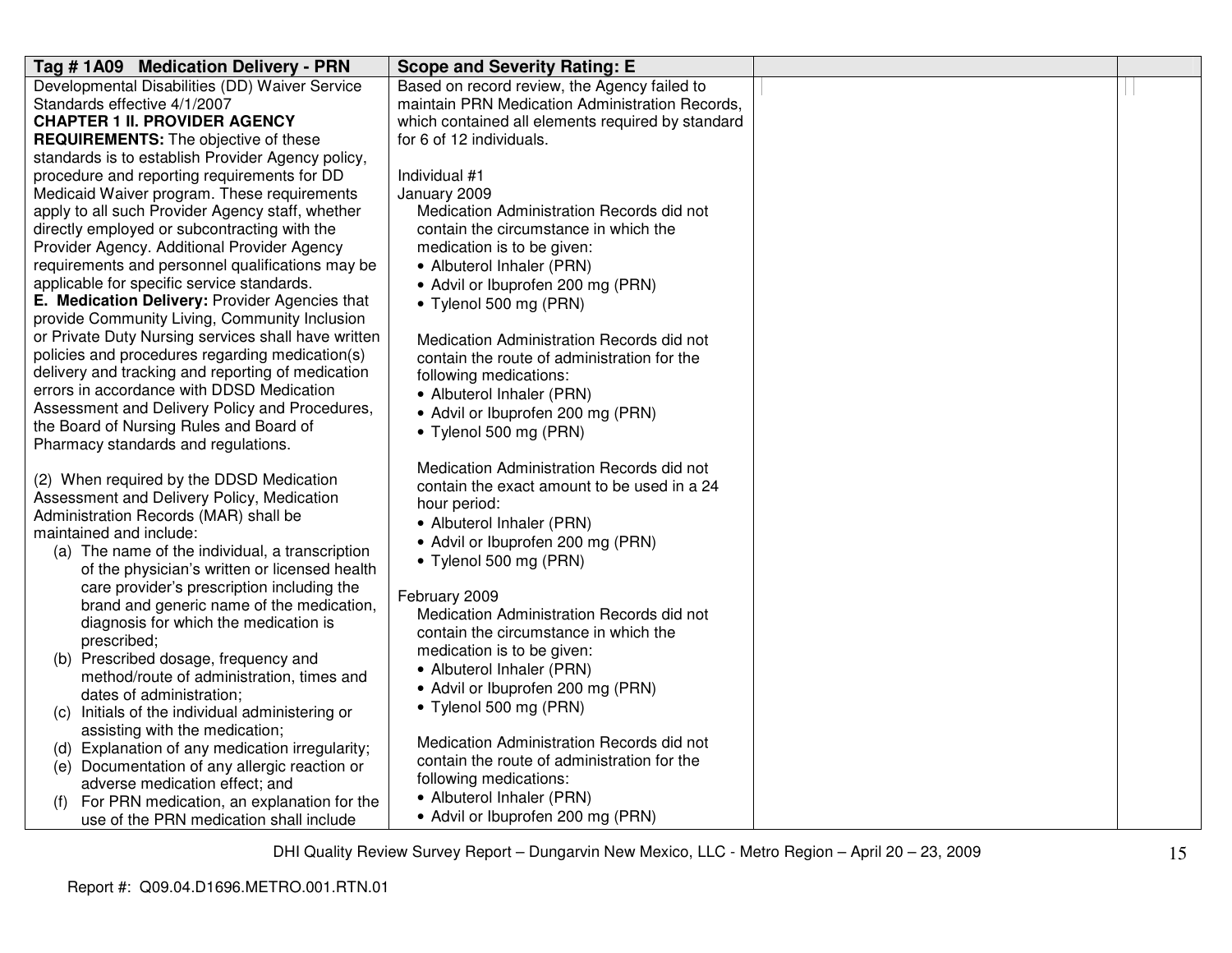| observable signs/symptoms or                                 | • Tylenol 500 mg (PRN)                                                                   |  |
|--------------------------------------------------------------|------------------------------------------------------------------------------------------|--|
| circumstances in which the medication is to                  |                                                                                          |  |
| be used, and documentation of                                | Medication Administration Records did not                                                |  |
| effectiveness of PRN medication                              | contain the exact amount to be used in a 24                                              |  |
| administered.                                                | hour period:                                                                             |  |
| (3) The Provider Agency shall also maintain a                | • Albuterol Inhaler (PRN)                                                                |  |
| signature page that designates the full name that            | • Advil or Ibuprofen 200 mg (PRN)                                                        |  |
| corresponds to each initial used to document                 | • Tylenol 500 mg (PRN)                                                                   |  |
| administered or assisted delivery of each dose;              |                                                                                          |  |
| (4) MARs are not required for individuals                    | Medication Administration Records did not                                                |  |
| participating in Independent Living who self-                | contain the circumstance in which the                                                    |  |
| administer their own medications;                            | medication is to be given:                                                               |  |
| (5) Information from the prescribing pharmacy                | • Albuterol Inhaler (PRN)                                                                |  |
| regarding medications shall be kept in the home              | • Advil or Ibuprofen 200 mg (PRN)                                                        |  |
| and community inclusion service locations and                | • Tylenol 500 mg (PRN)                                                                   |  |
| shall include the expected desired outcomes of               |                                                                                          |  |
| administrating the medication, signs and                     | Medication Administration Records did not                                                |  |
| symptoms of adverse events and interactions with             | contain the route of administration for the                                              |  |
| other medications;                                           | following medications:                                                                   |  |
|                                                              | • Albuterol Inhaler (PRN)                                                                |  |
| <b>Department of Health</b>                                  | • Advil or Ibuprofen 200 mg (PRN)                                                        |  |
| <b>Developmental Disabilities Supports Division</b>          | • Tylenol 500 mg (PRN)                                                                   |  |
| (DDSD)<br><b>Medication Assessment and Delivery Policy -</b> |                                                                                          |  |
| Eff. November 1, 2006                                        | Medication Administration Records did not                                                |  |
|                                                              | contain the exact amount to be used in a 24                                              |  |
| <b>F. PRN Medication</b>                                     | hour period:                                                                             |  |
| 3. Prior to self-administration, self-administration         | • Albuterol Inhaler (PRN)                                                                |  |
| with physical assist or assisting with delivery of           | • Advil or Ibuprofen 200 mg (PRN)                                                        |  |
| PRN medications, the direct support staff must               | • Tylenol 500 mg (PRN)                                                                   |  |
| contact the agency nurse to describe observed                |                                                                                          |  |
| symptoms and thus assure that the PRN                        | Individual #7                                                                            |  |
| medication is being used according to instructions           | March 2009                                                                               |  |
| given by the ordering PCP. In cases of fever,                | Medication Administration Records did not                                                |  |
| respiratory distress (including coughing), severe            | contain the circumstance in which the                                                    |  |
| pain, vomiting, diarrhea, change in                          | medication is to be given:                                                               |  |
| responsiveness/level of consciousness, the nurse             | • Ibuprofen 800 mg (PRN)                                                                 |  |
| must strongly consider the need to conduct a                 | • Acetaminophen 500 mg (PRN)                                                             |  |
| face-to-face assessment to assure that the PRN               | • Prednisolone 1 % Eye Drops (PRN)                                                       |  |
| does not mask a condition better treated by                  |                                                                                          |  |
| seeking medical attention. This does not apply to            | Medication Administration Records did not<br>contain the exact amount to be used in a 24 |  |
| home based/family living settings where the                  | hour period:                                                                             |  |
| provider is related by affinity or by consanguinity          |                                                                                          |  |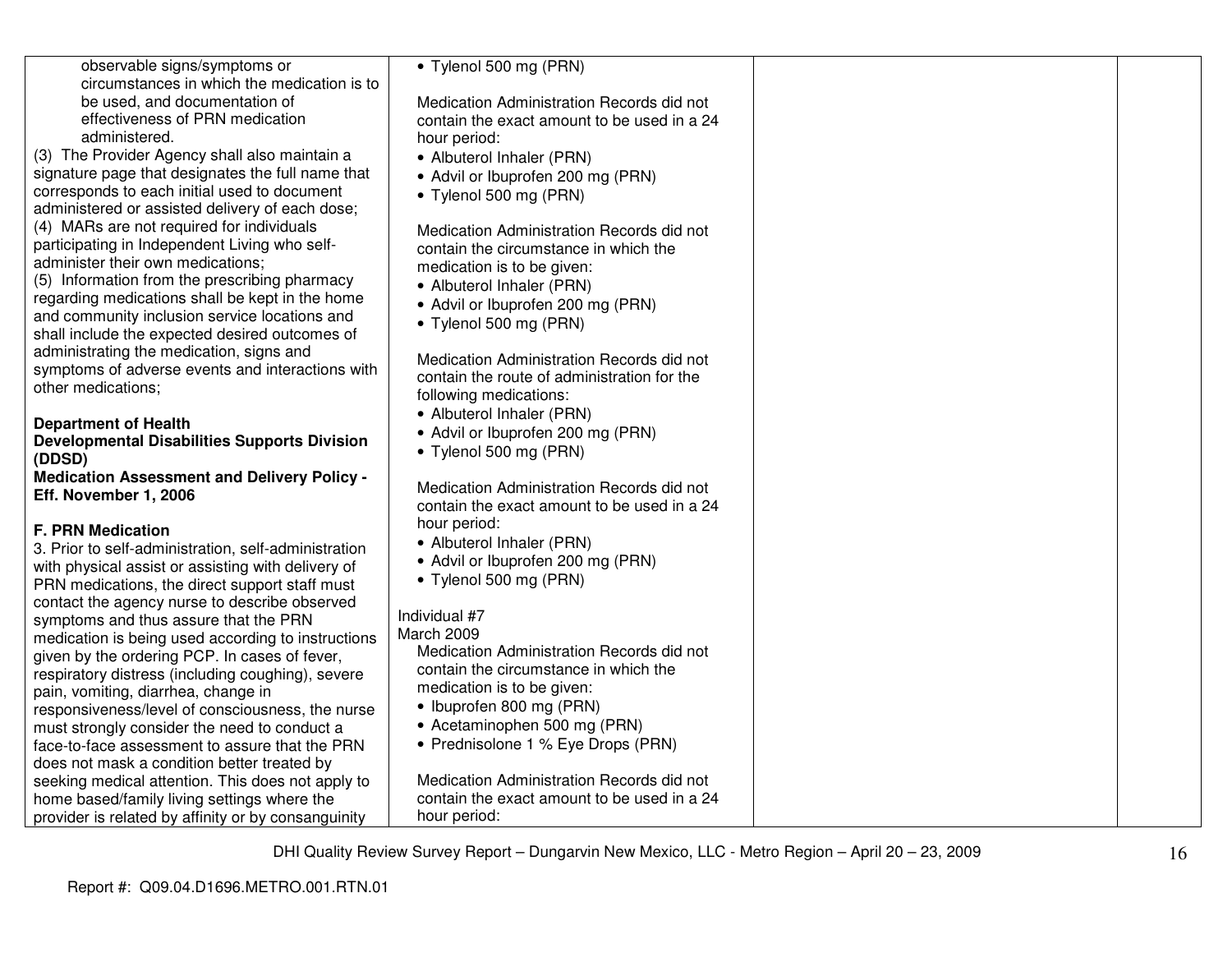| to the individual.                                                                                        | • Diphenhydramine HCI 25 mg (PRN)                                                                      |  |
|-----------------------------------------------------------------------------------------------------------|--------------------------------------------------------------------------------------------------------|--|
| NMAC 16.19.11.8 MINIMUM STANDARDS:<br>A. MINIMUM STANDARDS FOR THE<br>DISTRIBUTION, STORAGE, HANDLING AND | No Effectiveness noted on the Medication<br>Administration Record for the following PRN<br>medication: |  |
|                                                                                                           |                                                                                                        |  |
| <b>RECORD KEEPING OF DRUGS:</b>                                                                           | • Ibuprofen 800 mg - PRN - 3/14, 15, 16, 17,<br>18, 19, 20, 21, 24, 27 & 28 (given 1 time              |  |
| (d) The facility shall have a Medication                                                                  | daily)                                                                                                 |  |
| Administration Record (MAR) documenting                                                                   | • Diphenhydramine HCl 25 mg - PRN - 3/14 -                                                             |  |
| medication administered to residents, including                                                           | 3/24 (given 1 time daily)                                                                              |  |
| over-the-counter medications. This                                                                        | • Acetaminophen 500 mg - PRN - $3/14 - 3/24$                                                           |  |
| documentation shall include:<br>Name of resident;                                                         | (given 1 time daily)                                                                                   |  |
| (i)<br>Date given;<br>(ii)                                                                                |                                                                                                        |  |
| (iii) Drug product name;                                                                                  | Individual #8                                                                                          |  |
| (iv) Dosage and form;                                                                                     | February 2009<br>No Effectiveness noted on the Medication                                              |  |
| Strength of drug;<br>(V)                                                                                  | Administration Record for the following PRN                                                            |  |
| (vi) Route of administration;                                                                             | medication:                                                                                            |  |
| (vii) How often medication is to be taken;                                                                | • Lorazepam 1 mg - PRN 2/5 (given 1 time)                                                              |  |
| (viii) Time taken and staff initials;                                                                     |                                                                                                        |  |
| Dates when the medication is<br>(ix)                                                                      | Individual #9                                                                                          |  |
| discontinued or changed;                                                                                  | January 2009                                                                                           |  |
| The name and initials of all staff<br>(x)<br>administering medications.                                   | Medication Administration Records did not                                                              |  |
|                                                                                                           | contain the circumstance in which the                                                                  |  |
| <b>Model Custodial Procedure Manual</b>                                                                   | medication is to be given:                                                                             |  |
| <b>D. Administration of Drugs</b>                                                                         | • Tylenol 500 mg (PRN)                                                                                 |  |
| Unless otherwise stated by practitioner, patients                                                         | Medication Administration Records did not                                                              |  |
| will not be allowed to administer their own                                                               | contain the route of administration for the                                                            |  |
| medications.                                                                                              | following medications:                                                                                 |  |
| Document the practitioner's order authorizing the                                                         | • Tylenol 500 mg (PRN)                                                                                 |  |
| self-administration of medications.                                                                       |                                                                                                        |  |
| All PRN (As needed) medications shall have                                                                | Medication Administration Records did not                                                              |  |
| complete detail instructions regarding the                                                                | contain the exact amount to be used in a 24                                                            |  |
| administering of the medication. This shall                                                               | hour period:                                                                                           |  |
| include:                                                                                                  | • Tylenol 500 mg (PRN)                                                                                 |  |
| $\triangleright$ symptoms that indicate the use of the                                                    | No Effectiveness noted on the Medication                                                               |  |
| medication,                                                                                               | Administration Record for the following PRN                                                            |  |
| exact dosage to be used, and<br>➤                                                                         | medication:                                                                                            |  |
| the exact amount to be used in a 24 hour<br>⋗                                                             | · Tylenol 500 mg - PRN 1/25 (2 tablets given 1                                                         |  |
| period.                                                                                                   | time)                                                                                                  |  |
|                                                                                                           |                                                                                                        |  |
|                                                                                                           |                                                                                                        |  |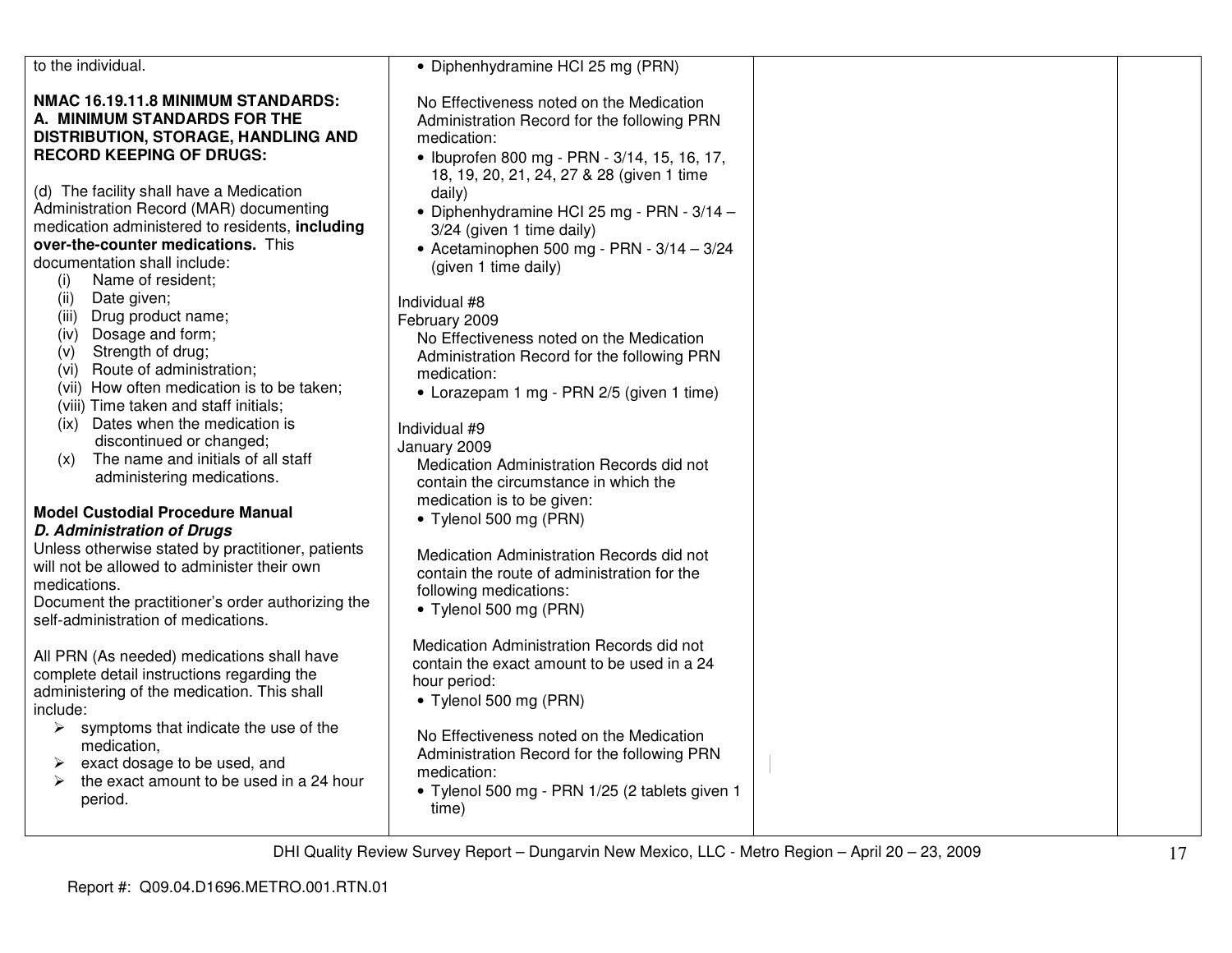| MAR document does not contain documentation     |  |
|-------------------------------------------------|--|
| of exact dose medication administered:          |  |
| • Tylenol 500 mg - PRN 1/25 (given 1 time)      |  |
|                                                 |  |
| Individual #10                                  |  |
| January 2009                                    |  |
| Medication Administration Records did not       |  |
|                                                 |  |
| contain the circumstance in which the           |  |
| medication is to be given:                      |  |
| • Atropine 1 % Eye Drops (PRN)                  |  |
| • Prednisolone 1 % Eye Drops (PRN)              |  |
|                                                 |  |
| No Effectiveness noted on the Medication        |  |
| Administration Record for the following PRN     |  |
| medication:                                     |  |
| • Loratadine 10 mg - PRN 1/26 (given 1 time)    |  |
|                                                 |  |
| February 2009                                   |  |
| Medication Administration Records did not       |  |
|                                                 |  |
| contain the circumstance in which the           |  |
| medication is to be given:                      |  |
| • Atropine 1 % Eye Drops (PRN)                  |  |
| • Prednisolone 1 % Eye Drops (PRN)              |  |
|                                                 |  |
| No Effectiveness noted on the Medication        |  |
| Administration Record for the following PRN     |  |
| medication:                                     |  |
| • Loratadine 10 mg - PRN 2/6, 20, 24, 25, 26,   |  |
| 27 & 28 (given 1 time daily)                    |  |
|                                                 |  |
| March 2009                                      |  |
| MAR document does not contain the               |  |
| Medication Administration Records did not       |  |
|                                                 |  |
| contain the circumstance in which the           |  |
| medication is to be given:                      |  |
| • Atropine 1 % Eye Drops (PRN)                  |  |
| • Prednisolone 1 % Eye Drops (PRN)              |  |
|                                                 |  |
| No Effectiveness noted on the Medication        |  |
| Administration Record for the following PRN     |  |
| medication:                                     |  |
| • Loratadine 10 mg - PRN 3/3, 4, 5, 6, 7, 9, 10 |  |
| , 11, 12, 13, 14, 15, 16, 17, 18, 19, 20, 21,   |  |
|                                                 |  |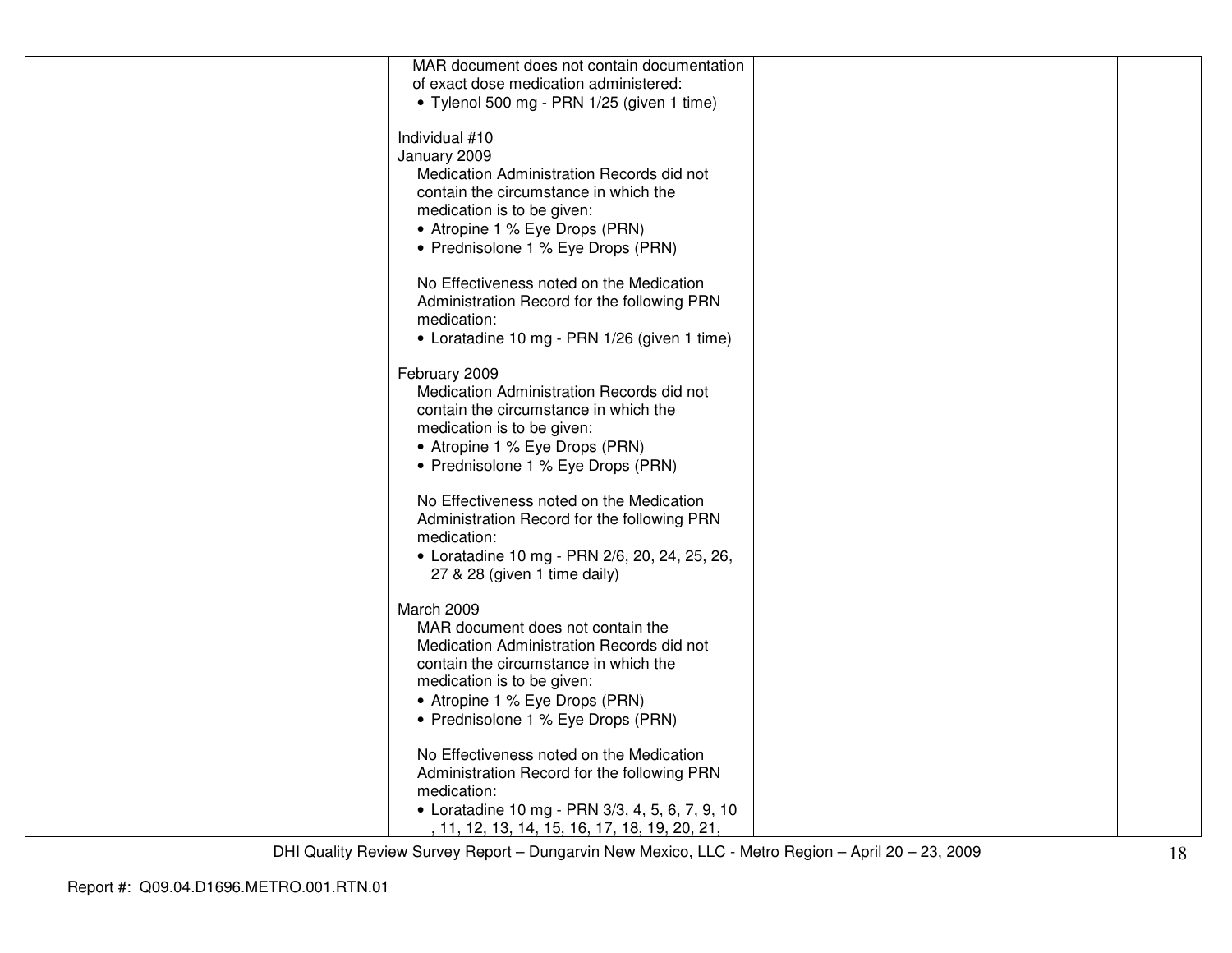| 22, 23, 24, 25, 26, 27, 28, 29 & 30 (given 1 |  |
|----------------------------------------------|--|
| time daily)                                  |  |
|                                              |  |
|                                              |  |
| Individual #11                               |  |
|                                              |  |
| January 2009                                 |  |
| Medication Administration Records did not    |  |
| contain the exact amount to be used in a 24  |  |
|                                              |  |
| hour period:                                 |  |
| • Acetaminophen 500 mg (PRN)                 |  |
|                                              |  |
|                                              |  |
| February 2009                                |  |
|                                              |  |
| Medication Administration Records did not    |  |
| contain the exact amount to be used in a 24  |  |
| hour period:                                 |  |
|                                              |  |
| • Acetaminophen 500 mg (PRN)                 |  |
|                                              |  |
|                                              |  |
| March 2009                                   |  |
| Medication Administration Records did not    |  |
| contain the exact amount to be used in a 24  |  |
|                                              |  |
| hour period:                                 |  |
| • Acetaminophen 500 mg (PRN)                 |  |
|                                              |  |
|                                              |  |
|                                              |  |
|                                              |  |
|                                              |  |
|                                              |  |
|                                              |  |
|                                              |  |
|                                              |  |
|                                              |  |
|                                              |  |
|                                              |  |
|                                              |  |
|                                              |  |
|                                              |  |
|                                              |  |
|                                              |  |
|                                              |  |
|                                              |  |
|                                              |  |
|                                              |  |
|                                              |  |
|                                              |  |
|                                              |  |
|                                              |  |
|                                              |  |
|                                              |  |
|                                              |  |
|                                              |  |
|                                              |  |
|                                              |  |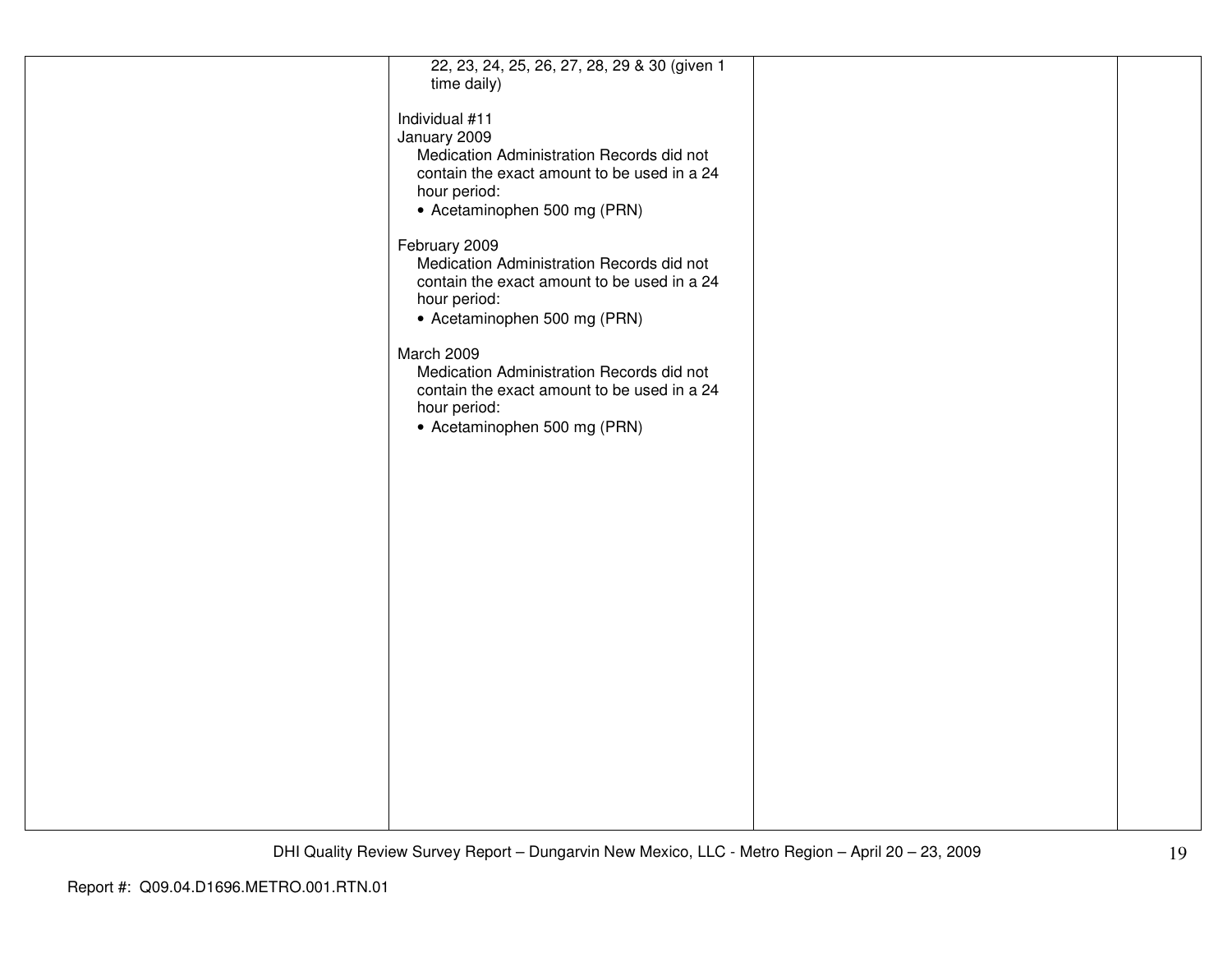|           | Tag #1A12 Reimbursement/Billable Units                                                      | <b>Scope and Severity Rating: A</b>                 |  |
|-----------|---------------------------------------------------------------------------------------------|-----------------------------------------------------|--|
|           | Developmental Disabilities (DD) Waiver Service                                              | Based on record review, the Agency failed to        |  |
|           | Standards effective 4/1/2007                                                                | provide written or electronic documentation as      |  |
|           | <b>CHAPTER 1 III. PROVIDER AGENCY</b>                                                       | evidence for each unit billed, which contained the  |  |
|           | DOCUMENTATION OF SERVICE DELIVERY                                                           | required information for 1 of 12 individuals.       |  |
|           | <b>AND LOCATION</b>                                                                         |                                                     |  |
| А.        | General: All Provider Agencies shall                                                        | Individual #12 - No daily progress notes were       |  |
|           | maintain all records necessary to fully                                                     | found. The monthly summary provided was not         |  |
|           | disclose the service, quality, quantity and                                                 | completed by the Family Living Provider.            |  |
|           | clinical necessity furnished to individuals who                                             | • Agency billed 31 units of Family Living from      |  |
|           | are currently receiving services. The Provider                                              | 1/1/09 through 1/31/2009. Progress notes did        |  |
|           | Agency records shall be sufficiently detailed<br>to substantiate the date, time, individual | not contain a date to justify billing.              |  |
|           | name, servicing Provider Agency, level of                                                   | • Agency billed 31 units of Family Living from      |  |
|           | services, and length of a session of service                                                | 1/1/09 through 1/31/2009. Progress notes did        |  |
|           | billed.                                                                                     | not contain start and end time to justify billing.  |  |
| <b>B.</b> | <b>Billable Units:</b> The documentation of the                                             |                                                     |  |
|           | billable time spent with an individual shall be                                             | • Agency billed 31 units of Family Living from      |  |
|           | kept on the written or electronic record that is                                            | 1/1/09 through 1/31/2009. Progress notes did        |  |
|           | prepared prior to a request for                                                             | not contain a signature/authenticated name of       |  |
|           | reimbursement from the HSD. For each unit                                                   | staff providing the service to justify billing.     |  |
|           | billed, the record shall contain the following:                                             |                                                     |  |
| (1)       | Date, start and end time of each service                                                    | • Agency billed 31 units of Family Living from      |  |
|           | encounter or other billable service interval;                                               | 1/1/09 through 1/31/2009. Progress notes did        |  |
| (2)       | A description of what occurred during the                                                   | not contain a description of what occurred          |  |
|           | encounter or service interval; and                                                          | during the service interval to justify billing.     |  |
| (3)       | The signature or authenticated name of staff                                                |                                                     |  |
|           | providing the service.                                                                      | • Agency billed 28 units of Family Living from      |  |
|           |                                                                                             | 2/1/09 through 2/28/2009. Progress notes did        |  |
|           |                                                                                             | not contain a date to justify billing.              |  |
|           |                                                                                             |                                                     |  |
|           |                                                                                             | • Agency billed 28 units of Family Living from      |  |
|           |                                                                                             | 2/1/09 through 2/28/2009. Progress notes did        |  |
|           |                                                                                             | not contain start and end time to justify billing.  |  |
|           |                                                                                             | • Agency billed 28 units of Family Living from      |  |
|           |                                                                                             | 2/1/09 through 2/28/2009. Progress notes did        |  |
|           |                                                                                             | not contain a signature/authenticated name of       |  |
|           |                                                                                             | the staff providing the service to justify billing. |  |
|           |                                                                                             |                                                     |  |
|           |                                                                                             | • Agency billed 28 units of Family Living from      |  |
|           |                                                                                             | 2/1/09 through 2/28/2009. Progress notes did        |  |
|           |                                                                                             | not contain a description of what occurred          |  |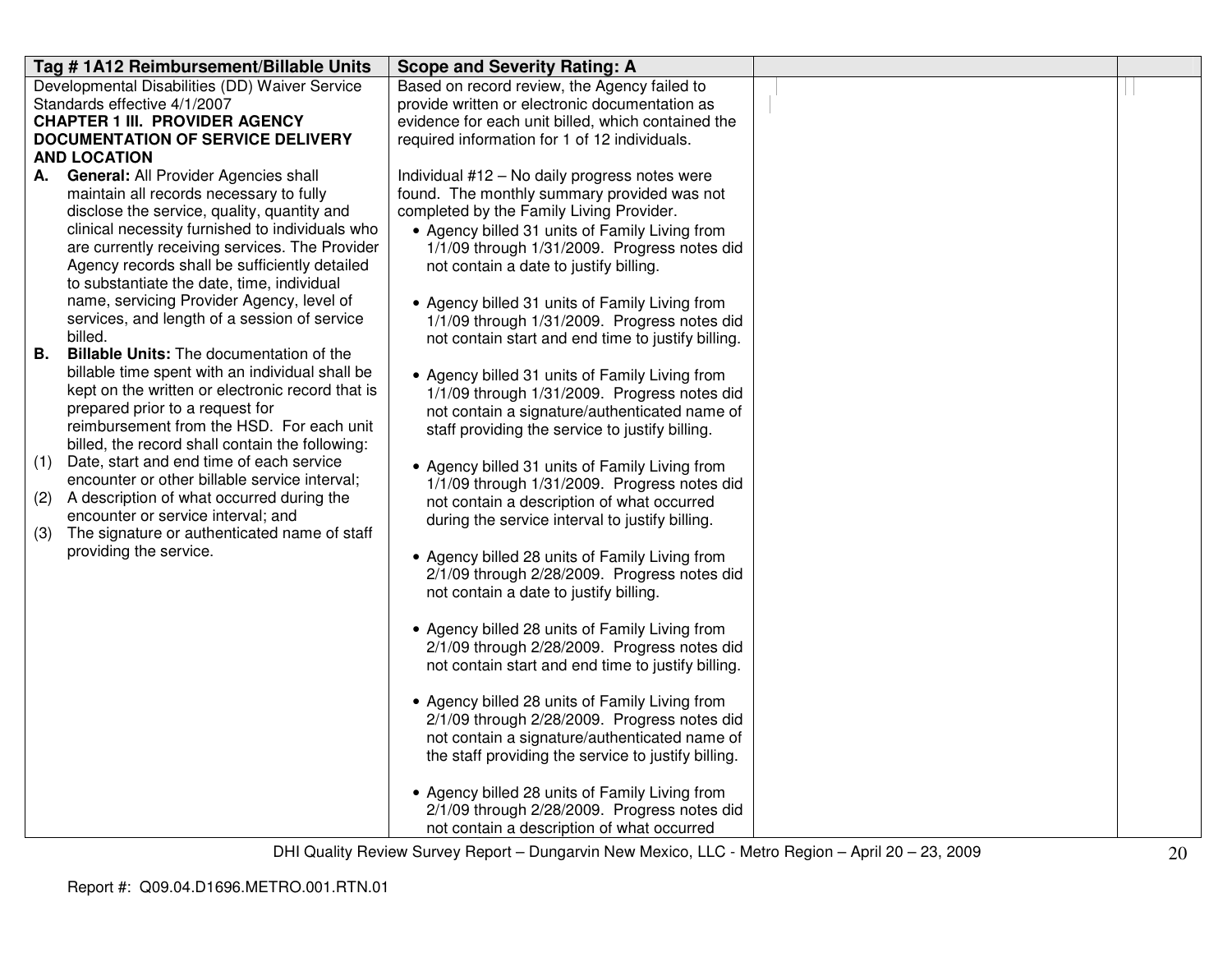| during the service interval to justify billing.                                                                                                                                                    |  |
|----------------------------------------------------------------------------------------------------------------------------------------------------------------------------------------------------|--|
| • Agency billed 31 units of Family Living from<br>3/1/09 through 3/31/2009. Progress notes did<br>not contain a date to justify billing.                                                           |  |
| • Agency billed 31 units of Family Living from<br>3/1/09 through 3/31/2009. Progress notes did<br>not contain start and end time to justify billing.                                               |  |
| • Agency billed 31 units of Family Living from<br>3/1/09 through 3/31/2009. Progress notes did<br>not contain a signature/authenticated name of<br>staff providing the service to justify billing. |  |
| • Agency billed 31 units of Family Living from<br>3/1/09 through 3/31/2009. Progress notes did<br>not contain a description of what occurred<br>during the service interval to justify billing.    |  |
|                                                                                                                                                                                                    |  |
|                                                                                                                                                                                                    |  |
|                                                                                                                                                                                                    |  |
|                                                                                                                                                                                                    |  |
|                                                                                                                                                                                                    |  |
|                                                                                                                                                                                                    |  |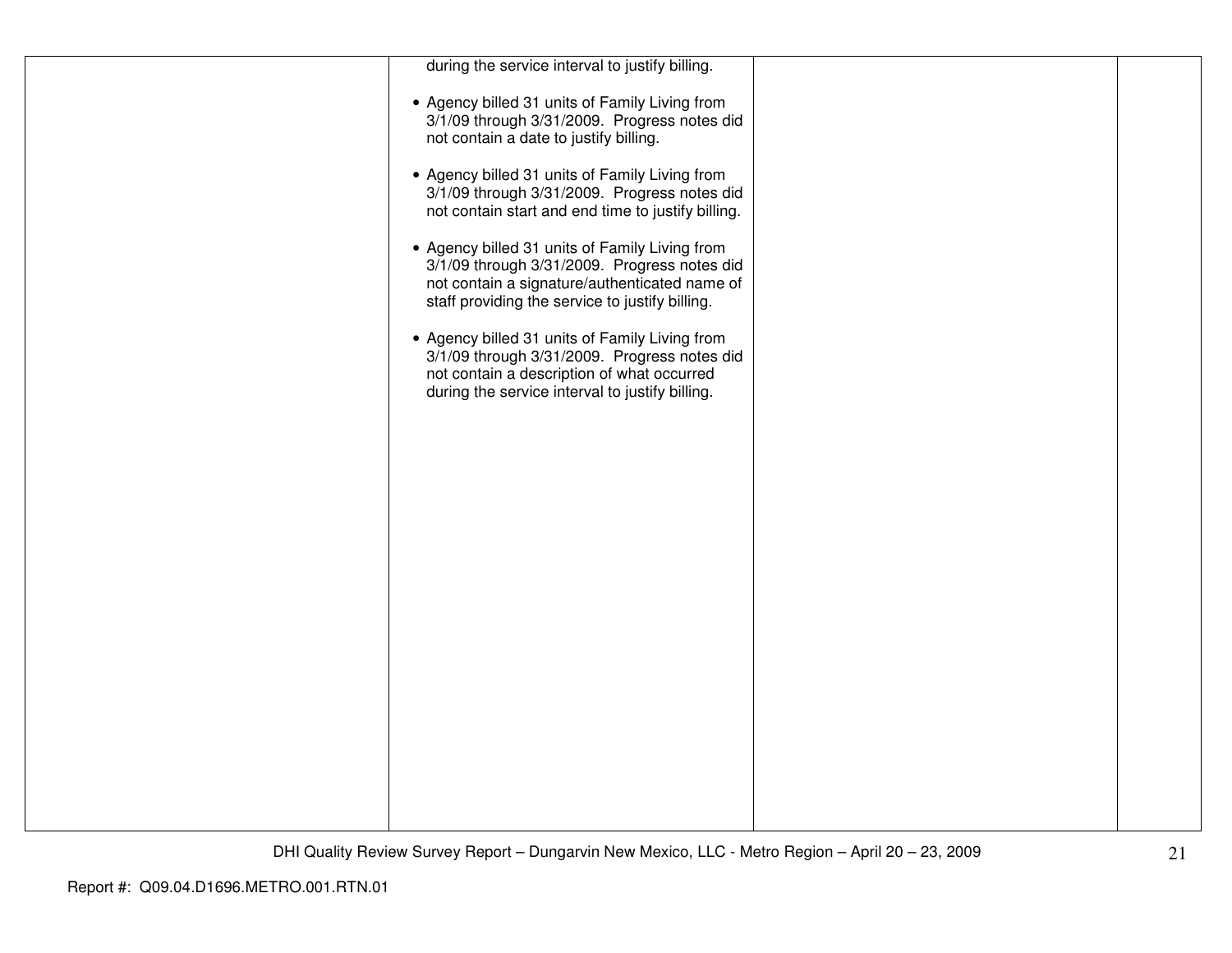| Tag # 1A20 DSP Training Documents                       | <b>Scope and Severity Rating: D</b>               |  |
|---------------------------------------------------------|---------------------------------------------------|--|
| Developmental Disabilities (DD) Waiver Service          | Based on record review, the Agency failed to      |  |
| Standards effective 4/1/2007                            | ensure that Orientation and Training requirements |  |
| <b>CHAPTER 1 IV. GENERAL REQUIREMENTS</b>               | were met for 7 of 131 Direct Service Personnel.   |  |
| FOR PROVIDER AGENCY SERVICE                             |                                                   |  |
| <b>PERSONNEL:</b> The objective of this section is to   | Review of Direct Service Personnel training       |  |
| establish personnel standards for DD Medicaid           | records found no evidence of the following        |  |
| Waiver Provider Agencies for the following              | required DOH/DDSD trainings and certification     |  |
| services: Community Living Supports, Community          | being completed:                                  |  |
| Inclusion Services, Respite, Substitute Care and        |                                                   |  |
| Personal Support Companion Services. These              | • Basic Health/Orientation (DSP #40)              |  |
| standards apply to all personnel who provide            |                                                   |  |
| services, whether directly employed or                  | • First Aid (DSP #40)                             |  |
| subcontracting with the Provider Agency.                |                                                   |  |
| Additional personnel requirements and                   | $\bullet$ CPR (DSP #40)                           |  |
| qualifications may be applicable for specific           |                                                   |  |
| service standards.                                      | • Assisting With Medications (DSP #40 & 98)       |  |
| C. Orientation and Training Requirements:               |                                                   |  |
| Orientation and training for direct support             | • Rights & Advocacy (DSP #40 & 98)                |  |
| staff and his or her supervisors shall comply           |                                                   |  |
| with the DDSD/DOH Policy Governing the                  | • Level 1 Health (DSP #40, 49, 90 & 98)           |  |
| <b>Training Requirements for Direct Support</b>         |                                                   |  |
| <b>Staff and Internal Service Coordinators</b>          | • Teaching & Support Strategies (DSP #76)         |  |
| Serving Individuals with Developmental                  |                                                   |  |
| Disabilities to include the following:                  | • Positive Behavior Supports Strategies (DSP      |  |
| Each new employee shall receive<br>(1)                  | #40, 98 & 152)                                    |  |
| appropriate orientation, including but not              |                                                   |  |
| limited to, all policies relating to fire               | • Participatory Communication & Choice Making     |  |
| prevention, accident prevention, incident               | (DSP #40, 98 & 104)                               |  |
| management and reporting, and emergency                 |                                                   |  |
| procedures; and                                         |                                                   |  |
| Individual-specific training for each individual<br>(2) |                                                   |  |
| under his or her direct care, as described in           |                                                   |  |
| the individual service plan, prior to working           |                                                   |  |
| alone with the individual.                              |                                                   |  |
|                                                         |                                                   |  |
|                                                         |                                                   |  |
|                                                         |                                                   |  |
|                                                         |                                                   |  |
|                                                         |                                                   |  |
|                                                         |                                                   |  |
|                                                         |                                                   |  |
|                                                         |                                                   |  |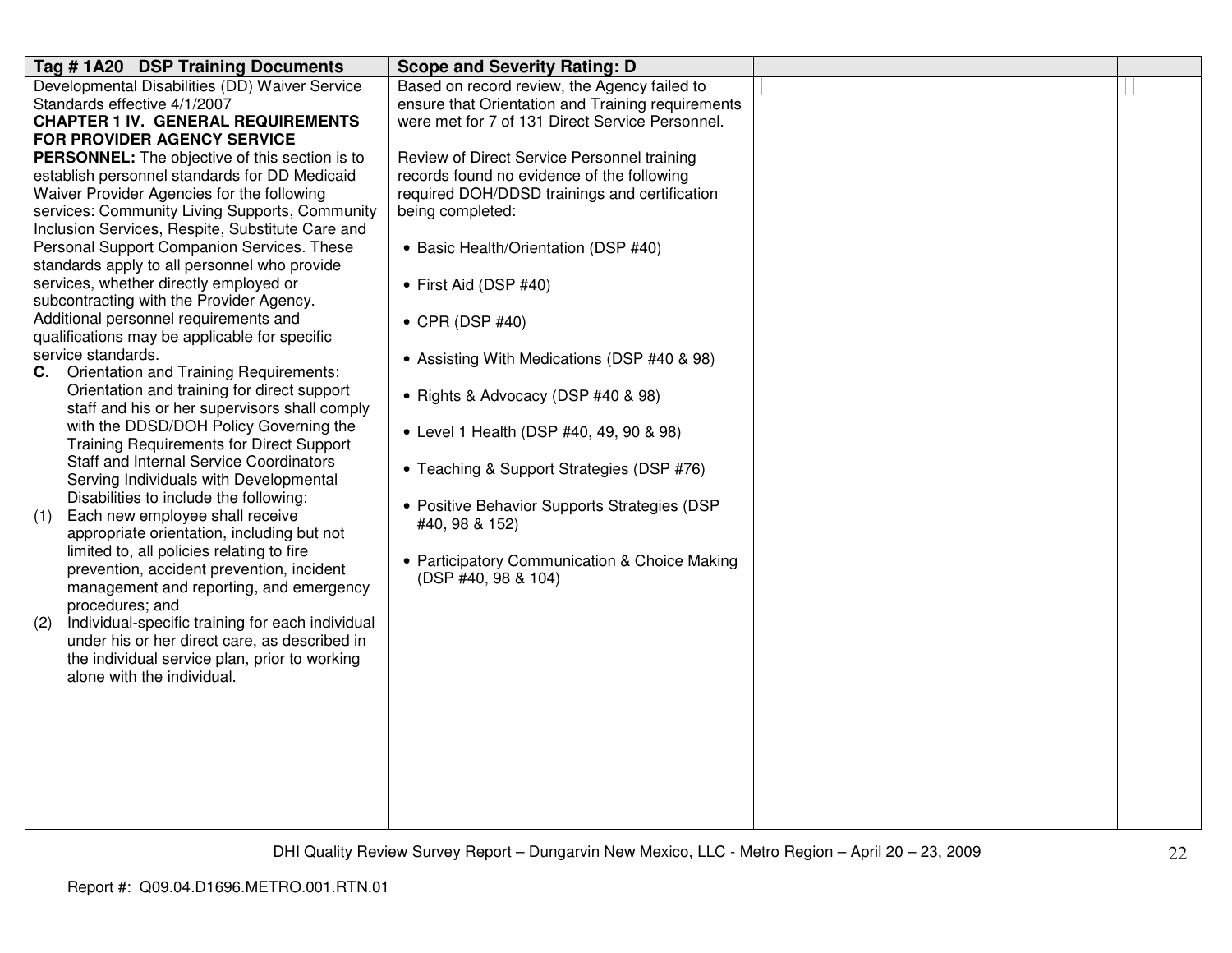| Tag #1A22 Staff Competence                             | <b>Scope and Severity Rating: E</b>                 |  |
|--------------------------------------------------------|-----------------------------------------------------|--|
| Developmental Disabilities (DD) Waiver Service         | Based on interview, the Agency failed to ensure     |  |
| Standards effective 4/1/2007                           | that training competencies were met for 4 of 13     |  |
| <b>CHAPTER 1 IV. GENERAL REQUIREMENTS</b>              | Direct Service Personnel.                           |  |
| <b>FOR PROVIDER AGENCY SERVICE</b>                     |                                                     |  |
| PERSONNEL: The objective of this section is to         | When DSP were asked if they received training on    |  |
| establish personnel standards for DD Medicaid          | the Individuals ISP, the following was reported:    |  |
| Waiver Provider Agencies for the following             | • DSP #59 stated, "No." (Individuals #2 & 5)        |  |
| services: Community Living Supports, Community         |                                                     |  |
| Inclusion Services, Respite, Substitute Care and       | When DSP were asked if they received training on    |  |
| Personal Support Companion Services. These             | the Individuals Positive Behavioral Supports Plan,  |  |
| standards apply to all personnel who provide           | the following was reported:                         |  |
| services, whether directly employed or                 | • DSP #59 stated, "No." (Individual #2 & 5)         |  |
| subcontracting with the Provider Agency.               |                                                     |  |
| Additional personnel requirements and                  | When DSP were asked if they received training on    |  |
| qualifications may be applicable for specific          | the Individuals Physical Therapy Plan, the          |  |
| service standards.                                     | following was reported:                             |  |
| <b>Qualifications for Direct Service</b><br>F.,        | • DSP #59 stated, "No." (Individual #2)             |  |
| Personnel: The following employment                    | • DSP #74 stated, "No." (Individual #6)             |  |
| qualifications and competency requirements             |                                                     |  |
| are applicable to all Direct Service Personnel         | When DSP were asked if they received training on    |  |
| employed by a Provider Agency:                         | the Individuals seizure disorder, the following was |  |
| Direct service personnel shall be eighteen<br>(1)      | reported:                                           |  |
| (18) years or older. Exception: Adult                  | • DSP #117 stated, "I never received training.      |  |
| Habilitation can employ direct care personnel          | The plan is in there but I don't know it." (Per     |  |
| under the age of eighteen 18 years, but the            | record review Individual #6 requires a              |  |
| employee shall work directly under a                   | Seizure Crisis Plan)                                |  |
| supervisor, who is physically present at all           |                                                     |  |
| times;                                                 | When asked what are you supposed to do when         |  |
| Direct service personnel shall have the ability<br>(2) | there is a medication error the following was       |  |
| to read and carry out the requirements in an           | reported:                                           |  |
| ISP;                                                   | • DSP #98 stated, "I flush them down the toilet."   |  |
| Direct service personnel shall be available to<br>(3)  | Per Agency policy & procedures, "Medications        |  |
| communicate in the language that is                    | that are dropped, refused, popped out of the        |  |
| functionally required by the individual or in          | bubble pack or not taken for any other reason,      |  |
| the use of any specific augmentative                   | will be placed in a designated area awaiting        |  |
| communication system utilized by the                   | destruction by the pharmacist."                     |  |
| individual;                                            |                                                     |  |
| Direct service personnel shall meet the<br>(4)         |                                                     |  |
| qualifications specified by DDSD in the Policy         |                                                     |  |
| Governing the Training Requirements for                |                                                     |  |
| Direct Support Staff and Internal Service              |                                                     |  |
| Coordinators, Serving Individuals with                 |                                                     |  |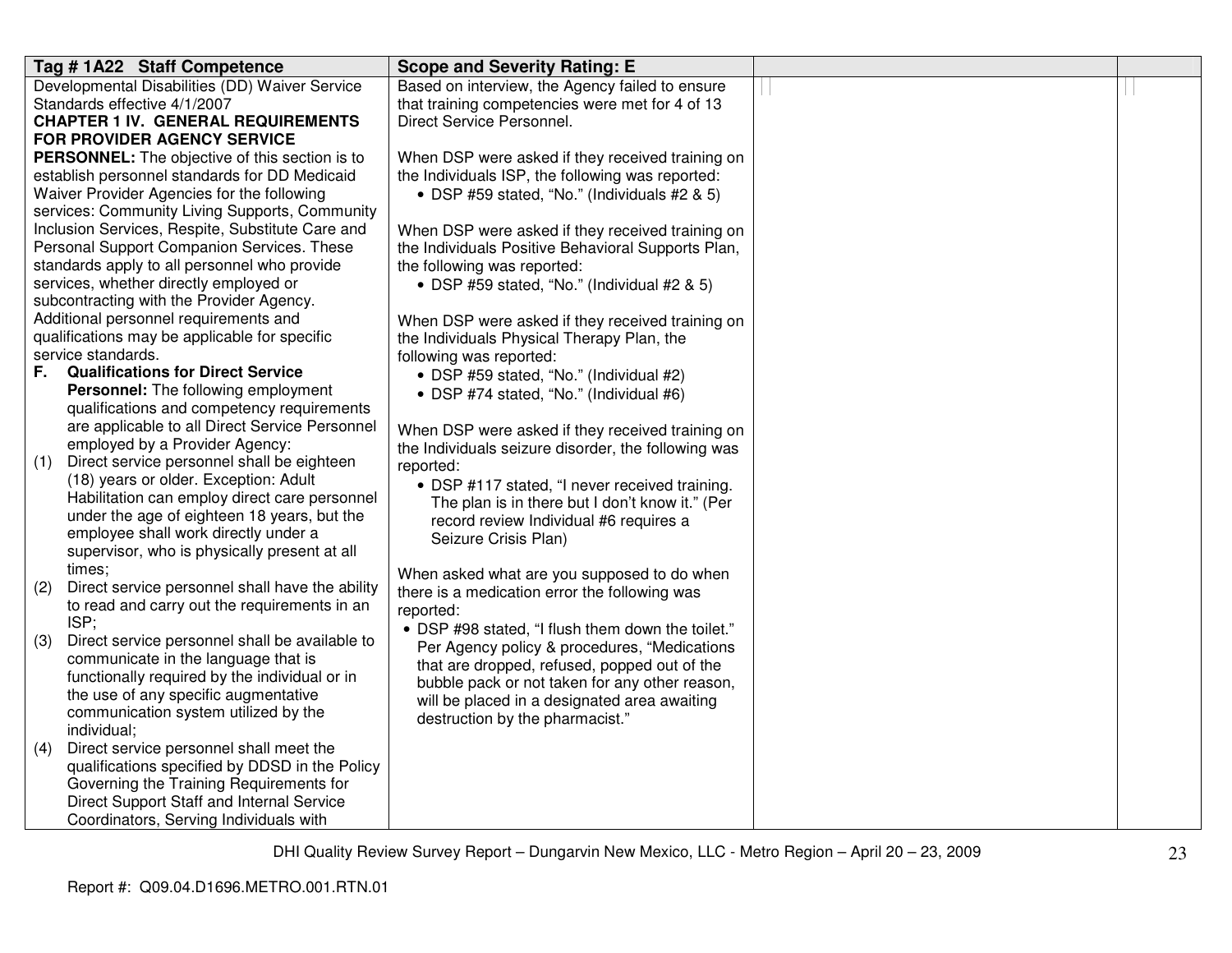| Developmental Disabilities; and                     |  |  |
|-----------------------------------------------------|--|--|
| Direct service Provider Agencies of Respite<br>(5)  |  |  |
| Services, Substitute Care, Personal Support         |  |  |
| Services, Nutritional Counseling, Therapists        |  |  |
| and Nursing shall demonstrate basic                 |  |  |
|                                                     |  |  |
| knowledge of developmental disabilities and         |  |  |
| have training or demonstrable qualifications        |  |  |
| related to the role he or she is performing         |  |  |
| and complete individual specific training as        |  |  |
| required in the ISP for each individual he or       |  |  |
| she support.                                        |  |  |
| Report required personnel training status to<br>(6) |  |  |
| the DDSD Statewide Training Database as             |  |  |
| specified in DDSD policies as related to            |  |  |
| training requirements as follows:                   |  |  |
| (a) Initial comprehensive personnel status          |  |  |
| report (name, date of hire, Social Security         |  |  |
|                                                     |  |  |
| number category) on all required personnel          |  |  |
| to be submitted to DDSD Statewide                   |  |  |
| Training Database within the first ninety           |  |  |
| (90) calendar days of providing services;           |  |  |
| Staff who do not wish to use his or her<br>(b)      |  |  |
| Social Security Number may request an               |  |  |
| alternative tracking number; and                    |  |  |
| (c) Quarterly personnel update reports sent to      |  |  |
| DDSD Statewide Training Database to                 |  |  |
| reflect new hires, terminations, inter-             |  |  |
| provider Agency position changes, and               |  |  |
| name changes.                                       |  |  |
|                                                     |  |  |
|                                                     |  |  |
|                                                     |  |  |
|                                                     |  |  |
|                                                     |  |  |
|                                                     |  |  |
|                                                     |  |  |
|                                                     |  |  |
|                                                     |  |  |
|                                                     |  |  |
|                                                     |  |  |
|                                                     |  |  |
|                                                     |  |  |
|                                                     |  |  |
|                                                     |  |  |
|                                                     |  |  |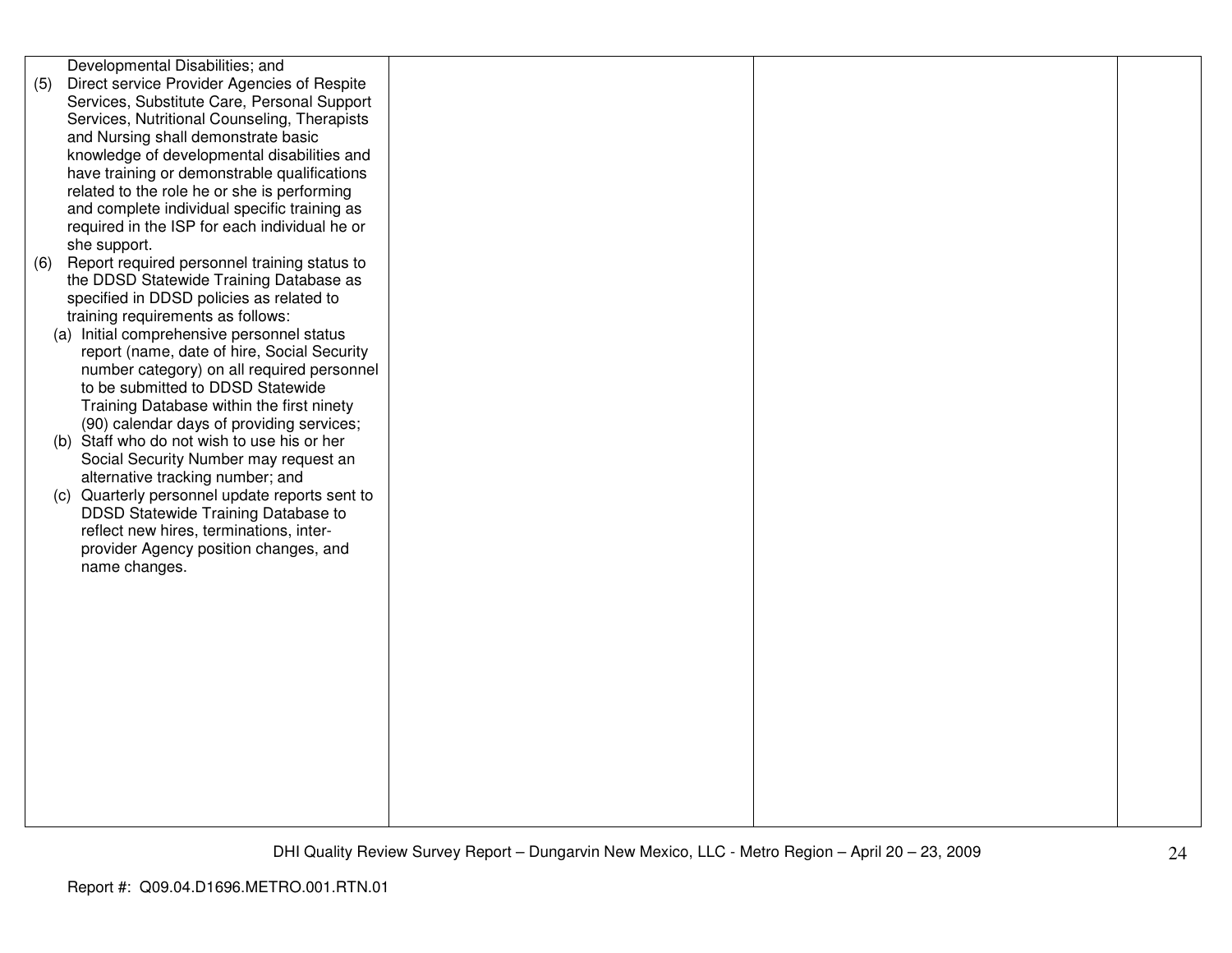| Tag #1A25 (CoP) CCHS                                                                                  | <b>Scope and Severity Rating: D</b>                             |  |
|-------------------------------------------------------------------------------------------------------|-----------------------------------------------------------------|--|
| <b>NMAC 7.1.9.9</b>                                                                                   | Based on record review, the Agency failed to                    |  |
| A. Prohibition on Employment: A care provider                                                         | maintain documentation indicating no                            |  |
| shall not hire or continue the employment or                                                          | "disqualifying convictions" or documentation of the             |  |
| contractual services of any applicant, caregiver or                                                   | timely submission of pertinent application                      |  |
| hospital caregiver for whom the care provider has                                                     | information to the Caregiver Criminal History                   |  |
| received notice of a disqualifying conviction,<br>except as provided in Subsection B of this section. | Screening Program was on file for 1 of 137<br>Agency Personnel. |  |
| <b>NMAC 7.1.9.11</b>                                                                                  |                                                                 |  |
| <b>DISQUALIFYING CONVICTIONS.</b> The following                                                       | • #98 - Date of hire 9/16/2004                                  |  |
| felony convictions disqualify an applicant,                                                           |                                                                 |  |
| caregiver or hospital caregiver from employment                                                       |                                                                 |  |
| or contractual services with a care provider:                                                         |                                                                 |  |
| A. homicide;                                                                                          |                                                                 |  |
| <b>B.</b> trafficking, or trafficking in controlled                                                   |                                                                 |  |
| substances;                                                                                           |                                                                 |  |
| C. kidnapping, false imprisonment, aggravated                                                         |                                                                 |  |
| assault or aggravated battery;                                                                        |                                                                 |  |
| D. rape, criminal sexual penetration, criminal                                                        |                                                                 |  |
| sexual contact, incest, indecent exposure, or other                                                   |                                                                 |  |
| related felony sexual offenses;<br>E. crimes involving adult abuse, neglect or                        |                                                                 |  |
| financial exploitation;                                                                               |                                                                 |  |
| F. crimes involving child abuse or neglect;                                                           |                                                                 |  |
| G. crimes involving robbery, larceny, extortion,                                                      |                                                                 |  |
| burglary, fraud, forgery, embezzlement, credit                                                        |                                                                 |  |
| card fraud, or receiving stolen property; or                                                          |                                                                 |  |
| H. an attempt, solicitation, or conspiracy involving                                                  |                                                                 |  |
| any of the felonies in this subsection.                                                               |                                                                 |  |
|                                                                                                       |                                                                 |  |
| Chapter 1.IV. General Provider Requirements.                                                          |                                                                 |  |
| D. Criminal History Screening: All personnel shall                                                    |                                                                 |  |
| be screened by the Provider Agency in regard to                                                       |                                                                 |  |
| the employee's qualifications, references, and                                                        |                                                                 |  |
| employment history, prior to employment. All                                                          |                                                                 |  |
| Provider Agencies shall comply with the Criminal                                                      |                                                                 |  |
| Records Screening for Caregivers 7.1.12 NMAC                                                          |                                                                 |  |
| and Employee Abuse Registry 7.1.12 NMAC as                                                            |                                                                 |  |
| required by the Department of Health, Division of                                                     |                                                                 |  |
| Health Improvement.                                                                                   |                                                                 |  |
|                                                                                                       |                                                                 |  |
|                                                                                                       |                                                                 |  |
|                                                                                                       |                                                                 |  |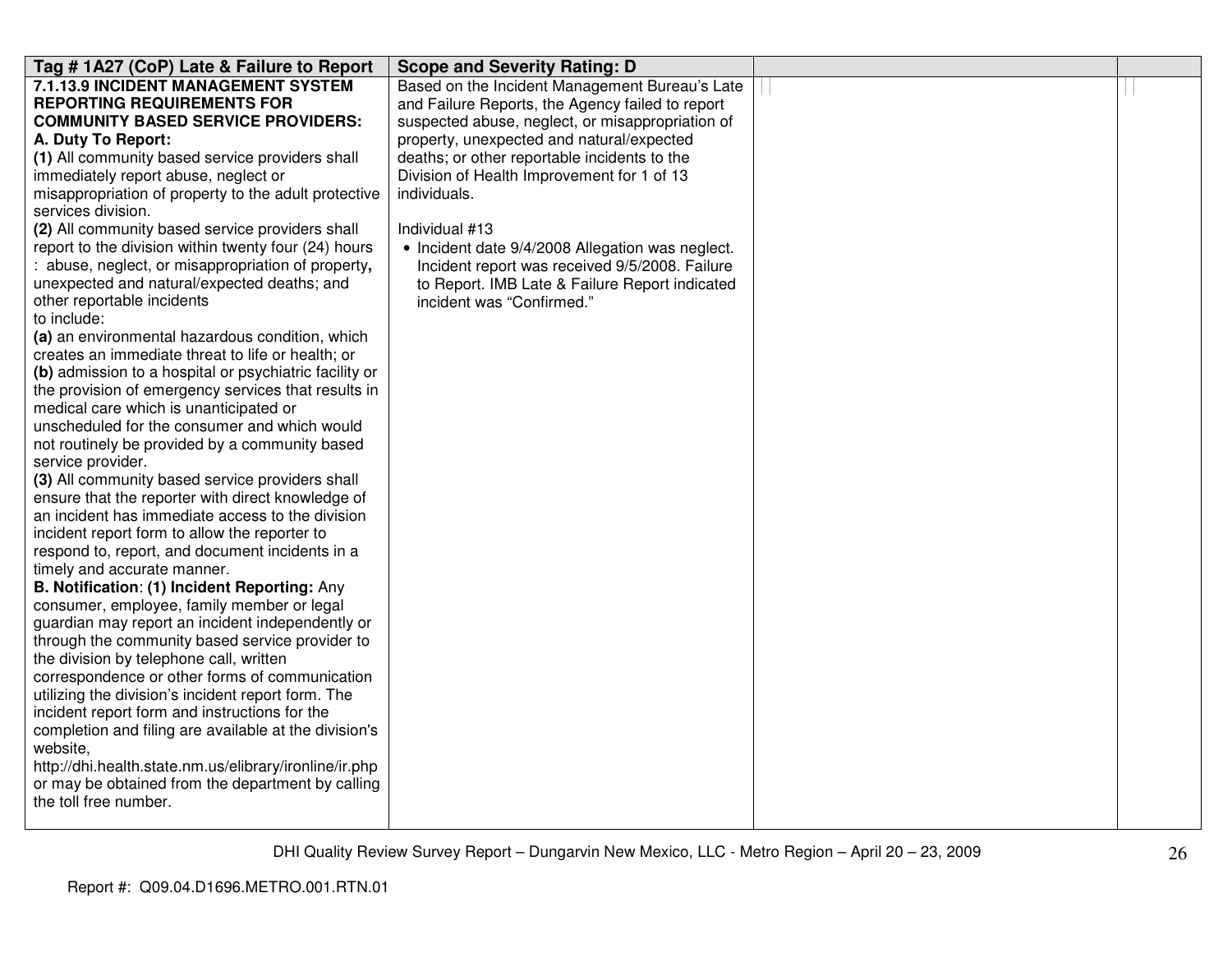| Tag # 1A28 (CoP) Incident Mgt. System -<br><b>Posters</b>                                                                                                                                                                                                                                                                                                                                                                                                                                                                                                                                                                                                                                                                                                                                                                                                                                                                                                                                                                                                                                         | <b>Scope &amp; Severity Rating: D</b>                                                                                                                                                                                                            |  |
|---------------------------------------------------------------------------------------------------------------------------------------------------------------------------------------------------------------------------------------------------------------------------------------------------------------------------------------------------------------------------------------------------------------------------------------------------------------------------------------------------------------------------------------------------------------------------------------------------------------------------------------------------------------------------------------------------------------------------------------------------------------------------------------------------------------------------------------------------------------------------------------------------------------------------------------------------------------------------------------------------------------------------------------------------------------------------------------------------|--------------------------------------------------------------------------------------------------------------------------------------------------------------------------------------------------------------------------------------------------|--|
| <b>NMAC 7.1.13.10 INCIDENT MANAGEMENT</b><br><b>SYSTEM REQUIREMENTS:</b><br>A. General: All licensed health care facilities and<br>community based service providers shall establish<br>and maintain an incident management system,<br>which emphasizes the principles of prevention<br>and staff involvement. The licensed health care<br>facility or community based service provider shall<br>ensure that the incident management system<br>policies and procedures requires all employees to<br>be competently trained to respond to, report, and<br>document incidents in a timely and accurate<br>manner.                                                                                                                                                                                                                                                                                                                                                                                                                                                                                   | Based on observation, the Agency failed to post<br>two (2) or more Incident Management Information<br>posters in a prominent public location for the<br>following locations for 1 of 12 residences:<br>Residence of :<br>$\bullet$ Individual #1 |  |
| F. Posting of Incident Management<br>Information Poster: All licensed health care<br>facilities and community based service providers<br>shall post two (2) or more posters, to be furnished<br>by the division, in a prominent public location<br>which states all incident management reporting<br>procedures, including contact numbers and<br>Internet addresses. All licensed health care<br>facilities and community based service providers<br>operating sixty (60) or more beds shall post three<br>(3) or more posters, to be furnished by the<br>division, in a prominent public location which<br>states all incident management reporting<br>procedures, including contact numbers and<br>Internet addresses. The posters shall be posted<br>where employees report each day and from which<br>the employees operate to carry out their activities.<br>Each licensed health care facility or community<br>based service provider shall take steps to insure<br>that the notices are not altered, defaced,<br>removed, or covered by other material.<br>[7.1.13.10 NMAC - N, 02/28/06] |                                                                                                                                                                                                                                                  |  |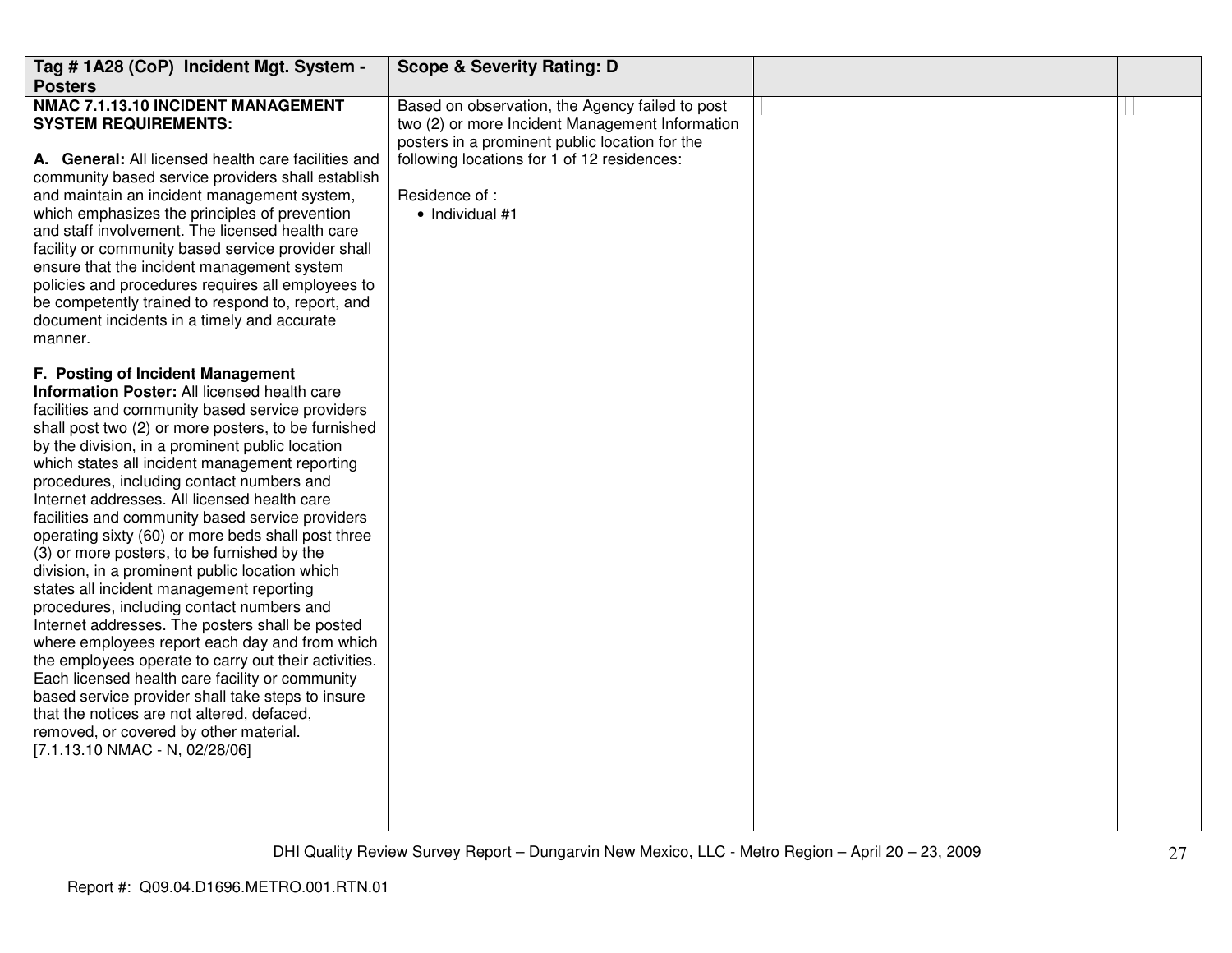| Tag # 1A31 (CoP) Client Rights/Human<br><b>Rights</b><br>7.26.3.11 RESTRICTIONS OR LIMITATION OF<br><b>CLIENT'S RIGHTS:</b><br>A. A service provider shall not restrict or limit a<br>client's rights except:<br>(1) where the restriction or limitation is allowed in<br>an emergency and is necessary to prevent<br>imminent risk of physical harm to the client or<br>another person; or<br>(2) where the interdisciplinary team has<br>determined that the client's limited capacity to<br>exercise the right threatens his or her physical<br>safety; or<br>(3) as provided for in Section 10.1.14 [now<br>Subsection N of 7.26.3.10 NMAC].<br>B. Any emergency intervention to prevent<br>physical harm shall be reasonable to prevent<br>harm, shall be the least restrictive intervention<br>necessary to meet the emergency, shall be<br>allowed no longer than necessary and shall be<br>subject to interdisciplinary team (IDT) review. The<br>IDT upon completion of its review may refer its<br>findings to the office of quality assurance. The<br>emergency intervention may be subject to review<br>by the service provider's behavioral support<br>committee or human rights committee in<br>accordance with the behavioral support policies<br>or other department regulation or policy.<br>C. The service provider may adopt reasonable<br>program policies of general applicability to clients<br>served by that service provider that do not violate<br>client rights. [09/12/94; 01/15/97; Recompiled | <b>Scope and Severity Rating: E</b><br>A review of Agency Individual files indicated 4 of<br>12 individuals required Human Rights Committee<br>Approval for restrictions.<br>No documentation was found regarding Human<br>Rights Approval for the following:<br>• Physical Restraint (MANDT) (Individual #4, 7<br>8.11<br>• Cigarette Restriction. No evidence found of<br>Human Rights Committee approval.<br>(Individual #4)<br>• Water turned off at bathroom sink. No<br>evidence found of Human Rights Committee<br>approval. (Individual #11)<br>• Bathroom door left open. No evidence found<br>of Human Rights Committee approval.<br>(Individual #11)<br>• Wheelchair seatbelt used as a restraint. No<br>evidence found of Human Rights Committee<br>approval. (Individual #6) |  |
|-----------------------------------------------------------------------------------------------------------------------------------------------------------------------------------------------------------------------------------------------------------------------------------------------------------------------------------------------------------------------------------------------------------------------------------------------------------------------------------------------------------------------------------------------------------------------------------------------------------------------------------------------------------------------------------------------------------------------------------------------------------------------------------------------------------------------------------------------------------------------------------------------------------------------------------------------------------------------------------------------------------------------------------------------------------------------------------------------------------------------------------------------------------------------------------------------------------------------------------------------------------------------------------------------------------------------------------------------------------------------------------------------------------------------------------------------------------------------------------------------------------------------------|-------------------------------------------------------------------------------------------------------------------------------------------------------------------------------------------------------------------------------------------------------------------------------------------------------------------------------------------------------------------------------------------------------------------------------------------------------------------------------------------------------------------------------------------------------------------------------------------------------------------------------------------------------------------------------------------------------------------------------------------------------------------------------------------|--|
| 10/31/01]                                                                                                                                                                                                                                                                                                                                                                                                                                                                                                                                                                                                                                                                                                                                                                                                                                                                                                                                                                                                                                                                                                                                                                                                                                                                                                                                                                                                                                                                                                                   |                                                                                                                                                                                                                                                                                                                                                                                                                                                                                                                                                                                                                                                                                                                                                                                           |  |
| <b>Long Term Services Division</b><br><b>Policy Title: Human Rights Committee</b><br>Requirements Eff Date: March 1, 2003                                                                                                                                                                                                                                                                                                                                                                                                                                                                                                                                                                                                                                                                                                                                                                                                                                                                                                                                                                                                                                                                                                                                                                                                                                                                                                                                                                                                   |                                                                                                                                                                                                                                                                                                                                                                                                                                                                                                                                                                                                                                                                                                                                                                                           |  |
| <b>IV. POLICY STATEMENT</b><br>Human Rights Committees are required for                                                                                                                                                                                                                                                                                                                                                                                                                                                                                                                                                                                                                                                                                                                                                                                                                                                                                                                                                                                                                                                                                                                                                                                                                                                                                                                                                                                                                                                     |                                                                                                                                                                                                                                                                                                                                                                                                                                                                                                                                                                                                                                                                                                                                                                                           |  |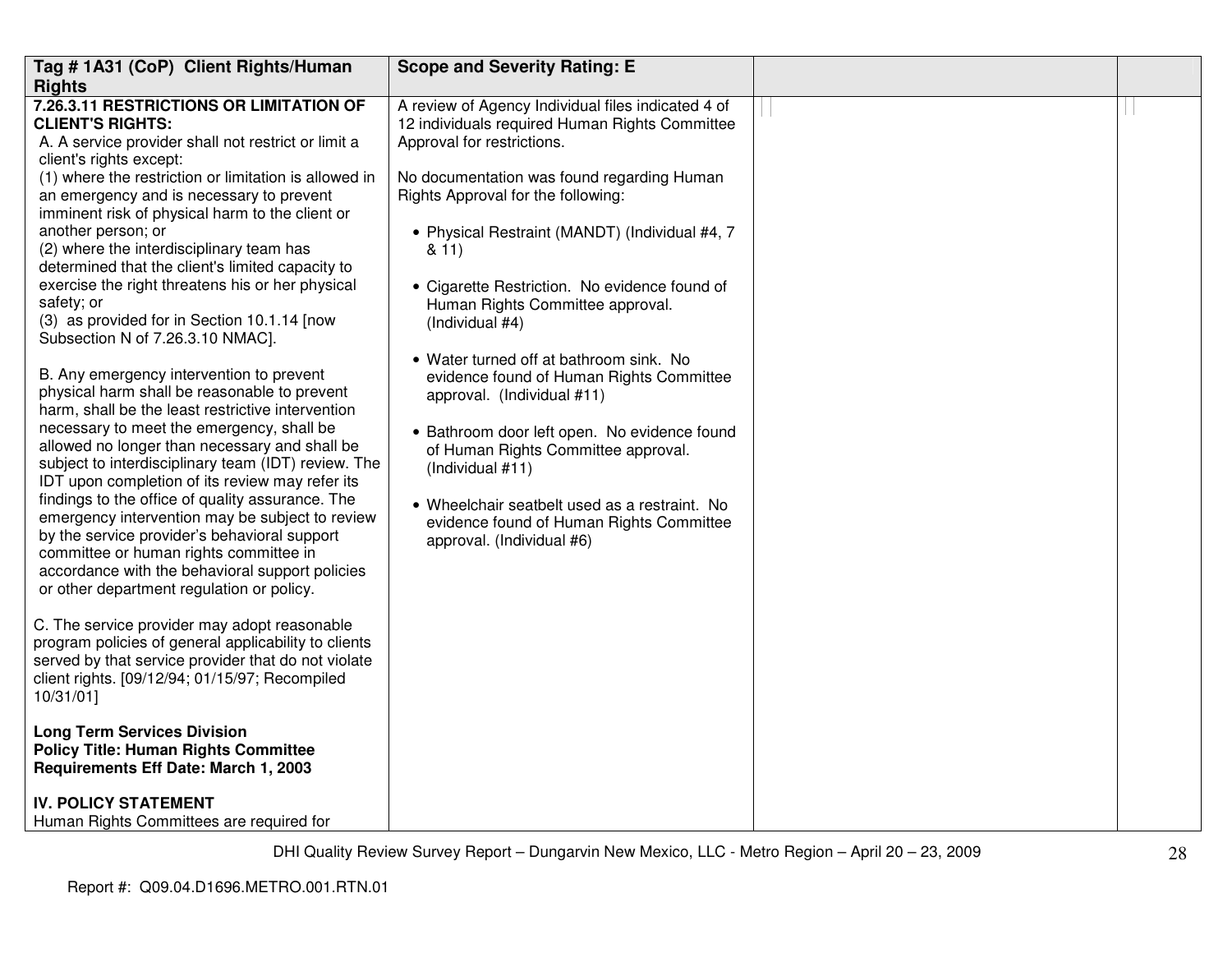| residential service provider agencies. The<br>purpose of these committees with respect to the<br>provision of Behavior Supports is to review and<br>monitor the implementation of certain Behavior<br>Support Plans.                                                                                  |  |  |
|-------------------------------------------------------------------------------------------------------------------------------------------------------------------------------------------------------------------------------------------------------------------------------------------------------|--|--|
| Human Rights Committees may not approve any<br>of the interventions specifically prohibited in the<br>following policies:<br>• Aversive Intervention Prohibitions<br>• Psychotropic Medications Use<br>• Behavioral Support Service Provision.                                                        |  |  |
| A Human Rights Committee may also serve other<br>agency functions as appropriate, such as the<br>review of internal policies on sexuality and<br>incident management follow-up.                                                                                                                       |  |  |
| A. HUMAN RIGHTS COMMITTEE ROLE IN<br><b>BEHAVIOR SUPPORTS</b>                                                                                                                                                                                                                                         |  |  |
| Only those Behavior Support Plans with an<br>aversive intervention included as part of the plan<br>or associated Crisis Intervention Plan need to be<br>reviewed prior to implementation. Plans not<br>containing aversive interventions do not require<br>Human Rights Committee review or approval. |  |  |
| 2. The Human Rights Committee will determine<br>and adopt a written policy stating the frequency<br>and purpose of meetings. Behavior Support Plans<br>approved by the Human Rights Committee will be<br>reviewed at least quarterly.                                                                 |  |  |
| 3. Records, including minutes of all meetings will<br>be retained at the agency with primary<br>responsibility for implementation for at least five<br>years from the completion of each individual's<br>Individual Service Plan                                                                      |  |  |
|                                                                                                                                                                                                                                                                                                       |  |  |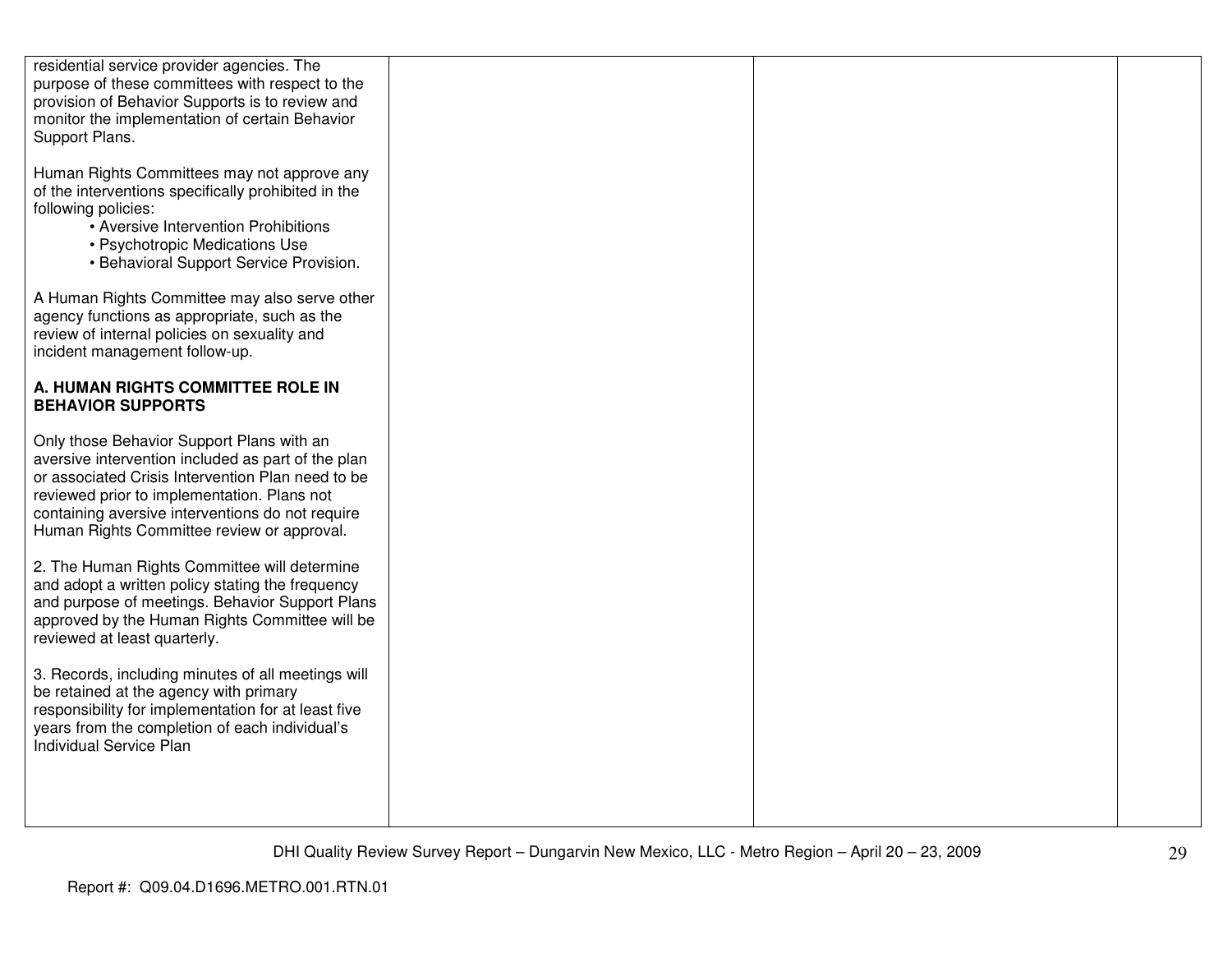|    | Tag # 1A33 Board of Pharmacy - Med                                                    | <b>Scope and Severity Rating: A</b>                |  |
|----|---------------------------------------------------------------------------------------|----------------------------------------------------|--|
|    | <b>Storage</b>                                                                        |                                                    |  |
|    | <b>New Mexico Board of Pharmacy Model</b>                                             | Based on interview and observation, the Agency     |  |
|    | <b>Custodial Drug Procedures Manual</b>                                               | failed to ensure proper storage of medication for  |  |
|    | E. Medication Storage:                                                                | 1 of 12 individuals.                               |  |
|    | 1. Prescription drugs will be stored in a locked                                      |                                                    |  |
|    | cabinet and the key will be in the care of the                                        | Observation included:                              |  |
|    | administrator or designee.                                                            |                                                    |  |
|    | 2. Drugs to be taken by mouth will be separate                                        | Individual #8                                      |  |
|    | from all other dosage forms.                                                          | • Suppositories in refrigerator were not in locked |  |
|    | 3. A locked compartment will be available in the                                      | compartment.                                       |  |
|    | refrigerator for those items labeled "Keep in                                         |                                                    |  |
|    | Refrigerator." The temperature will be kept in                                        |                                                    |  |
|    | the 36°F - 46°F range. An accurate<br>thermometer will be kept in the refrigerator to |                                                    |  |
|    | verify temperature.                                                                   |                                                    |  |
|    | 4. Separate compartments are required for each                                        |                                                    |  |
|    | resident's medication.                                                                |                                                    |  |
|    | 5. All medication will be stored according to their                                   |                                                    |  |
|    | individual requirement or in the absence of                                           |                                                    |  |
|    | temperature and humidity requirements,                                                |                                                    |  |
|    | controlled room temperature (68-77 °F) and                                            |                                                    |  |
|    | protected from light. Storage requirements                                            |                                                    |  |
|    | are in effect 24 hours a day.                                                         |                                                    |  |
| 6. | Medication no longer in use, unwanted,                                                |                                                    |  |
|    | outdated, or adulterated will be placed in a                                          |                                                    |  |
|    | quarantine area in the locked medication                                              |                                                    |  |
|    | cabinet and held for destruction by the                                               |                                                    |  |
|    | consultant pharmacist.                                                                |                                                    |  |
|    |                                                                                       |                                                    |  |
|    |                                                                                       |                                                    |  |
|    |                                                                                       |                                                    |  |
|    |                                                                                       |                                                    |  |
|    |                                                                                       |                                                    |  |
|    |                                                                                       |                                                    |  |
|    |                                                                                       |                                                    |  |
|    |                                                                                       |                                                    |  |
|    |                                                                                       |                                                    |  |
|    |                                                                                       |                                                    |  |
|    |                                                                                       |                                                    |  |
|    |                                                                                       |                                                    |  |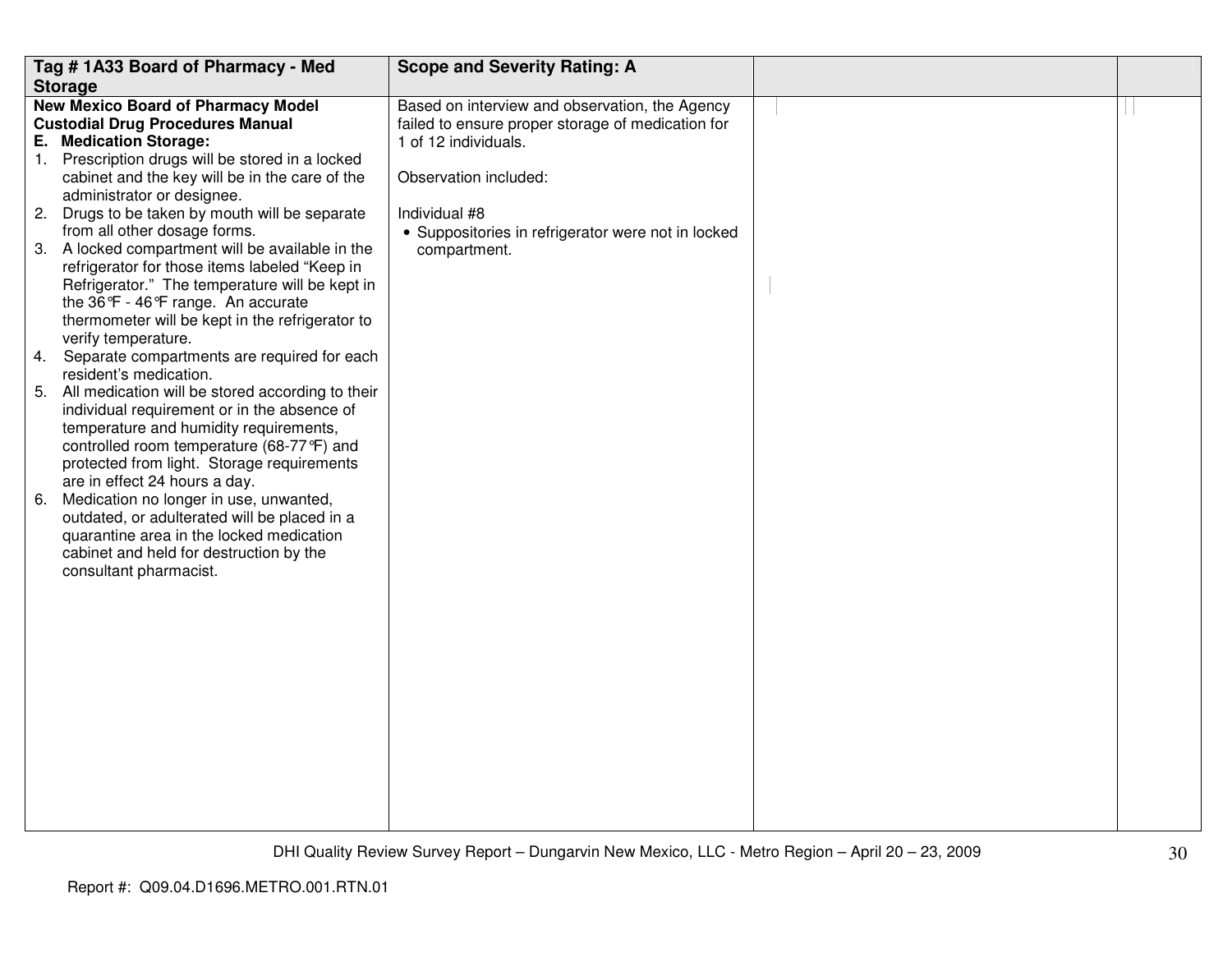| Tag # 1A37 Individual Specific Training                                         | <b>Scope and Severity Rating: D</b>          |  |
|---------------------------------------------------------------------------------|----------------------------------------------|--|
| Developmental Disabilities (DD) Waiver Service                                  | Based on record review, the Agency failed to |  |
| Standards effective 4/1/2007                                                    | ensure that Individual Specific Training     |  |
| <b>CHAPTER 1 IV. GENERAL REQUIREMENTS</b>                                       | requirements were met for 2 of 132 Agency    |  |
| FOR PROVIDER AGENCY SERVICE                                                     | Personnel.                                   |  |
| <b>PERSONNEL:</b> The objective of this section is to                           |                                              |  |
| establish personnel standards for DD Medicaid                                   | • Individual Specific Training (#40 & 60)    |  |
| Waiver Provider Agencies for the following                                      |                                              |  |
| services: Community Living Supports, Community                                  |                                              |  |
| Inclusion Services, Respite, Substitute Care and                                |                                              |  |
| Personal Support Companion Services. These                                      |                                              |  |
| standards apply to all personnel who provide                                    |                                              |  |
| services, whether directly employed or                                          |                                              |  |
| subcontracting with the Provider Agency.                                        |                                              |  |
| Additional personnel requirements and                                           |                                              |  |
| qualifications may be applicable for specific                                   |                                              |  |
| service standards.                                                              |                                              |  |
|                                                                                 |                                              |  |
| Orientation and Training Requirements:<br>C.                                    |                                              |  |
| Orientation and training for direct support                                     |                                              |  |
| staff and his or her supervisors shall comply                                   |                                              |  |
| with the DDSD/DOH Policy Governing the                                          |                                              |  |
| <b>Training Requirements for Direct Support</b>                                 |                                              |  |
| <b>Staff and Internal Service Coordinators</b>                                  |                                              |  |
| Serving Individuals with Developmental                                          |                                              |  |
| Disabilities to include the following:<br>Individual-specific training for each |                                              |  |
| (2)<br>individual under his or her direct care, as                              |                                              |  |
| described in the individual service plan, prior                                 |                                              |  |
| to working alone with the individual.                                           |                                              |  |
|                                                                                 |                                              |  |
|                                                                                 |                                              |  |
|                                                                                 |                                              |  |
|                                                                                 |                                              |  |
|                                                                                 |                                              |  |
|                                                                                 |                                              |  |
|                                                                                 |                                              |  |
|                                                                                 |                                              |  |
|                                                                                 |                                              |  |
|                                                                                 |                                              |  |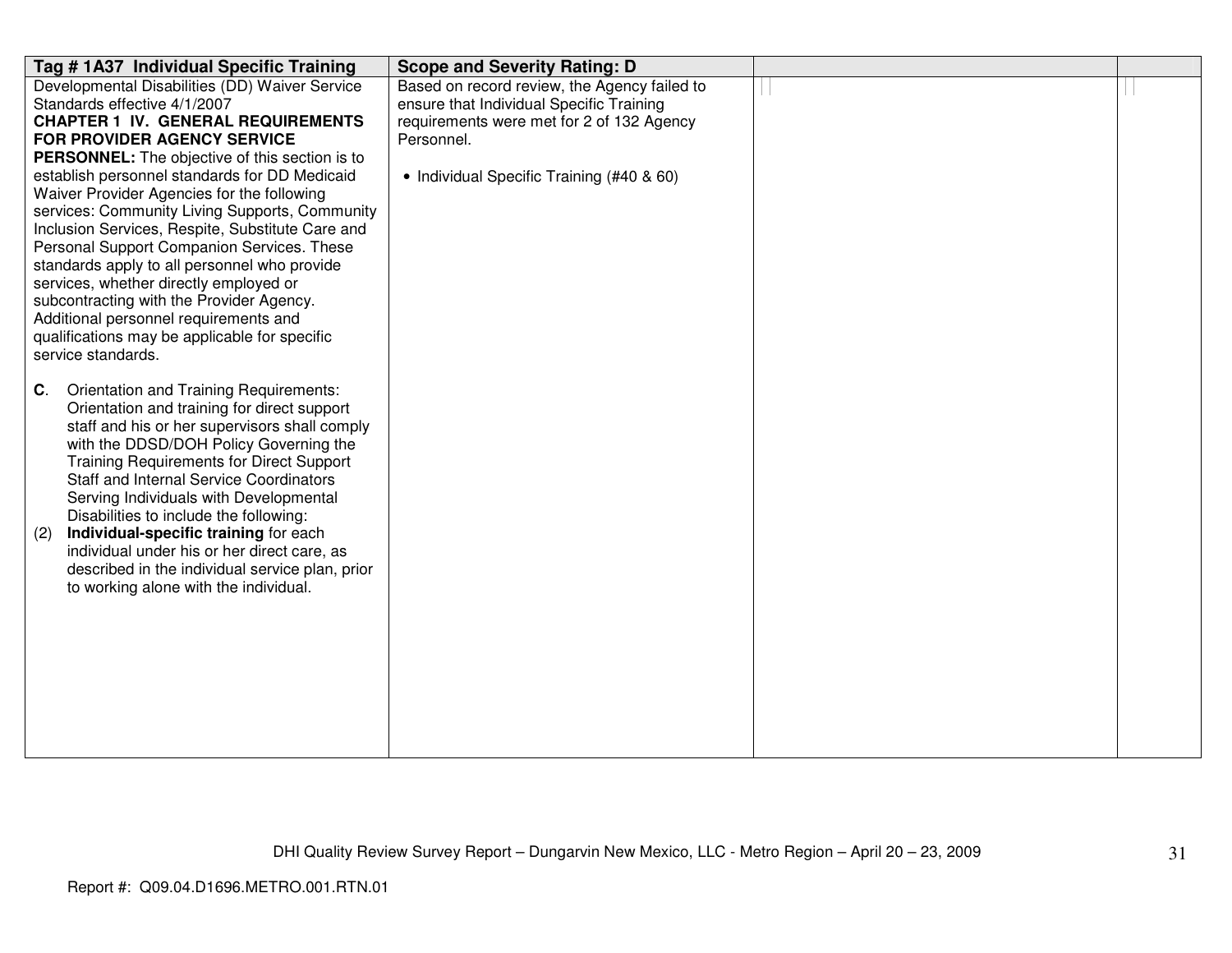| Tag # 6L06 (CoP) - FL Requirements                                                               | <b>Scope and Severity Rating: F</b>            |  |
|--------------------------------------------------------------------------------------------------|------------------------------------------------|--|
| Developmental Disabilities (DD) Waiver Service                                                   | Based on record review, the Agency failed      |  |
| Standards effective 4/1/2007                                                                     | complete all DDSD requirements for approval of |  |
|                                                                                                  | each direct support provider for 2 of 2        |  |
| <b>CHAPTER 6. III. REQUIREMENTS UNIQUE</b>                                                       | individuals.                                   |  |
| TO FAMILY LIVING SERVICES                                                                        |                                                |  |
| <b>B. Home Studies.</b> The Family Living Services                                               | • DDSD Approval for Subcontractor (#1 & 12)    |  |
| Provider Agency shall complete all DDSD                                                          |                                                |  |
| requirements for approval of each direct support                                                 |                                                |  |
| provider, including completion of an approved                                                    |                                                |  |
| home study and training prior to placement. After                                                |                                                |  |
| the initial home study, an updated home study                                                    |                                                |  |
| shall be completed annually. The home study                                                      |                                                |  |
| must also be updated each time there is a                                                        |                                                |  |
| change in family composition or when the family                                                  |                                                |  |
| moves to a new home. The content and                                                             |                                                |  |
| procedures used by the Provider Agency to                                                        |                                                |  |
| conduct home studies shall be approved by<br>DDSD.                                               |                                                |  |
|                                                                                                  |                                                |  |
| Developmental Disabilities (DD) Waiver Service                                                   |                                                |  |
| Standards effective 4/1/2007                                                                     |                                                |  |
| <b>CHAPTER 1. I. PROVIDER AGENCY</b>                                                             |                                                |  |
| <b>ENROLLMENT PROCESS</b>                                                                        |                                                |  |
| D. Scope of DDSD Agreement                                                                       |                                                |  |
|                                                                                                  |                                                |  |
| Provider Agencies must have prior written<br>(4)                                                 |                                                |  |
| approval of the Department of Health to                                                          |                                                |  |
| subcontract any service other than Respite;                                                      |                                                |  |
|                                                                                                  |                                                |  |
| NMAC 8.314.5.10 - DEVELOPMENTAL                                                                  |                                                |  |
| <b>DISABILITIES HOME AND COMMUNITY-</b>                                                          |                                                |  |
| <b>BASED SERVICES WAIVER</b>                                                                     |                                                |  |
|                                                                                                  |                                                |  |
| <b>ELIGIBLE PROVIDERS:</b>                                                                       |                                                |  |
| I. Qualifications for community living service                                                   |                                                |  |
| providers: There are three types of community                                                    |                                                |  |
| living services: Family living, supported living                                                 |                                                |  |
| and independent living. Community living                                                         |                                                |  |
| providers must meet all qualifications set forth by<br>the DOH/DDSD, DDW definitions and service |                                                |  |
|                                                                                                  |                                                |  |
| standards.                                                                                       |                                                |  |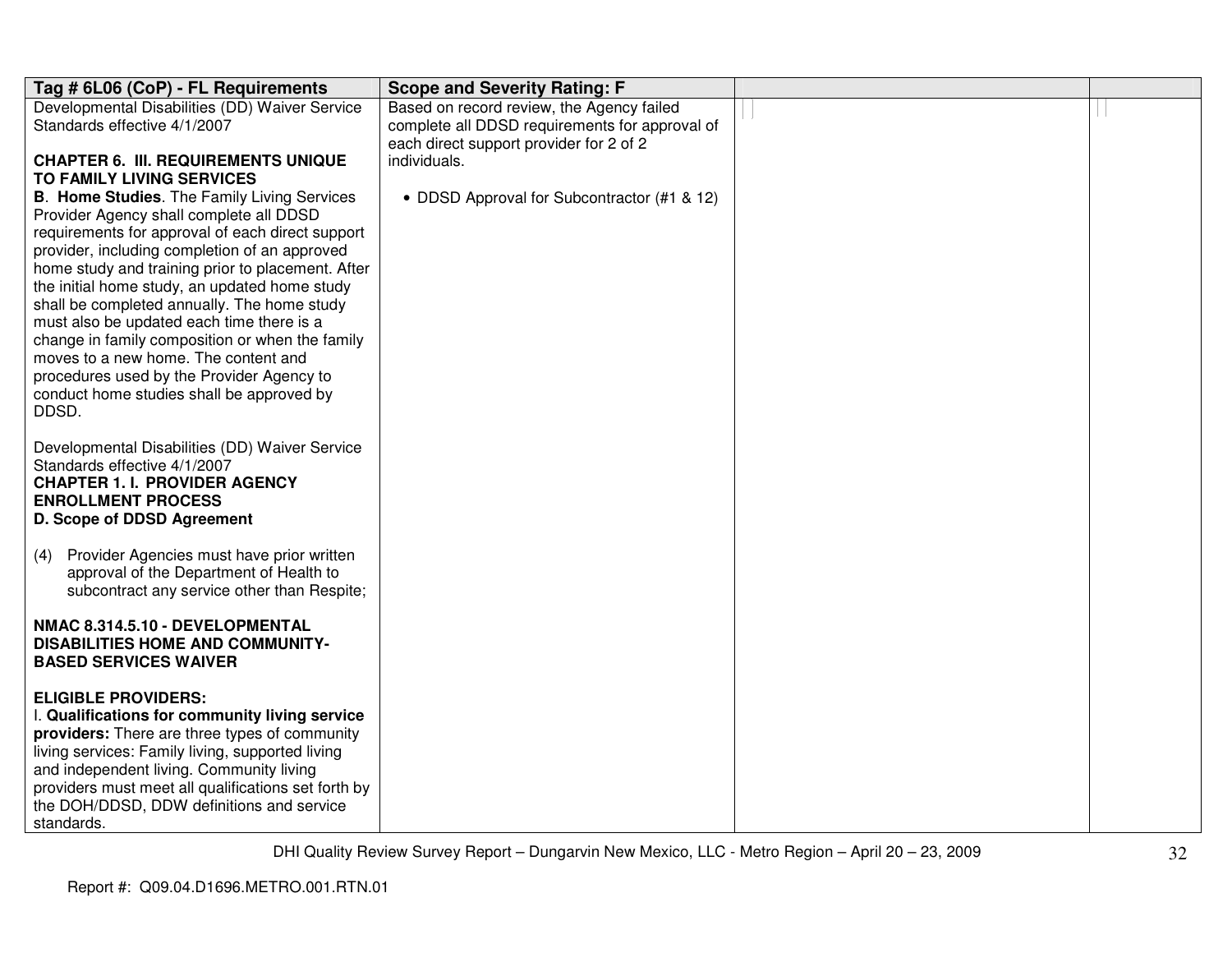| (1) Family living service providers for adults must<br>meet the qualifications for staff required by the<br>DOH/DDSD, DDW service definitions and<br>standards. The direct care provider employed by<br>or subcontracting with the provider agency must<br>be approved through a home study completed<br>prior to provision of services and conducted<br>at subsequent intervals required of the provider |  |  |
|-----------------------------------------------------------------------------------------------------------------------------------------------------------------------------------------------------------------------------------------------------------------------------------------------------------------------------------------------------------------------------------------------------------|--|--|
| agency. All family living sub-contracts must be<br>approved by the DOH/DDSD.                                                                                                                                                                                                                                                                                                                              |  |  |
|                                                                                                                                                                                                                                                                                                                                                                                                           |  |  |
|                                                                                                                                                                                                                                                                                                                                                                                                           |  |  |
|                                                                                                                                                                                                                                                                                                                                                                                                           |  |  |
|                                                                                                                                                                                                                                                                                                                                                                                                           |  |  |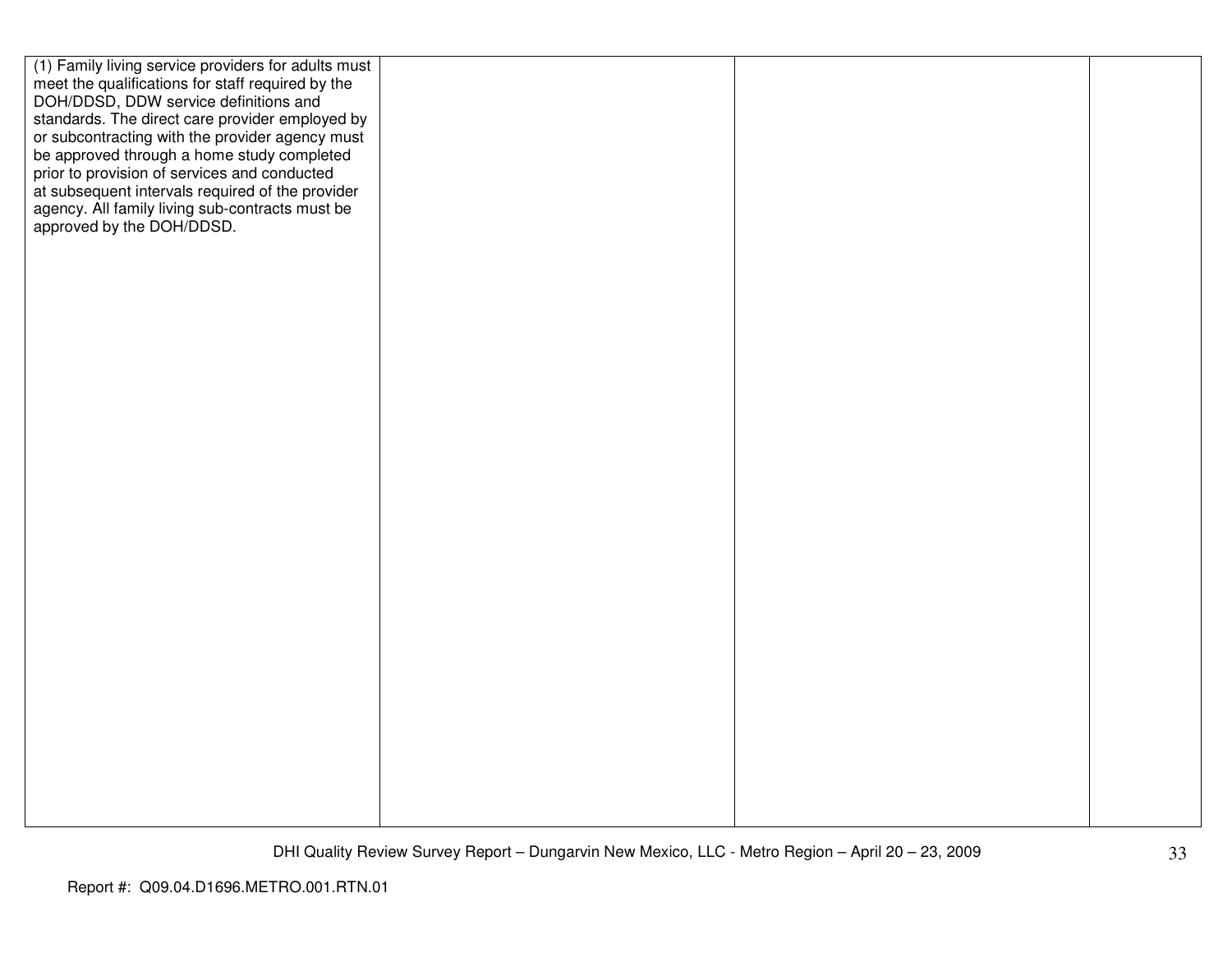| Tag # 6L14 Residential Case File                                                                                                                                                                                                                                                                                                                                                                                                                                                                                                                                                                                                                                                                                                                                                                                                                                                                                                                                                                                                                                                                                                                                                                                                                                           | <b>Scope and Severity Rating: E</b>                                                                                                                                                                                                                                                                                                                                                                                                                                                                                                                                                          |  |
|----------------------------------------------------------------------------------------------------------------------------------------------------------------------------------------------------------------------------------------------------------------------------------------------------------------------------------------------------------------------------------------------------------------------------------------------------------------------------------------------------------------------------------------------------------------------------------------------------------------------------------------------------------------------------------------------------------------------------------------------------------------------------------------------------------------------------------------------------------------------------------------------------------------------------------------------------------------------------------------------------------------------------------------------------------------------------------------------------------------------------------------------------------------------------------------------------------------------------------------------------------------------------|----------------------------------------------------------------------------------------------------------------------------------------------------------------------------------------------------------------------------------------------------------------------------------------------------------------------------------------------------------------------------------------------------------------------------------------------------------------------------------------------------------------------------------------------------------------------------------------------|--|
| Developmental Disabilities (DD) Waiver Service<br>Standards effective 4/1/2007<br>CHAPTER 6. VIII. COMMUNITY LIVING<br>SERVICE PROVIDER AGENCY<br><b>REQUIREMENTS</b><br>A. Residence Case File: For individuals<br>receiving Supported Living or Family Living, the<br>Agency shall maintain in the individual's home a<br>complete and current confidential case file for<br>each individual. For individuals receiving<br>Independent Living Services, rather than<br>maintaining this file at the individual's home, the<br>complete and current confidential case file for<br>each individual shall be maintained at the<br>agency's administrative site. Each file shall<br>include the following:<br>(1) Complete and current ISP and all<br>supplemental plans specific to the individual;<br>(2) Complete and current Health Assessment<br>Tool;<br>(3) Current emergency contact information,<br>which includes the individual's address,<br>telephone number, names and telephone<br>numbers of residential Community Living<br>Support providers, relatives, or guardian or<br>conservator, primary care physician's name(s)<br>and telephone number(s), pharmacy name,<br>address and telephone number and dentist<br>name, address and telephone number, and | Based on record review, the Agency failed to<br>maintain a complete and confidential case file in<br>the residence for 4 of 12 Individuals receiving<br>Family Living Services and Supported Living<br>Services.<br>• Addendum A $(H7)$<br>• Positive Behavioral Plan (#2)<br>• Health Assessment Tool (#2)<br>• Crisis Plan<br>• Asthma (Per record review the individual is<br>required to have a plan). (#1)<br>• Progress Notes written by DSP and/or<br><b>Nurses</b><br>° Individual #12 - None found for February<br>2009 - April 2009<br>• Health Care Providers Written Orders (#1) |  |
| health plan;<br>(4) Up-to-date progress notes, signed and dated<br>by the person making the note for at least the<br>past month (older notes may be transferred to<br>the agency office);                                                                                                                                                                                                                                                                                                                                                                                                                                                                                                                                                                                                                                                                                                                                                                                                                                                                                                                                                                                                                                                                                  |                                                                                                                                                                                                                                                                                                                                                                                                                                                                                                                                                                                              |  |
| (5) Data collected to document ISP Action Plan<br>implementation                                                                                                                                                                                                                                                                                                                                                                                                                                                                                                                                                                                                                                                                                                                                                                                                                                                                                                                                                                                                                                                                                                                                                                                                           |                                                                                                                                                                                                                                                                                                                                                                                                                                                                                                                                                                                              |  |
| (6) Progress notes written by direct care staff<br>and by nurses regarding individual health status<br>and physical conditions including action taken in<br>response to identified changes in condition for at<br>least the past month;                                                                                                                                                                                                                                                                                                                                                                                                                                                                                                                                                                                                                                                                                                                                                                                                                                                                                                                                                                                                                                    |                                                                                                                                                                                                                                                                                                                                                                                                                                                                                                                                                                                              |  |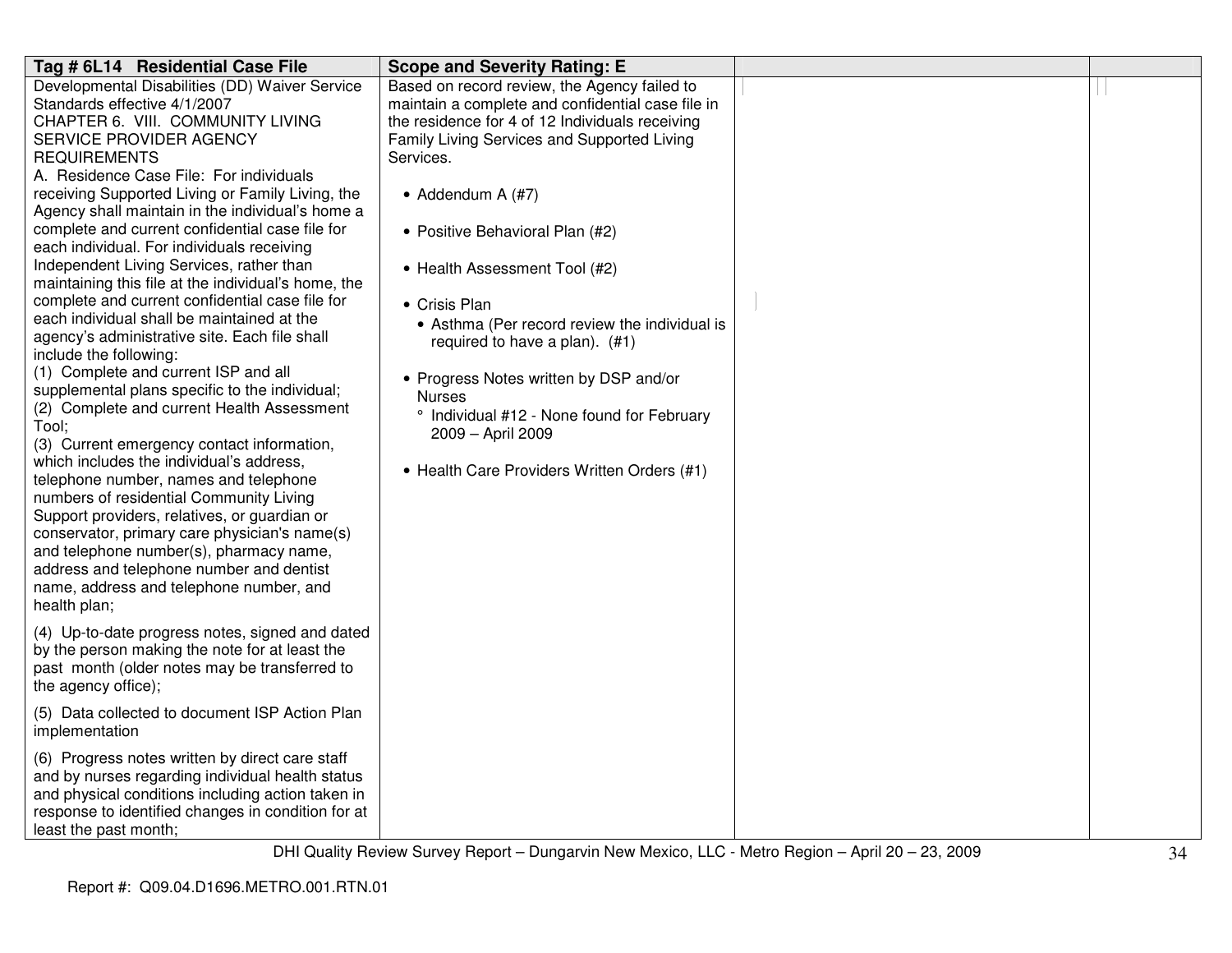| (7) Physician's or qualified health care providers                                                      |  |  |
|---------------------------------------------------------------------------------------------------------|--|--|
| written orders;                                                                                         |  |  |
| (8) Progress notes documenting implementation                                                           |  |  |
| of a physician's or qualified health care                                                               |  |  |
| provider's order(s);                                                                                    |  |  |
| (9) Medication Administration Record (MAR) for                                                          |  |  |
| the past three (3) months which includes:                                                               |  |  |
| (a) The name of the individual;                                                                         |  |  |
| (b) A transcription of the healthcare                                                                   |  |  |
| practitioners prescription including the                                                                |  |  |
| brand and generic name of the medication;                                                               |  |  |
| (c) Diagnosis for which the medication is                                                               |  |  |
| prescribed;                                                                                             |  |  |
| (d) Dosage, frequency and method/route of                                                               |  |  |
| delivery;                                                                                               |  |  |
| (e) Times and dates of delivery;                                                                        |  |  |
| Initials of person administering or assisting<br>(f)                                                    |  |  |
| with medication; and                                                                                    |  |  |
| (g) An explanation of any medication                                                                    |  |  |
| irregularity, allergic reaction or adverse                                                              |  |  |
| effect.                                                                                                 |  |  |
| (h) For PRN medication an explanation for the                                                           |  |  |
| use of the PRN must include:                                                                            |  |  |
| (i) Observable signs/symptoms or                                                                        |  |  |
| circumstances in which the medication                                                                   |  |  |
| is to be used, and                                                                                      |  |  |
| (ii) Documentation of the                                                                               |  |  |
| effectiveness/result of the PRN                                                                         |  |  |
| delivered.                                                                                              |  |  |
| A MAR is not required for individuals<br>(i)                                                            |  |  |
| participating in Independent Living Services                                                            |  |  |
| who self-administer their own medication.                                                               |  |  |
| However, when medication administration is                                                              |  |  |
| provided as part of the Independent Living                                                              |  |  |
| Service a MAR must be maintained at the                                                                 |  |  |
| individual's home and an updated copy                                                                   |  |  |
| must be placed in the agency file on a                                                                  |  |  |
| weekly basis.                                                                                           |  |  |
| (10) Record of visits to healthcare practitioners                                                       |  |  |
| including any treatment provided at the visit and<br>a record of all diagnostic testing for the current |  |  |
|                                                                                                         |  |  |
| ISP year; and<br>(11) Medical History to include: demographic                                           |  |  |
|                                                                                                         |  |  |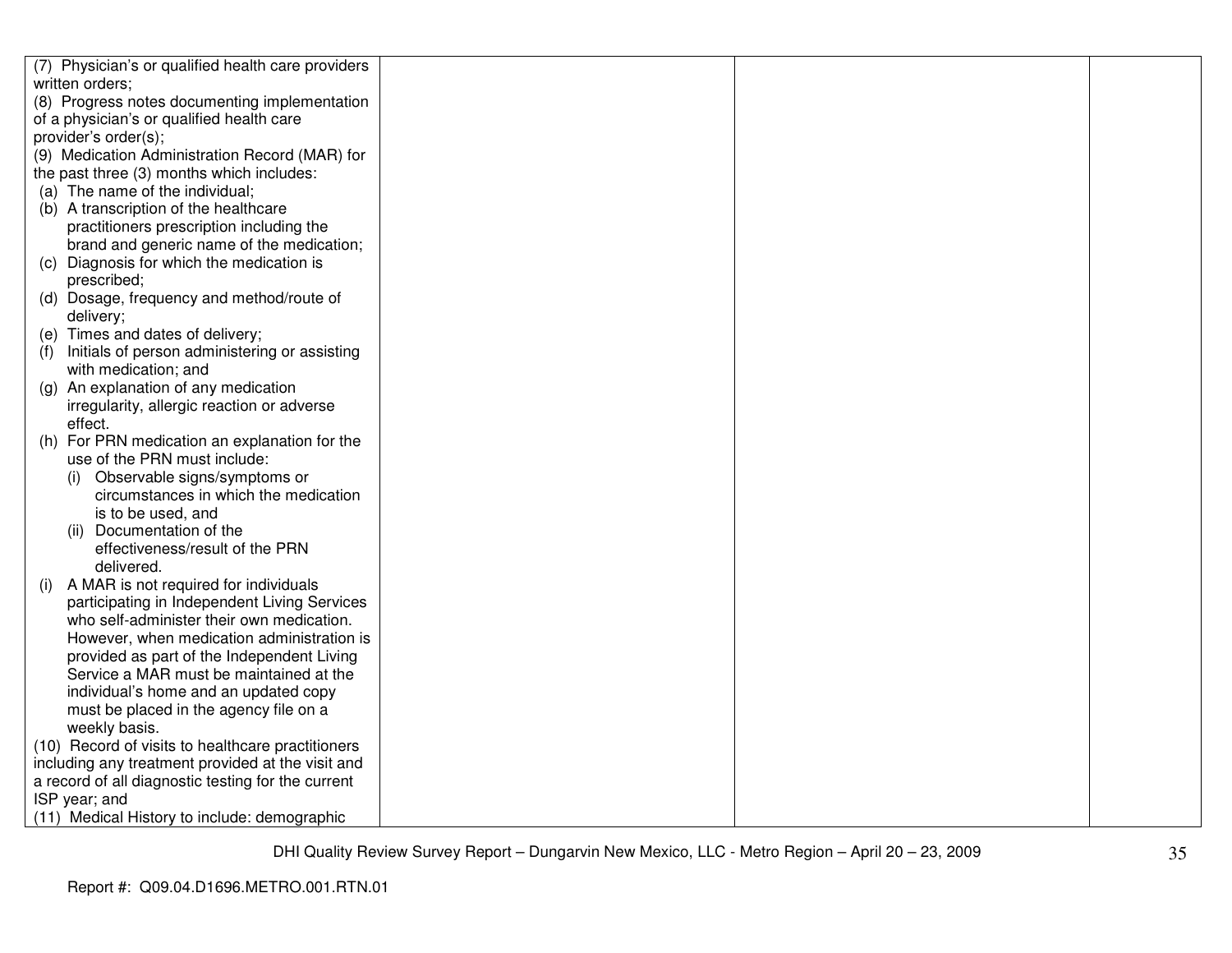| data, current and past medical diagnoses          |  |  |
|---------------------------------------------------|--|--|
| including the cause (if known) of the             |  |  |
| developmental disability and any psychiatric      |  |  |
| diagnosis, allergies (food, environmental,        |  |  |
| medications), status of routine adult health care |  |  |
| screenings, immunizations, hospital discharge     |  |  |
| summaries for past twelve (12) months, past       |  |  |
| medical history including hospitalizations,       |  |  |
| surgeries, injuries, family history and current   |  |  |
| physical exam.                                    |  |  |
|                                                   |  |  |
|                                                   |  |  |
|                                                   |  |  |
|                                                   |  |  |
|                                                   |  |  |
|                                                   |  |  |
|                                                   |  |  |
|                                                   |  |  |
|                                                   |  |  |
|                                                   |  |  |
|                                                   |  |  |
|                                                   |  |  |
|                                                   |  |  |
|                                                   |  |  |
|                                                   |  |  |
|                                                   |  |  |
|                                                   |  |  |
|                                                   |  |  |
|                                                   |  |  |
|                                                   |  |  |
|                                                   |  |  |
|                                                   |  |  |
|                                                   |  |  |
|                                                   |  |  |
|                                                   |  |  |
|                                                   |  |  |
|                                                   |  |  |
|                                                   |  |  |
|                                                   |  |  |
|                                                   |  |  |
|                                                   |  |  |
|                                                   |  |  |
|                                                   |  |  |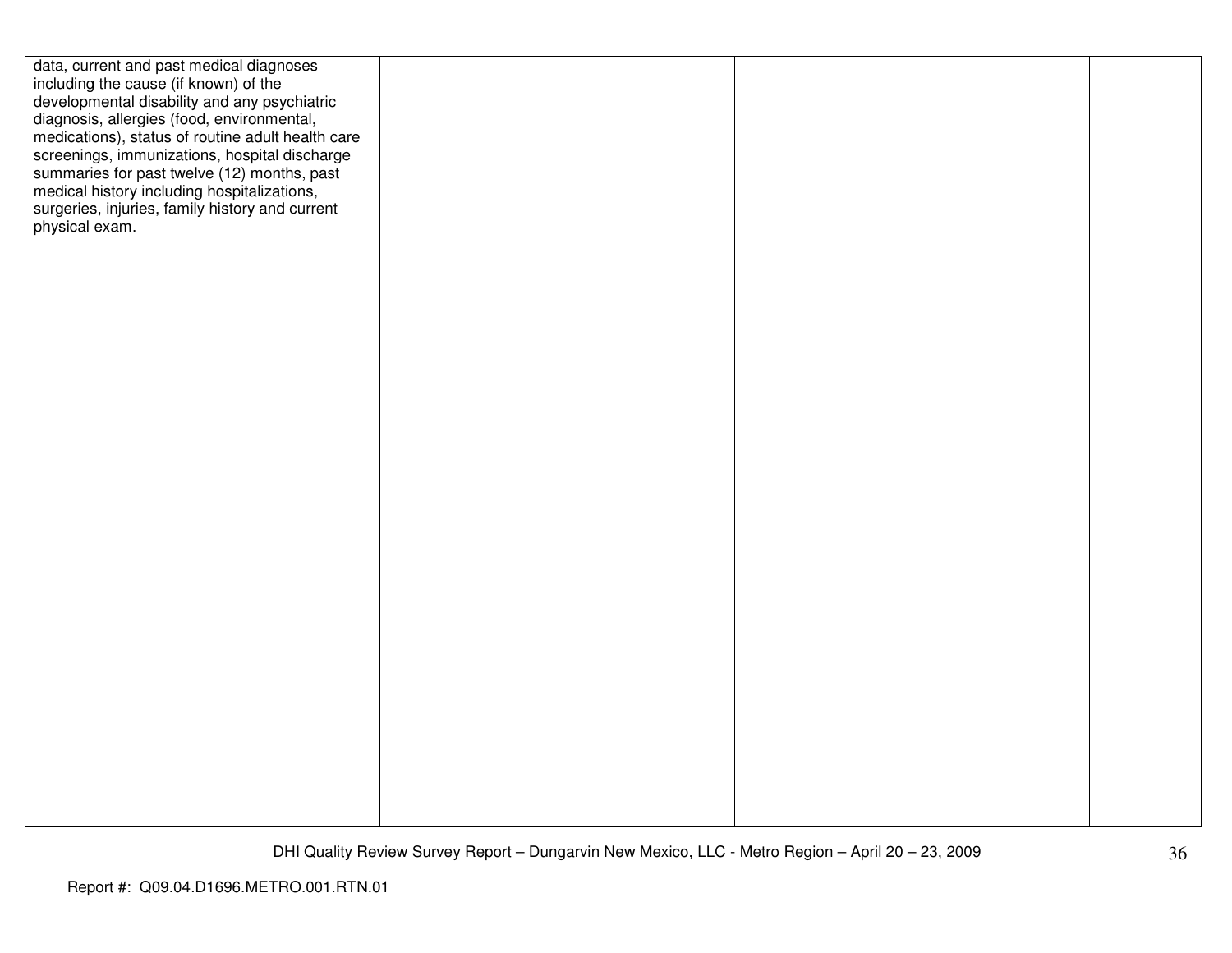| Tag # 6L25 (CoP) Residential Reqts.                                                                 | <b>Scope and Severity Rating: D</b>             |  |
|-----------------------------------------------------------------------------------------------------|-------------------------------------------------|--|
| Developmental Disabilities (DD) Waiver Service                                                      | Based on observation, the Agency failed to      |  |
| Standards effective 4/1/2007                                                                        | ensure that each individual's residence met all |  |
| <b>CHAPTER 6. VIII. COMMUNITY LIVING</b>                                                            | requirements within the standard for 1 of 12    |  |
| <b>SERVICE PROVIDER AGENCY</b>                                                                      | Supported Living and Family Living residences.  |  |
| <b>REQUIREMENTS</b>                                                                                 |                                                 |  |
| L. Residence Requirements for Family Living                                                         | The following items were missing, not           |  |
| <b>Services and Supported Living Services</b>                                                       | functioning or incomplete:                      |  |
| (1) Supported Living Services and Family Living                                                     |                                                 |  |
| Services providers shall assure that each                                                           | • Accessible written documentation of actual    |  |
| individual's residence has:                                                                         | evacuation drills occurring at least three (3)  |  |
| (a) Battery operated or electric smoke                                                              | times a year. For Supported Living              |  |
| detectors, heat sensors, or a sprinkler                                                             | evacuation drills shall occur at least once a   |  |
| system installed in the residence;                                                                  | year during each shift (#12)                    |  |
| (b) General-purpose first aid kit;                                                                  |                                                 |  |
| (c) When applicable due to an individual's                                                          | • Accessible written procedures for the safe    |  |
| health status, a blood borne pathogens kit;                                                         | storage of all medications with dispensing      |  |
| (d) Accessible written procedures for                                                               | instructions for each individual that are       |  |
| emergency evacuation e.g. fire and                                                                  | consistent with the Assisting with Medication   |  |
| weather-related threats;                                                                            | Administration training or each individual's    |  |
| (e) Accessible telephone numbers of poison                                                          | ISP (#12)                                       |  |
| control centers located within the line of                                                          |                                                 |  |
| sight of the telephone;                                                                             |                                                 |  |
| Accessible written documentation of actual<br>(f)<br>evacuation drills occurring at least three (3) |                                                 |  |
| times a year. For Supported Living                                                                  |                                                 |  |
| evacuation drills shall occur at least once a                                                       |                                                 |  |
| year during each shift;                                                                             |                                                 |  |
| (g) Accessible written procedures for the safe                                                      |                                                 |  |
| storage of all medications with dispensing                                                          |                                                 |  |
| instructions for each individual that are                                                           |                                                 |  |
| consistent with the Assisting with                                                                  |                                                 |  |
| Medication Administration training or each                                                          |                                                 |  |
| individual's ISP; and                                                                               |                                                 |  |
| (h) Accessible written procedures for                                                               |                                                 |  |
| emergency placement and relocation of                                                               |                                                 |  |
| individuals in the event of an emergency                                                            |                                                 |  |
| evacuation that makes the residence                                                                 |                                                 |  |
| unsuitable for occupancy. The emergency                                                             |                                                 |  |
| evacuation procedures shall address, but                                                            |                                                 |  |
| are not limited to, fire, chemical and/or                                                           |                                                 |  |
| hazardous waste spills, and flooding.                                                               |                                                 |  |
|                                                                                                     |                                                 |  |